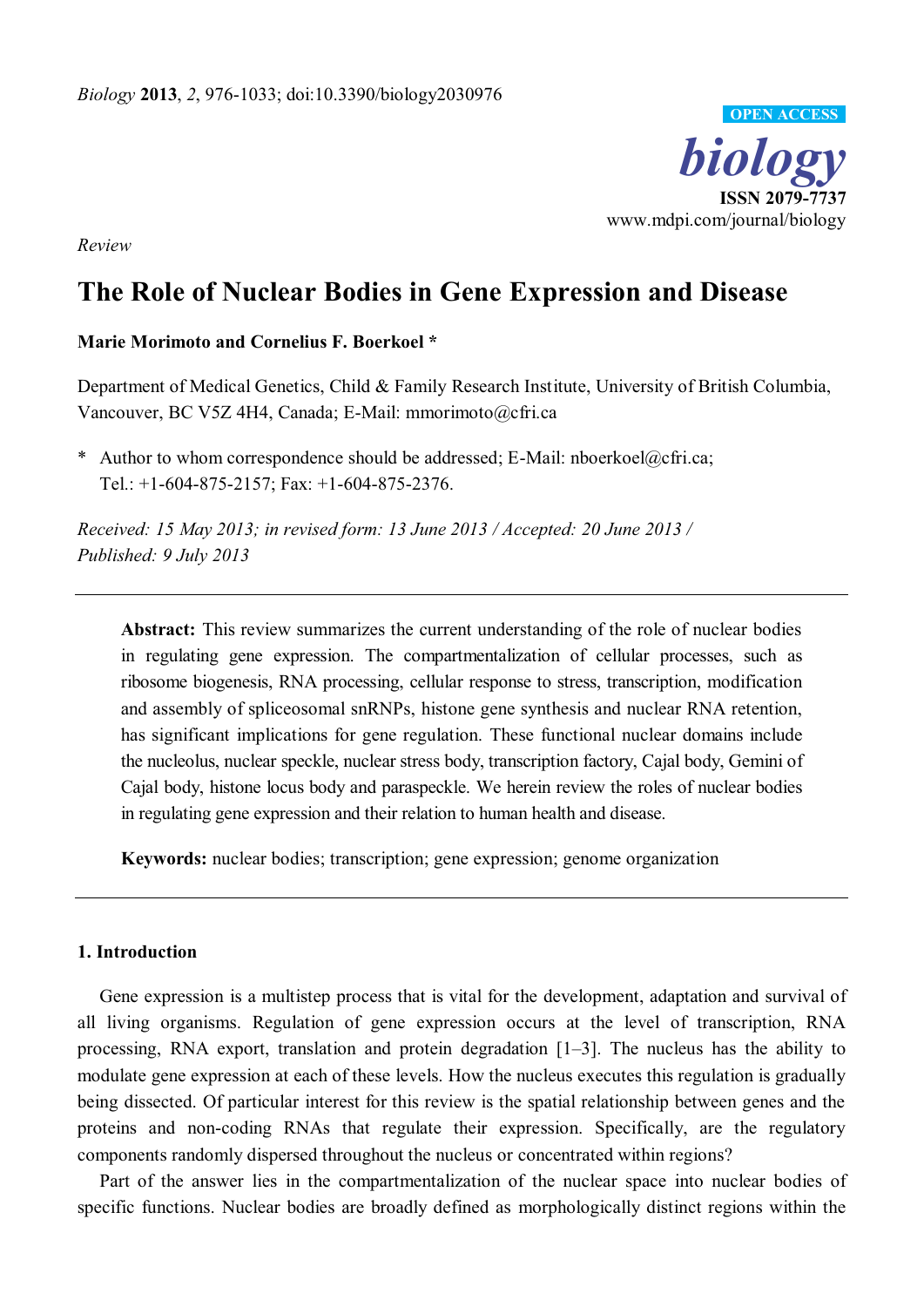nucleus; they are distinguishable from their surroundings by techniques, such as transmission electron microscopy, differential interference contrast microscopy and immunofluorescent detection of proteins that localize to a nuclear body of interest. Similar to conventional cytoplasmic organelles, nuclear bodies are distinct local environments of unique functions (Figure 1). Nuclear bodies include the nucleolus, the nuclear speckle, the nuclear stress body, the transcription factory, the Cajal body, the Gemini of Cajal body, the histone locus body and the paraspeckle. Immunofluorescent images of these nuclear bodies can be viewed in the Nuclear Protein Database (http://npd.hgu.mrc.ac.uk). The diverse mechanisms of gene regulation associated with nuclear bodies add another dimension to our understanding of gene regulation.

Figure 1. Diagram summarizing the role of nuclear bodies in gene expression. Abbreviations: A-to-I; adenosine to inosine; HCC, histone cleavage complex; HS, heat shock; HSF1, heat shock factor 1; i, inosine; Me, 2'-O-methylation; Pol, RNA polymerase; pre-mRNA, precursor messenger RNA; pre-snRNA, precursor small nuclear RNA; rDNA, ribosomal DNA; Sat III DNA, satellite III DNA; scaRNP, small Cajal body-specific ribonucleoprotein; SMN, survival of motor neuron complex; snRNP, small nuclear  $ribonucleoprotein$ ; Ub, ubiquitin;  $\Psi$ , pseudouridylation.

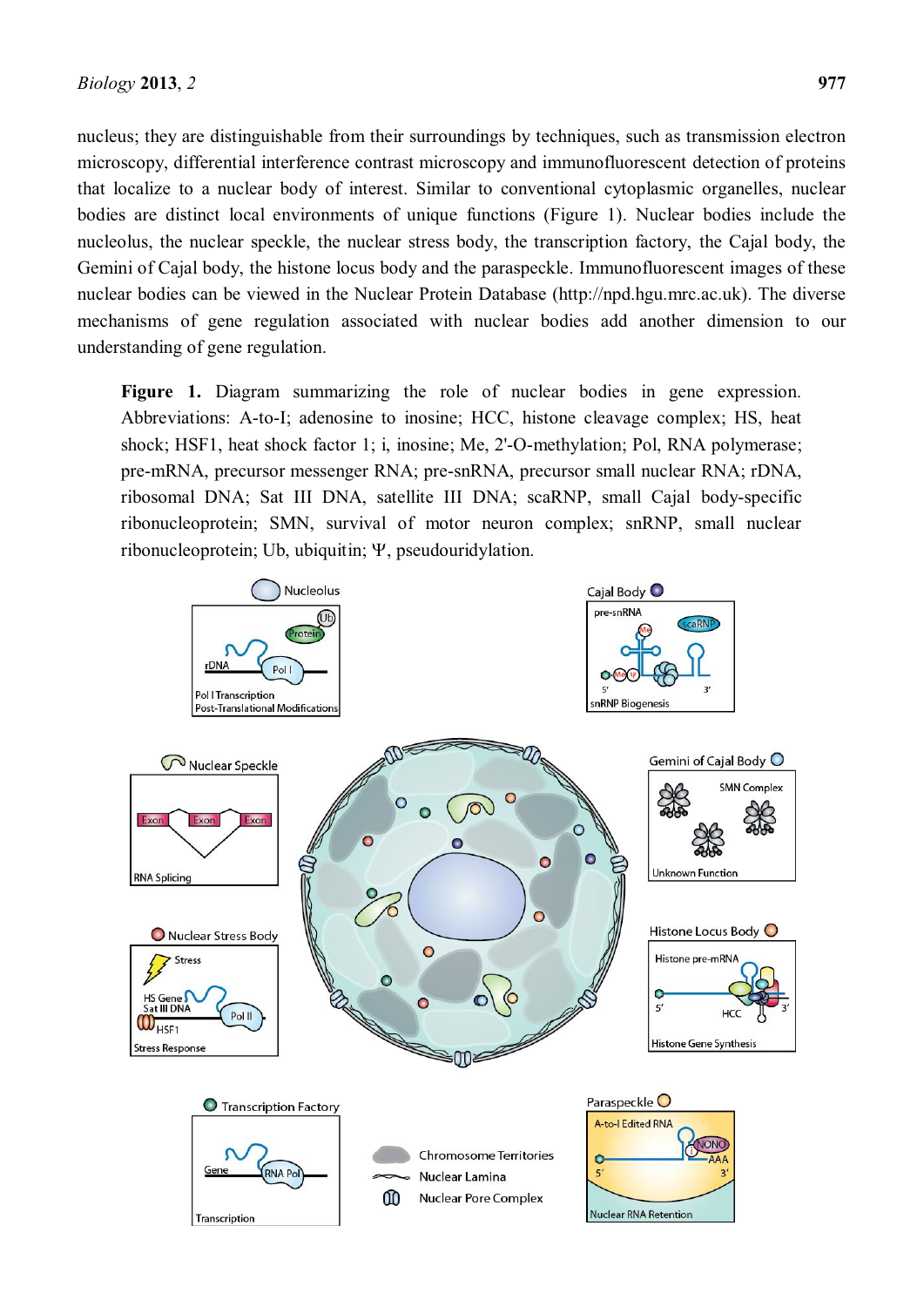#### **2. Nuclear Bodies and Mechanisms of Gene Expression**

In this review, we focus on the role of nuclear bodies in gene regulation and discuss human diseases associated with mutations in genes encoding for key components. A review of the perinucleolar compartment is deferred, since it has so far only been identified in cancerous cells, and its relevance to general biology remains unclear. Additionally, although the promyelocytic leukemia (PML) body, the clastosome, the cleavage body, the Oct1/PTF/transcription (OPT) domain, the polymorphic interphase karyosomal association (PIKA) domain and the polycomb group (PcG) body contribute to the regulation of gene expression [4,5], these are not reviewed, because of the limited available information.

# *2.1. Nucleolus*

#### 2.1.1. Discovery

The nucleolus is one of the most prominent and clearly visible structures in the nucleus. Described by the anatomist Rudolf Wagner in 1835 and by the physiologist Gabriel Valentin the following year, the nucleolus has fascinated scientists for decades [6,7]. Though initially characterized as the major center for ribosome biogenesis [8], it has become increasingly apparent that the nucleolus is a multifunctional nuclear body that also participates in mitosis, cell cycle regulation, DNA replication, DNA repair, ribonucleoprotein (RNP) biogenesis and the stress response  $[9-11]$ .

#### 2.1.2. Key Components

The nucleolus is composed of a fibrillar center surrounded by dense fibrillar and granular components. Among the several hundreds of proteins found in the nucleolus, there are proteins for ribosomal biogenesis, chromatin structure and messenger RNA (mRNA) metabolism, as well as ribosomal proteins, chaperones, translation factors and many others of unknown function [12,13]. These proteins include (1) the phosphoproteins, nucleophosmin and nucleolin, (2) the core members of the box C/D small nucleolar RNP (snoRNP) complex (fibrillarin, NHP2-like protein 1 (NHP2L1), nucleolar protein 56 (NOP56) and nucleolar protein 58 (NOP58)), (3) the core members of the H/ACA snoRNP complex (dyskerin, GAR1, NHP2 and nucleolar protein 10 (NOP10)), (4) the protein chaperone nucleolar phosphoprotein 140 kDa (NOPP140), (5) RNA Polymerase I (RNA Pol I), and (6) proteins of the 40S and 60S ribosomal subunits (Table 1). Approximately 700 nucleolar proteins have now been identified and catalogued in the Nucleolar Proteome Database (http://www.lamondlab.com/NOPdb/). RNA members include the box C/D and H/ACA small nucleolar RNAs (snoRNAs); these are incorporated into the snoRNPs that process precursor ribosomal RNA (pre-rRNA) (Table 1).

#### 2.1.3. Functions of Key Components

Most proteins in the nucleolus participate in ribosomal RNA (rRNA) transcription and pre-rRNA processing [12,13] (Table 1). Nucleophosmin is a multifunctional chaperone involved in ribosome biogenesis and transport [14], and nucleolin is involved in RNA Pol I transcription and pre-rRNA processing [15,16]. The box C/D and H/ACA snoRNP complexes process pre-rRNA through the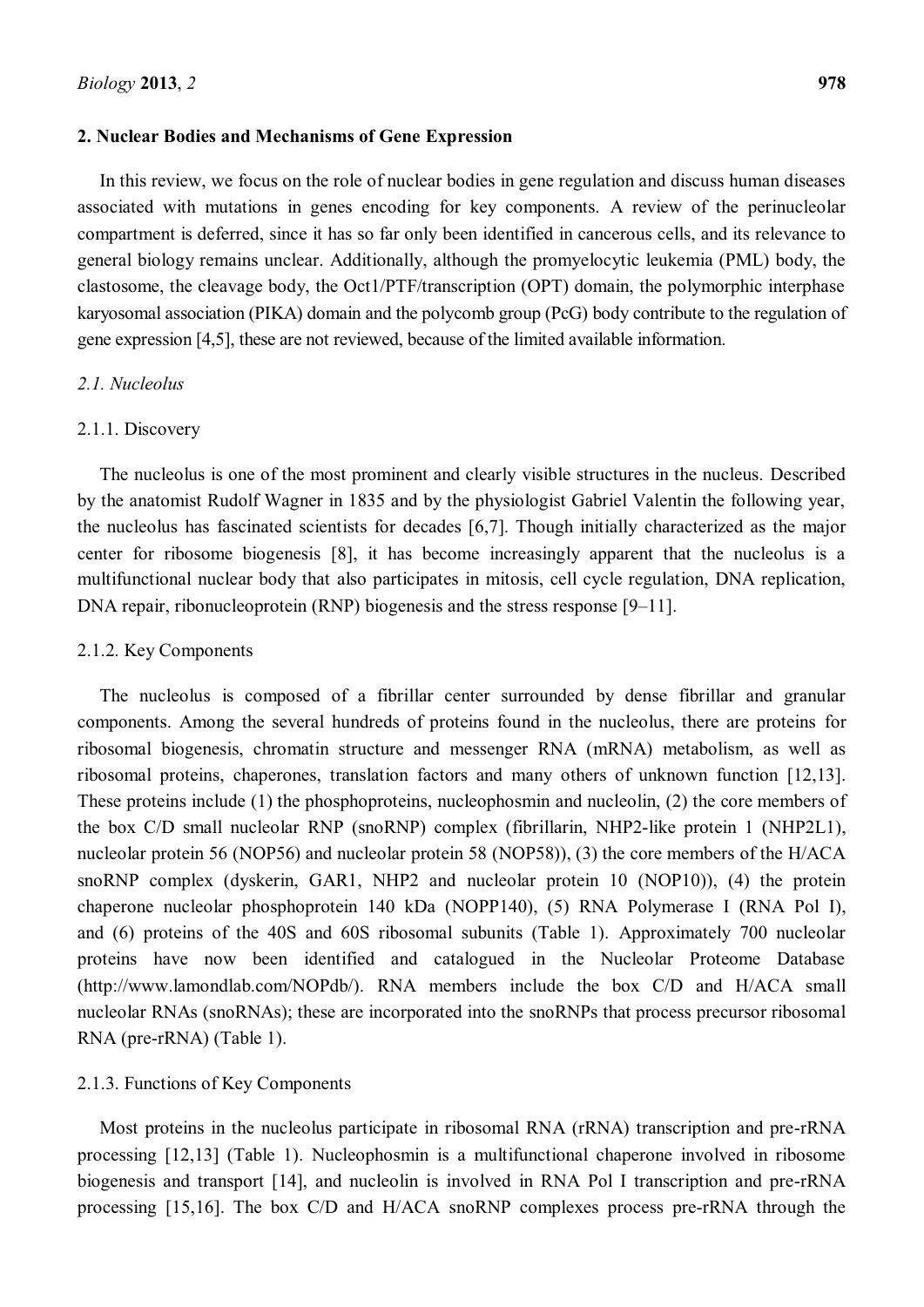post-transcriptional modifications, 2'-O-methylation and pseudouridylation, respectively [17]. NOPP140 likely functions as a chaperone that shuttles the snoRNPs between the Cajal bodies and nucleoli [18]. The 18S, 5.8S and 28S rRNAs, transcribed by RNA Pol I, and the ribosomal proteins constitute the ribosome. Defects of rRNA transcription and rRNA processing lead to reduced ribosome biogenesis and protein synthesis (Table 2).

| <b>Nuclear Body</b> | <b>Synonyms</b>   | <b>Notes</b>                    | <b>Nuclear Body Component</b>  |
|---------------------|-------------------|---------------------------------|--------------------------------|
| Component           |                   |                                 | <b>Localization References</b> |
| <b>Nucleolus</b>    |                   |                                 |                                |
| Proteins            |                   |                                 |                                |
| Nucleophosmin       | <b>B23</b>        | Multifunctional chaperone       | $[19]$                         |
| Nucleolin           | C <sub>23</sub>   | pre-rRNA processing             | $[19]$                         |
|                     |                   | RNA polymerase I transcription  |                                |
| Fibrillarin         |                   | Box C/D snoRNP component        | $[20]$                         |
|                     |                   | pre-rRNA 2'-O-methyltransferase |                                |
| NHP2L1              | 15.5K             | Box C/D snoRNP component        | $[21]$                         |
|                     | <b>NHPX</b>       | pre-rRNA 2'-O-methylation       |                                |
| NOP56               |                   | Box C/D snoRNP component        | $[22]$                         |
|                     |                   | pre-rRNA 2'-O-methylation       |                                |
| <b>NOP58</b>        |                   | Box C/D snoRNP component        | $[22]$                         |
|                     |                   | pre-rRNA 2'-O-methylation       |                                |
| Dyskerin            | DKC1              | H/ACA snoRNP component          | $[23]$                         |
|                     | <b>NAP57</b>      | pre-rRNA pseudouridylase        |                                |
|                     | NOLA4             | Telomerase component            |                                |
| GAR1                | NOLA1             | H/ACA snoRNP component          | $[24]$                         |
|                     |                   | pre-rRNA pseudouridylation      |                                |
|                     |                   | Telomerase component            |                                |
| NHP <sub>2</sub>    | NOLA <sub>2</sub> | H/ACA snoRNP component          | $[25]$                         |
|                     |                   | pre-rRNA pseudouridylation      |                                |
|                     |                   | Telomerase component            |                                |
| NOP10               | NOLA3             | H/ACA snoRNP component          | $[25]$                         |
|                     |                   | pre-rRNA pseudouridylation      |                                |
|                     |                   | Telomerase component            |                                |
| <b>NOPP140</b>      | NOLC1             | Box C/D snoRNP chaperone        | $[26]$                         |
|                     |                   | Transcription                   |                                |
| RNA polymerase I    |                   | Transcription                   | [12, 13, 27]                   |
| 40S ribosomal       |                   | 40S small ribosomal subunit     | [12, 13]                       |
| subunit             |                   | Translation                     |                                |
| 60S ribosomal       |                   | 60S large ribosomal subunit     | [12, 13]                       |
| subunit             |                   | Translation                     |                                |

**Table 1.** Summary of the key components of nuclear bodies.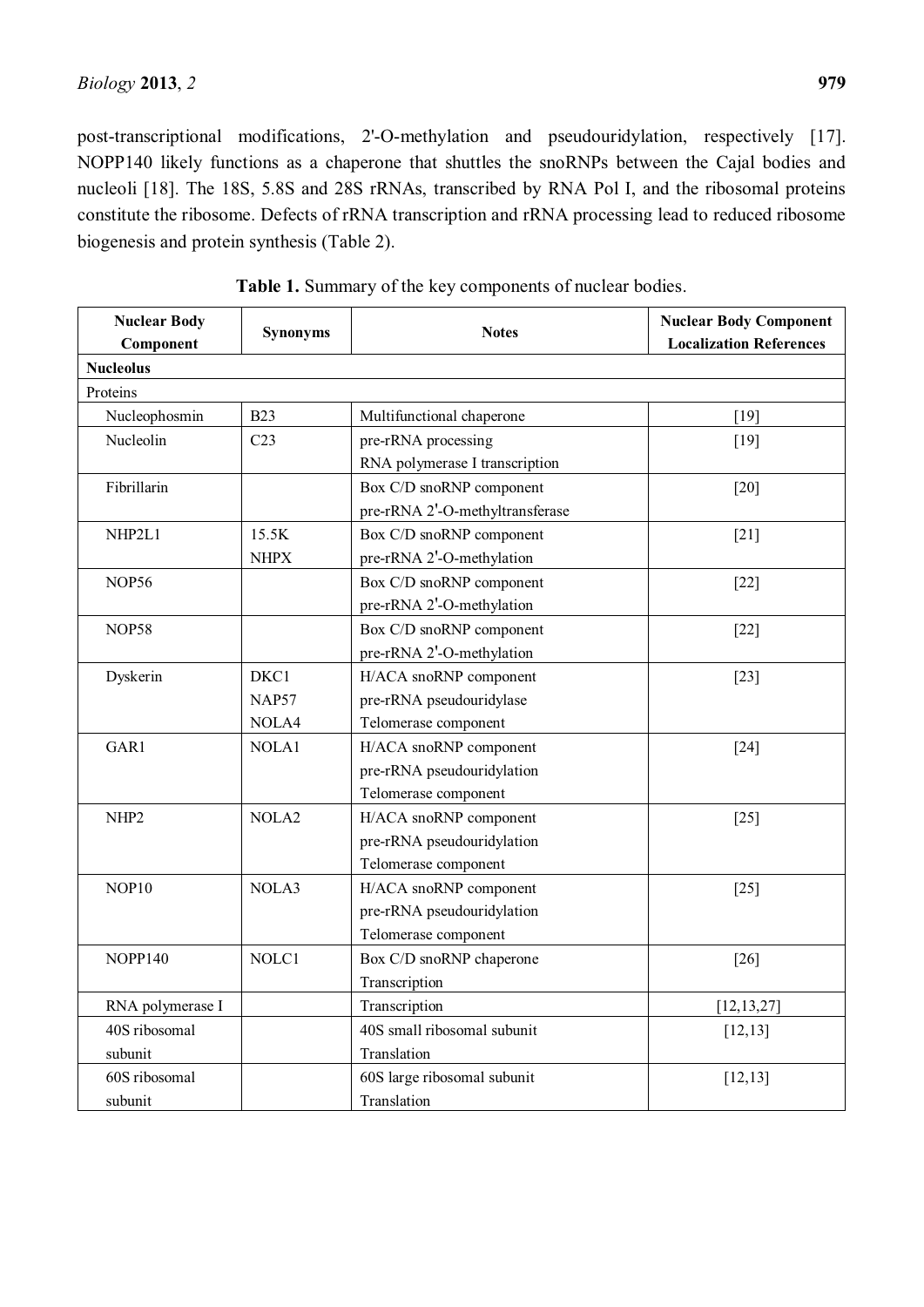#### **Nuclear Body Component Synonyms Notes Nuclear Body Component Localization References Nucleolus**  RNAs *U3* snoRNA Box C/D snoRNA pre-rRNA processing [28] *U8* snoRNA Box C/D snoRNA pre-rRNA processing [28,29] *U13* snoRNA Box C/D snoRNA pre-rRNA processing [28] *U14* snoRNA Box C/D snoRNA pre-rRNA processing [29] *U17* snoRNA  $E1$  snoRNA Box H/ACA snoRNA pre-rRNA processing [30] *E2* snoRNA Box H/ACA snoRNA pre-rRNA processing [30] *E3* snoRNA Box H/ACA snoRNA pre-rRNA processing [30] **Nuclear Speckle**  Proteins SRSF1 SF2 ASF SRp30a SRSF family Constitutive and alternative splicing [31] SRSF2 SC35 SRp30b SRSF family Constitutive and alternative splicing [32] SRSF3 | SRp20 | SRSF family Constitutive and alternative splicing [31] SRSF4 SRp75 SRSF family Constitutive and alternative splicing [33,34] SRSF5 | SRp40 | SRSF family Constitutive and alternative splicing [34] SRSF6 | SRp55 | SRSF family Constitutive and alternative splicing [33,34] SRSF7 9G8 SRSF family Constitutive and alternative splicing [34] CLK STY Dual specificity protein kinase SRSF phosphorylation [35] PRP3 U4/U6 snRNP component pre-mRNA splicing [34] PRP6 U4/U6-U5 tri-snRNP component pre-mRNA splicing [34] PRP8 U5 snRNP component pre-mRNA splicing [34] U5 snRNP 200 kDa protein BRR2 U5 snRNP component pre-mRNA splicing [34]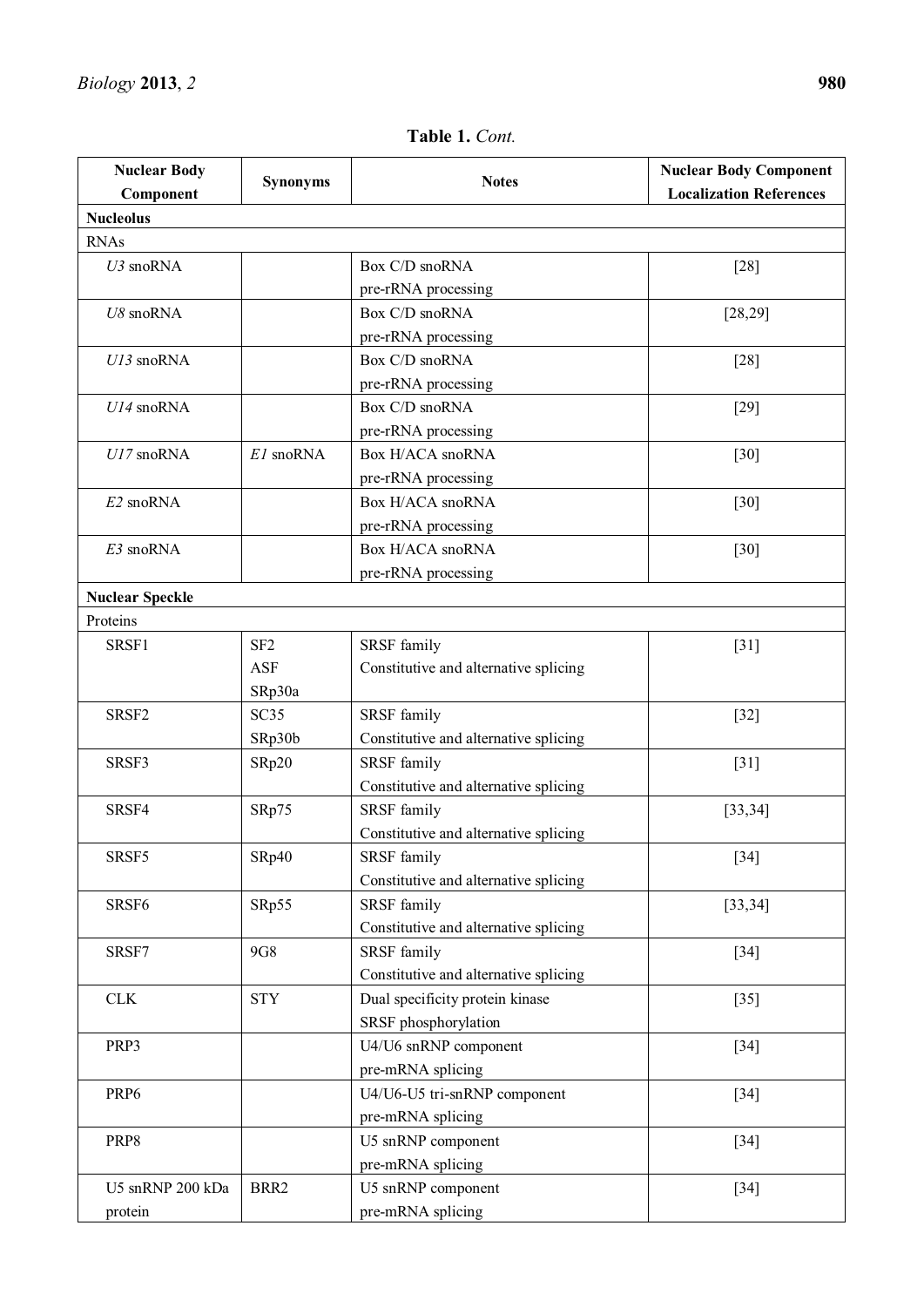| <i>Biology</i> 2013, 2 | 981 |
|------------------------|-----|
|                        |     |

| <b>Nuclear Body</b>    | <b>Synonyms</b> | <b>Notes</b>               | <b>Nuclear Body Component</b>  |
|------------------------|-----------------|----------------------------|--------------------------------|
| Component              |                 |                            | <b>Localization References</b> |
| <b>Nuclear Speckle</b> |                 |                            |                                |
| Proteins               |                 |                            |                                |
| U5 snRNP 116 kDa       | <b>SNU114</b>   | U5 snRNP component         | [33, 34]                       |
| protein                |                 | pre-mRNA splicing          |                                |
| <b>CPSF160</b>         | CPSF1           | CPSF complex               | $[34]$                         |
|                        |                 | pre-mRNA 3' end processing |                                |
| <b>CPSF100</b>         | CPSF2           | CPSF complex               | $[34]$                         |
|                        |                 | pre-mRNA 3' end processing |                                |
| CPSF73                 | CPSF3           | CPSF complex               | $[34]$                         |
|                        |                 | pre-mRNA 3' end processing |                                |
| CPSF30                 | CPSF4           | CPSF complex               | $[34]$                         |
|                        |                 | pre-mRNA 3' end processing |                                |
| CFIm68                 | CPSF6           | $CFIm$ complex             | $[34]$                         |
|                        |                 | pre-mRNA 3' end processing |                                |
| CSTF64                 | CSTF2           | CSTF complex               | $[34]$                         |
|                        |                 | pre-mRNA 3' end processing |                                |
| RNA polymerase II      |                 | Transcription              | [34, 36]                       |
| SON                    |                 | pre-mRNA splicing          | $[34]$                         |
| <b>MAGOH</b>           |                 | Exon junction complex      | $[34]$                         |
|                        |                 | mRNA export and NMD        |                                |
| eIF4AIII               | DDX48           | Exon junction complex      | $[34]$                         |
|                        |                 | mRNA export and NMD        |                                |
| RNPS1                  |                 | Exon junction complex      | [33, 34]                       |
|                        |                 | mRNA export and NMD        |                                |
| Y14                    | RBM8A           | Exon junction complex      | $[34]$                         |
|                        |                 | mRNA export and NMD        |                                |
| Aly/REF                |                 | Exon junction complex      | $[34]$                         |
|                        |                 | mRNA export and NMD        |                                |
| RAE1                   |                 | mRNA export                | $[34]$                         |
| <b>RNAs</b>            |                 |                            |                                |
| $U1$ snRNA             |                 | U1 snRNP component         | $[37]$                         |
|                        |                 | pre-mRNA splicing          |                                |
| $U2$ snRNA             |                 | U2 snRNP component         | $[37]$                         |
|                        |                 | pre-mRNA splicing          |                                |
| MALATI RNA             | NEAT2           | Long ncRNA                 | $[38]$                         |
| $Poly(A)$ + RNA        |                 | RNA with a poly(A) tail    | $[39]$                         |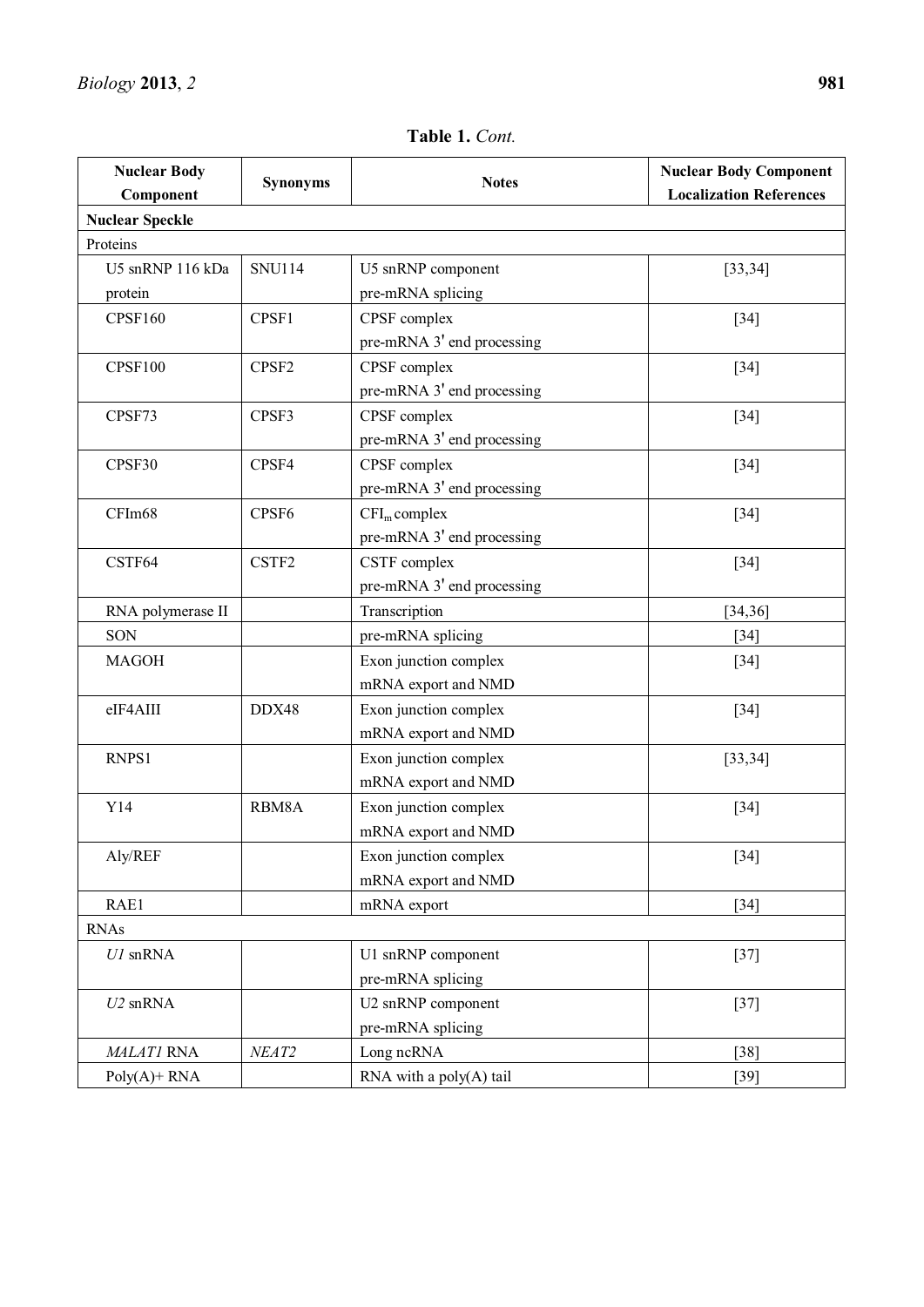#### **Nuclear Body Component Synonyms Notes Nuclear Body Component Localization References Nuclear Stress Body**  Proteins HSF1 Heat shock transcription factor family Transcription [40] HSF2 Heat shock transcription factor family Transcription [41] SAF-B HAP HET S/MAR binding protein Transcription [42] Sam68 | KHDRBS1 | Transcription Alternative splicing [43]  $SRSF1$   $ASF$ SF2 SRSF family Constitutive and alternative splicing [43] SRSF7 9G8 SRSF family Constitutive and alternative splicing [43] SRSF9 | SRp30c | SRSF family Constitutive and alternative splicing [43] RNA polymerase II Transcription and Transcription and Transcription and Transcription and Transcription and Transcription and Transcription and Transcription and Transcription and Transcription and Transcription and Transc RNA Satellite III ncRNA **Long ncRNA** Long ncRNA transcribed from the pericentric heterochromatic 9p12 locus [44] **Transcription Factory**  Proteins RNA polymerase ITranscription [45,46] RNA polymerase II **i Transcription 145,46 I I Transcription 145,46** RNA polymerase III **Transcription** [45,46] **Cajal Body** Proteins Coilin Function unknown [47,48] Fibrillarin Box C/D snoRNP component pre-rRNA 2'-O-methyltransferase [49] NHP2L1 15.5K NHPX Box C/D snoRNP component pre-rRNA 2'-O-methylation [21,50] NOP56 Box C/D snoRNP component pre-rRNA 2'-O-methylation [50] NOP58 Box C/D snoRNP component pre-rRNA 2'-O-methylation [50] Dyskerin DKC1 NAP57 NOLA4 H/ACA snoRNP component pre-rRNA pseudouridylase Telomerase component [51] GAR1 NOLA1 H/ACA snoRNP component pre-rRNA pseudouridylation Telomerase component [52]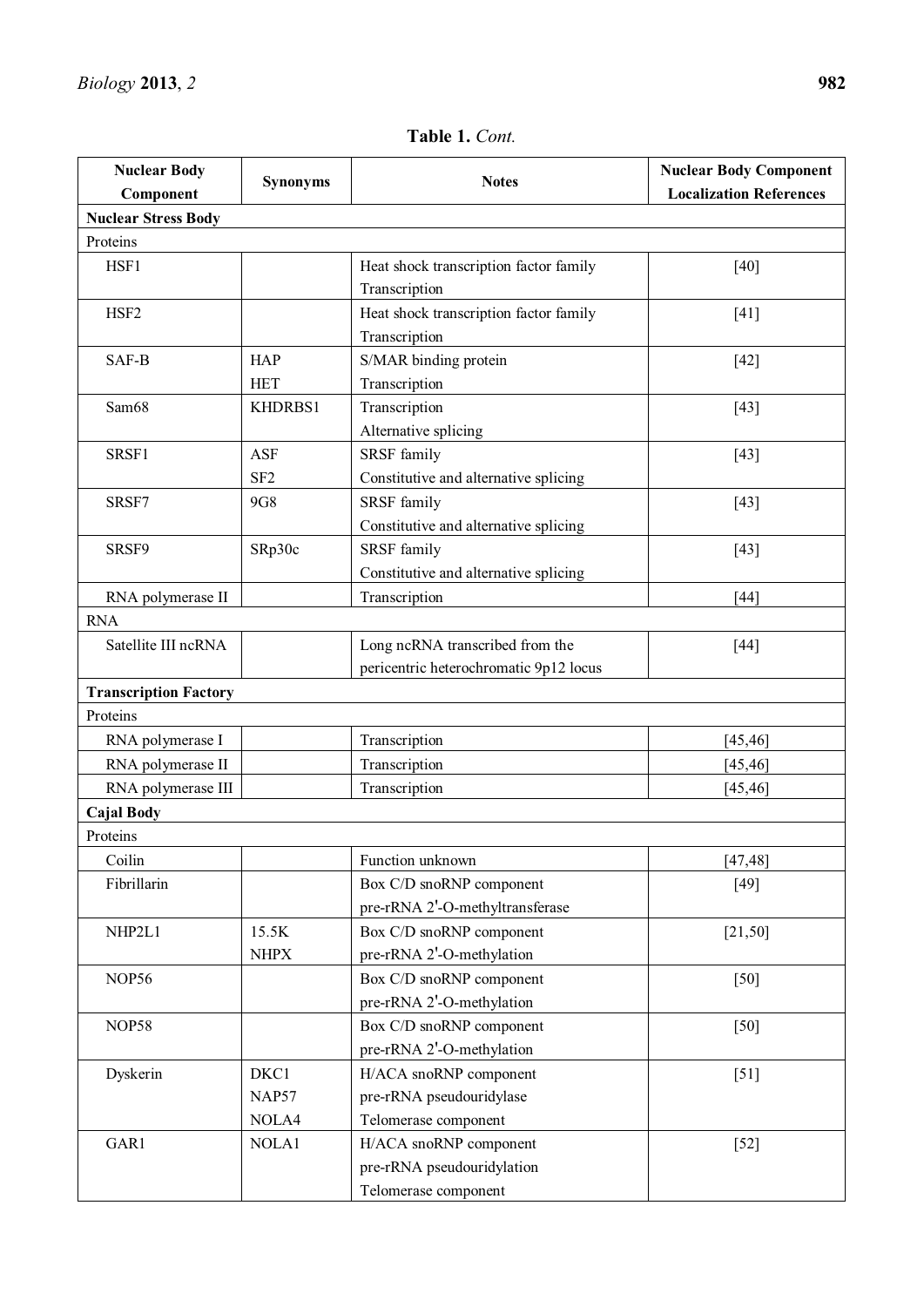| <b>Nuclear Body</b> | <b>Synonyms</b><br><b>Notes</b> |                               | <b>Nuclear Body Component</b>  |
|---------------------|---------------------------------|-------------------------------|--------------------------------|
| Component           |                                 |                               | <b>Localization References</b> |
| <b>Cajal Body</b>   |                                 |                               |                                |
| Proteins            |                                 |                               |                                |
| NHP <sub>2</sub>    | NOLA <sub>2</sub>               | H/ACA snoRNP component        | $[52]$                         |
|                     |                                 | pre-rRNA pseudouridylation    |                                |
|                     |                                 | Telomerase component          |                                |
| NOP <sub>10</sub>   | NOLA3                           | H/ACA snoRNP component        | $[52]$                         |
|                     |                                 | pre-rRNA pseudouridylation    |                                |
|                     |                                 | Telomerase component          |                                |
| <b>TERT</b>         |                                 | Telomerase component          | $[53]$                         |
|                     |                                 | Reverse transcriptase         |                                |
| TCAB1               | WRAP53                          | Telomerase component          | $[54]$                         |
| NOPP140             | NOLC1                           | Box C/D snoRNP chaperone      | [18]                           |
|                     |                                 | Transcription                 |                                |
| SMN1                | <b>GEMIN1</b>                   | SMN complex                   | $[55]$                         |
|                     |                                 | Spliceosomal snRNP biogenesis |                                |
| <b>RNAs</b>         |                                 |                               |                                |
| U85 scaRNA          |                                 | scaRNA                        | $[56]$                         |
|                     |                                 | snRNA modification            |                                |
| U87 scaRNA          |                                 | scaRNA                        | $[56]$                         |
|                     |                                 | snRNA modification            |                                |
| U88 scaRNA          |                                 | scaRNA                        | $[56]$                         |
|                     |                                 | snRNA modification            |                                |
| U89 scaRNA          |                                 | scaRNA                        | $[56]$                         |
|                     |                                 | snRNA modification            |                                |
| U90 scaRNA          |                                 | scaRNA<br>snRNA modification  | $[56]$                         |
|                     |                                 |                               |                                |
| U91 scaRNA          |                                 | scaRNA                        | $[56]$                         |
|                     |                                 | snRNA modification            |                                |
| U92 scaRNA          |                                 | scaRNA                        | $[56]$                         |
|                     |                                 | snRNA modification            |                                |
| $U2$ snRNA          |                                 | U2 snRNP component            | [57, 58]                       |
|                     |                                 | pre-mRNA splicing             |                                |
| $U4$ snRNA          |                                 | U4 snRNP component            | [57, 58]                       |
|                     |                                 | pre-mRNA splicing             |                                |
| $U5$ snRNA          |                                 | U5 snRNP component            | [57, 58]                       |
|                     |                                 | pre-mRNA splicing             |                                |
| $U6$ snRNA          |                                 | U6 snRNP component            | [57, 58]                       |
|                     |                                 | pre-mRNA splicing             |                                |
| U3 snoRNA           |                                 | Box C/D snoRNA                | $[59]$                         |
|                     |                                 | pre-rRNA processing           |                                |
| U8 snoRNA           |                                 | Box C/D snoRNA                | $[59]$                         |
|                     |                                 | pre-rRNA processing           |                                |
| U14 snoRNA          |                                 | Box C/D snoRNA                | $[59]$                         |
|                     |                                 | pre-rRNA processing           |                                |
| TERC RNA            | TR                              | Telomerase complex            | $[53]$                         |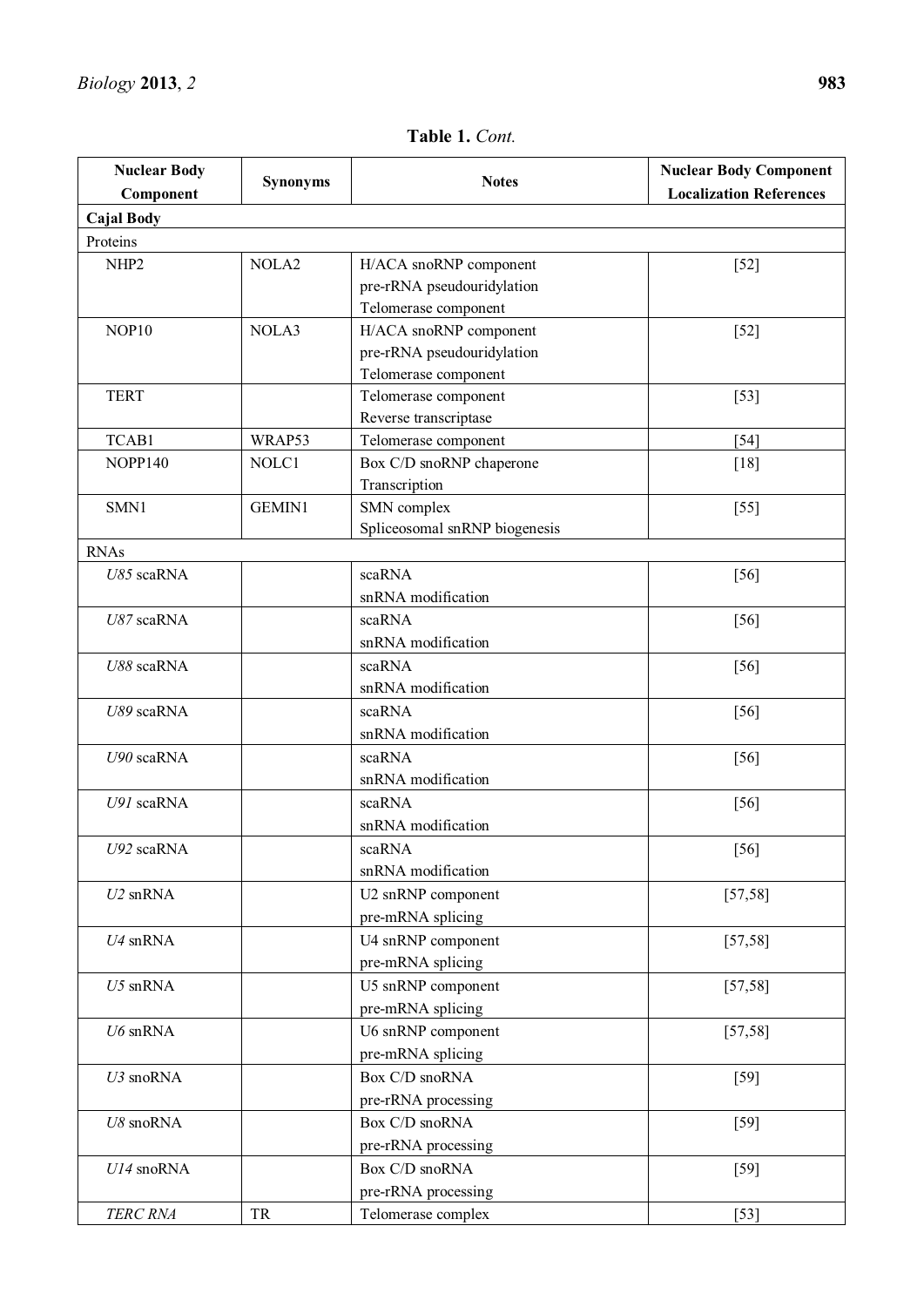| <b>Nuclear Body</b>         |                  |                                        | <b>Nuclear Body Component</b>  |
|-----------------------------|------------------|----------------------------------------|--------------------------------|
| Component                   | <b>Synonyms</b>  | <b>Notes</b>                           | <b>Localization References</b> |
| <b>Gemini of Cajal Body</b> |                  |                                        |                                |
| Proteins                    |                  |                                        |                                |
| SMN1                        | <b>GEMIN1</b>    | SMN complex                            | [60]                           |
|                             |                  | Spliceosomal snRNP biogenesis          |                                |
| GEMIN2                      | SIP1             | SMN complex                            | [61]                           |
|                             |                  | Spliceosomal snRNP biogenesis          |                                |
| GEMIN3                      |                  | SMN complex                            | $[62]$                         |
|                             |                  | Spliceosomal snRNP biogenesis          |                                |
| GEMIN4                      |                  | SMN complex                            | [63]                           |
|                             |                  | Spliceosomal snRNP biogenesis          |                                |
| GEMIN5                      |                  | SMN complex                            | [64]                           |
|                             |                  | Spliceosomal snRNP biogenesis          |                                |
| GEMIN <sub>6</sub>          | SIP <sub>2</sub> | SMN complex                            | [65]                           |
|                             |                  | Spliceosomal snRNP biogenesis          |                                |
| GEMIN7                      | SIP3             | SMN complex                            | [66]                           |
|                             |                  | Spliceosomal snRNP biogenesis          |                                |
| GEMIN8                      |                  | SMN complex                            | [67]                           |
|                             |                  | Spliceosomal snRNP biogenesis          |                                |
| ZPR1                        |                  | SMN complex                            | [68]                           |
|                             |                  | <b>SMN</b> localization                |                                |
| <b>Histone Locus Body</b>   |                  |                                        |                                |
| Proteins                    |                  |                                        |                                |
| <b>NPAT</b>                 | p220             | Histone gene transcription             | [69]                           |
| <b>SLBP</b>                 | <b>HBP</b>       | Histone pre-mRNA 3' end processing     | $[70]$                         |
| LSm10                       |                  | U7 snRNP component                     | $[70]$                         |
|                             |                  | Histone pre-mRNA 3' end processing     |                                |
| LSm11                       |                  | U7 snRNP component                     | [70, 71]                       |
|                             |                  | Histone pre-mRNA 3' end processing     |                                |
| <b>FLASH</b>                | CASP8AP2         | Histone gene transcription             | $[72]$                         |
| <b>NELF A</b>               | WHSC2            | NELF complex                           | $[73]$                         |
|                             |                  | Histone pre-mRNA 3' end processing     |                                |
| <b>NELF B</b>               | COBRA1           | NELF complex                           | $[73]$                         |
|                             |                  | Histone pre-mRNA 3' end processing     |                                |
| NELF C/D                    | <b>TH1L</b>      | NELF complex                           | $[73]$                         |
|                             |                  | Histone pre-mRNA 3' end processing     |                                |
| <b>NELFE</b>                | <b>RDBP</b>      | NELF complex                           | $[73]$                         |
|                             |                  | Histone pre-mRNA 3' end processing     |                                |
| HiNF-P                      |                  | Transcription                          | $[74]$                         |
| ZPR1                        |                  | NPAT, SMN, coilin localization to HLBs | $[75]$                         |
| Coilin                      |                  | Function unknown                       | $[76]$                         |
| <b>RNA</b>                  |                  |                                        |                                |
| $U7$ snRNA                  |                  | U7 snRNP component                     | $[71]$                         |
|                             |                  | Histone pre-mRNA 3' end processing     |                                |
| <b>DNA</b>                  |                  |                                        |                                |
| Histone loci                |                  | Replication-dependent histone genes    | [71, 77]                       |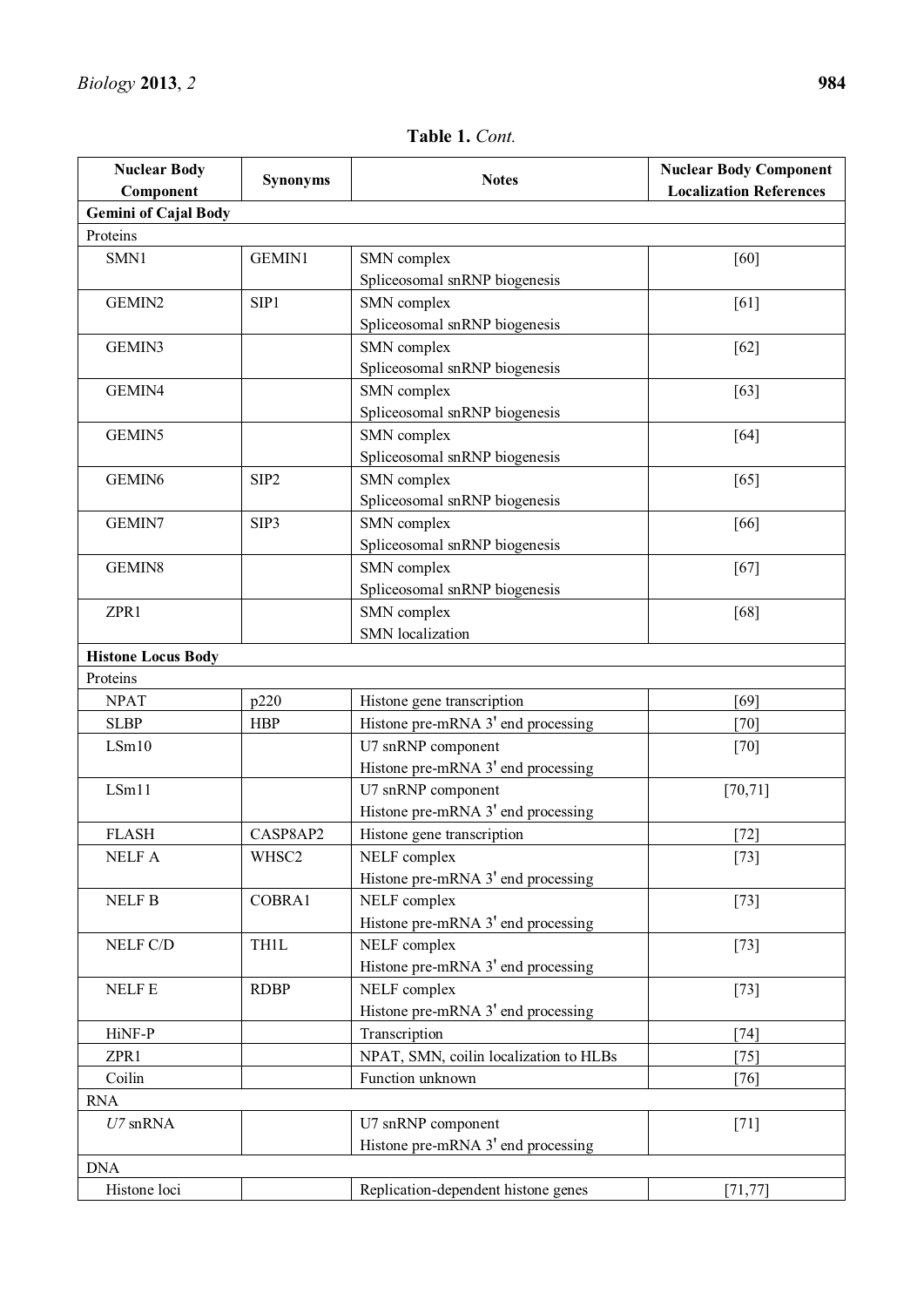| <b>Nuclear Body</b><br>Component | <b>Synonyms</b>        | <b>Notes</b>                                | <b>Nuclear Body Component</b><br><b>Localization References</b> |
|----------------------------------|------------------------|---------------------------------------------|-----------------------------------------------------------------|
| Paraspeckle                      |                        |                                             |                                                                 |
| Proteins                         |                        |                                             |                                                                 |
| <b>NONO</b>                      | p54nrb                 | <b>DBHS</b> family                          | $[78]$                                                          |
| PSP <sub>1</sub>                 | PSPC1                  | DBHS family                                 | $[78]$                                                          |
| PSP <sub>2</sub>                 | CoAA                   | Transcription                               | $[78]$                                                          |
|                                  | RBM14                  | Splicing                                    |                                                                 |
| <b>SFPQ</b>                      | <b>PSF</b>             | <b>DBHS</b> family                          | $[79]$                                                          |
| CFIm68                           | CPSF <sub>6</sub>      | $CFIm$ complex                              | [80]                                                            |
|                                  |                        | pre-mRNA 3' end processing                  |                                                                 |
| <b>RNAs</b>                      |                        |                                             |                                                                 |
| NEATI RNA                        | $MEN\varepsilon/\beta$ | Mammal-specific long ncRNA                  | $[81 - 83]$                                                     |
|                                  | <b>VINC</b>            |                                             |                                                                 |
| $Ctn$ RNA                        |                        | Mouse-specific isoform transcribed from the | $[79]$                                                          |
|                                  |                        | Slc7a2 locus                                |                                                                 |

**Table 1.** *Cont.* 

Abbreviations: CFI<sub>m</sub>, mammalian cleavage factor I; CPSF, cleavage and polyadenylation specificity factor; CSTF, cleavage stimulation factor; DBHS, *Drosophila* behavior/human splicing; HLB, histone locus body; mRNA, messenger RNA; ncRNA, non-coding RNA; NELF, negative elongation factor; NMD, nonsense-mediated mRNA decay; NPAT, nuclear protein ataxia telangiectasia locus; pre-mRNA, precursor messenger RNA; pre-rRNA, precursor ribosomal RNA; scaRNA, small Cajal body-specific RNA; S/MAR, scaffold/matrix attachment region; SMN, survival of motor neuron; snoRNA, small nucleolar RNA; snoRNP, small nucleolar ribonucleoprotein; snRNA, small nuclear RNA; snRNP, small nuclear ribonucleoprotein; SRSF, serine/arginine-rich splicing factor.

| <b>Nuclear Body</b><br>Component | <b>Model</b><br><b>System</b> | Experimental<br><b>Manipulation</b> | Phenotype                                             | <b>References</b> |
|----------------------------------|-------------------------------|-------------------------------------|-------------------------------------------------------|-------------------|
| <b>Nucleolus</b>                 |                               |                                     |                                                       |                   |
| Proteins                         |                               |                                     |                                                       |                   |
| ?                                | African clawed                | Anucleolate mutant                  | Absence of rRNA synthesis                             | [8]               |
|                                  | frog                          |                                     | Developmental arrest                                  |                   |
| Nucleophosmin                    | HeLa cells                    | Transduction of NPM                 | ↓ Nuclear export of 40S and 60S                       | $[14]$            |
|                                  |                               | shuttling defective                 | ribosomal subunits                                    |                   |
|                                  |                               | mutants                             | $\blacktriangleright$ Protein synthesis               |                   |
| Nucleolin                        | HeLa cells                    | siRNA KD of NCL                     | <b>↓</b> RNA Pol I transcription                      | [16]              |
| Fibrillarin                      | Budding yeast                 | Conditionally lethal                | $\blacktriangleright$ 18S rRNA                        | [84]              |
|                                  |                               | allele of NOP1                      | $\blacktriangleright$ Ribosome biogenesis             |                   |
|                                  |                               |                                     | $\bullet$ Growth rate                                 |                   |
| Dyskerin                         | HeLa cells                    | siRNA KD of DKC1                    | ♦ Pseudouridylation of rRNAs                          | [85]              |
|                                  |                               |                                     | $\blacktriangleright$ Ribosome affinity for substrate |                   |
|                                  |                               |                                     | Translational fidelity                                |                   |
| Dyskerin                         | Cultured mouse                | Hypomorphic allele                  | <b>↓</b> Pseudouridylation of rRNAs                   | [85]              |
|                                  | embryonic                     | of <i>Dkc1</i>                      | <b>↓</b> Ribosome affinity for substrate              |                   |
|                                  | fibroblasts                   |                                     | Translational fidelity                                |                   |

**Table 2.** Selected examples of model systems deficient for nuclear body components.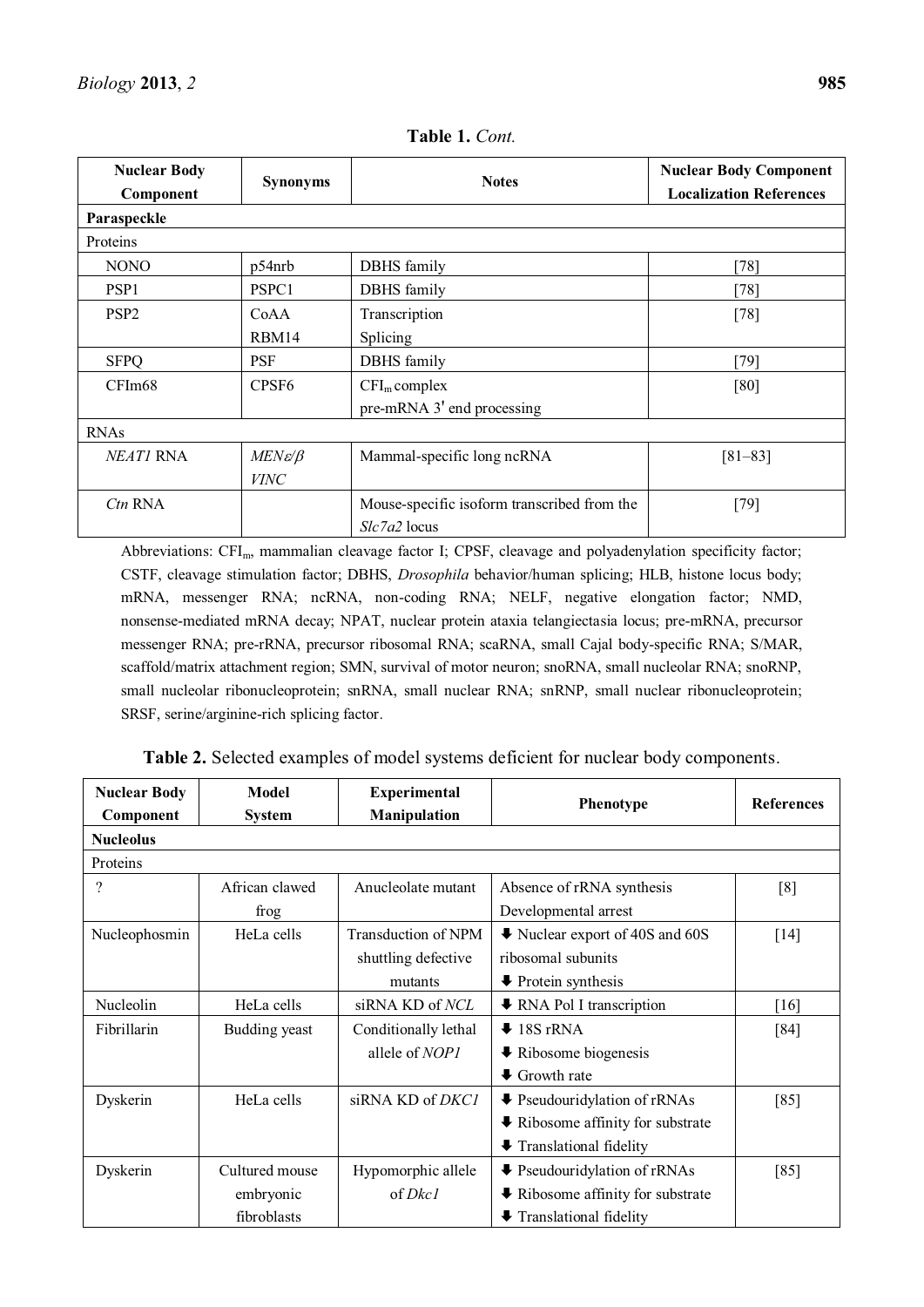| <b>Nuclear Body</b>    | <b>Model</b>                                                           | <b>Experimental</b>                                       | Phenotype                                                                                                              | References |
|------------------------|------------------------------------------------------------------------|-----------------------------------------------------------|------------------------------------------------------------------------------------------------------------------------|------------|
| Component              | <b>System</b>                                                          | Manipulation                                              |                                                                                                                        |            |
| <b>Nucleolus</b>       |                                                                        |                                                           |                                                                                                                        |            |
| Proteins               |                                                                        |                                                           |                                                                                                                        |            |
| Dyskerin               | <b>Budding</b> yeast                                                   | Hypomorphic allele<br>of CBF5                             | ♦ Pseudouridylation of rRNAs<br><b>↓</b> Ribosome affinity for substrate<br>Translational fidelity                     | [85]       |
| RNA Pol I              | Human peripheral<br>blood lymphoblasts<br>and cultured<br>fibroblasts  | Actinomycin D<br>treatment                                | Condensation of nucleolar<br>chromatin<br>Coilin enriched in nucleolar caps                                            | [86]       |
| <b>RPS19</b>           | DBA patient-<br>derived CD34 <sup>-</sup><br>cells from bone<br>marrow | None                                                      | Mature 40S ribosomal subunit<br>pre-rRNA processing defect                                                             | $[87]$     |
| <b>RPS19</b>           | Human<br>erythroleukemia<br>cells                                      | siRNA KD of RPS19                                         | pre-rRNA processing defect                                                                                             | $[87]$     |
| <b>RNA</b>             |                                                                        |                                                           |                                                                                                                        |            |
| U3 snoRNA              | Budding yeast                                                          | Conditionally<br>repressible SNR17A<br>gene               | $\blacktriangleright$ 18S rRNA<br>$\blacklozenge$ Growth rate                                                          | [88]       |
| <b>Nuclear Speckle</b> |                                                                        |                                                           |                                                                                                                        |            |
| Proteins               |                                                                        |                                                           |                                                                                                                        |            |
| SRSF1                  | HeLa cells                                                             | siRNA KD of SRSF1                                         | ↓ Nuclear speckle localization of<br>pre-mRNA processing factors<br>Enlarged nuclear speckles                          | [89]       |
| SRSF1                  | Human<br>osteosarcoma cells                                            | siRNA KD of SRSF1                                         | <b>↓</b> Transcription                                                                                                 | [89]       |
| SRSF <sub>2</sub>      | Human<br>osteosarcoma cells                                            | siRNA KD of SRSF2                                         | <b>↓</b> Transcription                                                                                                 | $[89]$     |
| <b>CLK</b>             | Human epidermoid<br>carcinoma cells                                    | Overexpression of<br>murine CLK                           | $\blacktriangleright$ pre-mRNA splicing<br>Disrupted nuclear speckles                                                  | $[90]$     |
| <b>CLK</b>             | Human epidermoid<br>carcinoma cells                                    | Overexpression of<br>catalytically inactive<br>murine CLK | Retention of hypophosphorylated<br>SRSF proteins in nuclear speckles                                                   | [90]       |
| PRPF <sub>6</sub>      | HeLa cells                                                             | siRNA KD of PRPF6                                         | $\blacklozenge$ MALATI RNA<br>↓ Localization of <i>MALAT1</i> to<br>nuclear speckles<br>Nuclear speckles not disrupted | [91]       |
| SON                    | HeLa cells                                                             | siRNA KD of SON                                           | $\bullet$ Localization of <i>MALAT1</i> to<br>nuclear speckles                                                         | [91]       |

**Table 2.** *Cont.*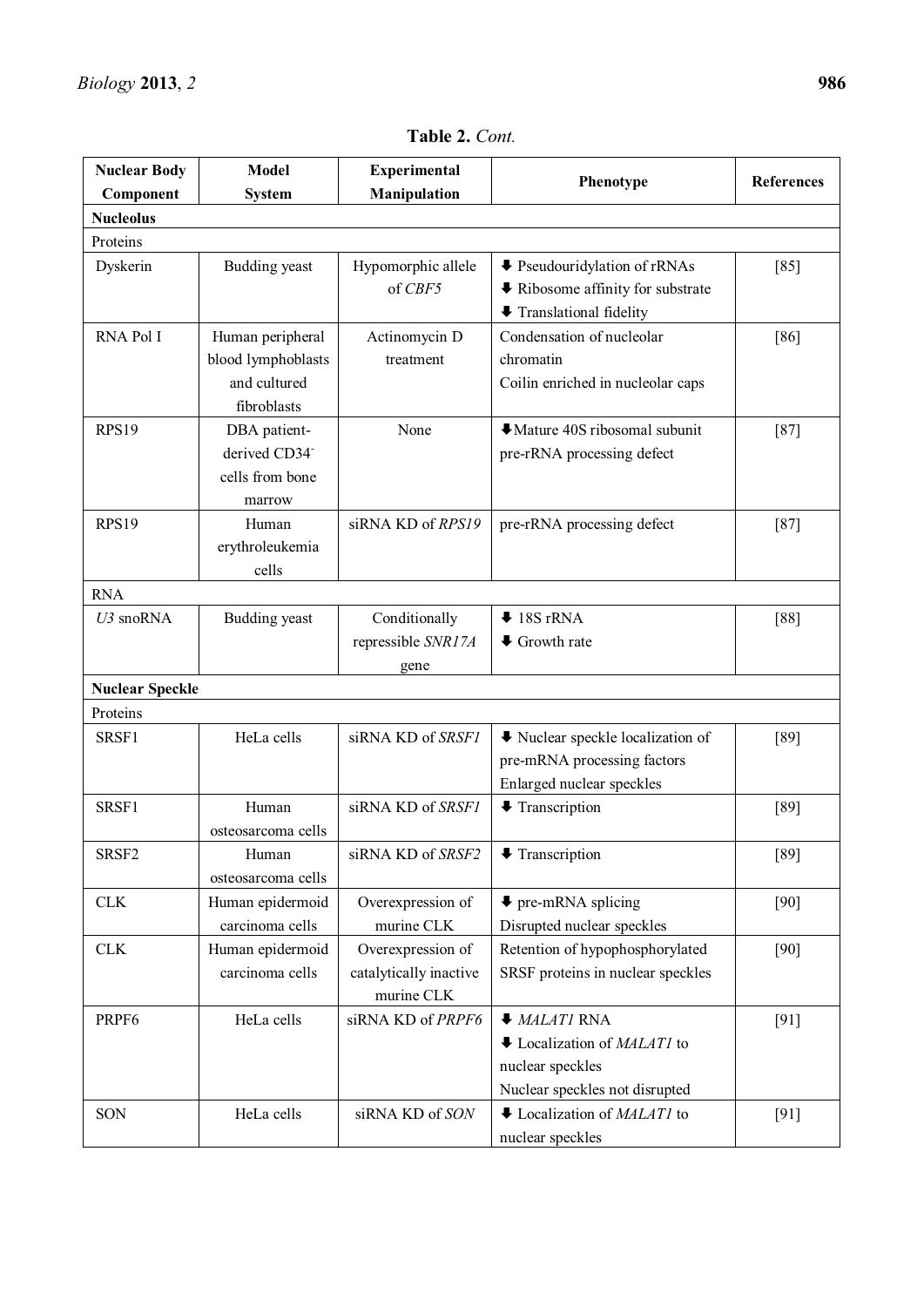| <b>Nuclear Body</b>        | <b>Model</b>     | <b>Experimental</b>     | Phenotype                                       | <b>References</b> |
|----------------------------|------------------|-------------------------|-------------------------------------------------|-------------------|
| Component                  | <b>System</b>    | <b>Manipulation</b>     |                                                 |                   |
| <b>Nuclear Speckle</b>     |                  |                         |                                                 |                   |
| Proteins                   |                  |                         |                                                 |                   |
| SON                        | HeLa cells       | siRNA KD of SON         | ↓ Localization of pre-mRNA                      | $[92]$            |
|                            |                  |                         | processing factors to nuclear                   |                   |
|                            |                  |                         | speckles                                        |                   |
|                            |                  |                         | ↓ Localization of core EJC proteins             |                   |
|                            |                  |                         | to nuclear speckles                             |                   |
|                            |                  |                         | Cell cycle arrest                               |                   |
| Aly/REF                    | HeLa cells       | siRNA KD of             | $\blacktriangleright$ mRNA export               | $[93]$            |
|                            |                  | <b>ALYREF</b>           |                                                 |                   |
| Aly/REF                    | HeLa cells       | siRNA KD of             | $\blacktriangleright$ mRNA export               | $[94]$            |
|                            |                  | <b>ALYREF</b>           | $\blacktriangleright$ Poly(A)+ RNA in nuclear   |                   |
|                            |                  |                         | speckles                                        |                   |
| <b>RNAs</b>                |                  |                         |                                                 |                   |
| <b>MALATI</b>              | HeLa cells       | ASO KD of MALATI        | $\blacktriangleright$ Nuclear speckle integrity | [91]              |
|                            |                  |                         | Aberrant alternative splicing                   |                   |
|                            |                  |                         | <sup>t</sup> SRSF1 and SRSF2                    |                   |
|                            |                  |                         | Altered ratio of dephosphorylated to            |                   |
|                            |                  |                         | phosphorylated SRSF proteins                    |                   |
| Malat1                     | Mouse            | <b>KO</b>               | Localization of nuclear speckle                 | [95, 96]          |
|                            |                  |                         | proteins unaffected                             |                   |
|                            |                  |                         | Viable and fertile                              |                   |
| $U1$ snRNA                 | HeLa cells       | ASO KD of               | Splicing inhibition                             | $[97]$            |
|                            |                  | $U1$ snRNA              | Enlarged speckles                               |                   |
|                            |                  |                         | ↓ Number of nuclear speckles                    |                   |
|                            |                  |                         | <b>↓</b> Transcription                          |                   |
| $U2$ snRNA                 | HeLa cells       | ASO KD of               | Splicing inhibition                             | $[97]$            |
|                            |                  | U <sub>2</sub> snRNA    | Enlarged speckles                               |                   |
|                            |                  |                         | ↓ Number of nuclear speckles                    |                   |
|                            |                  |                         | <b>↓</b> Transcription                          |                   |
| <b>Nuclear Stress Body</b> |                  |                         |                                                 |                   |
| Proteins                   |                  |                         |                                                 |                   |
| HSF1                       | Cultured human   | shRNA KD of <i>HSF1</i> | <b>↓ Satellite III transcription</b>            | [98]              |
|                            | embryonic kidney |                         |                                                 |                   |
|                            | cells            |                         |                                                 |                   |
| HSF1                       | HeLa cells       | shRNA KD of HSF1        | <b>↓ HSF2</b> protein                           | [98]              |
|                            |                  |                         | No nSBs upon heat shock                         |                   |
| HSF <sub>2</sub>           | Cultured human   | siRNA KD of HSF2        | Satellite III transcription                     | $[98]$            |
|                            | embryonic kidney |                         | No effect on HSF1 localization to               |                   |
|                            | cells            |                         | nSBs upon heat shock                            |                   |

**Table 2.** *Cont.*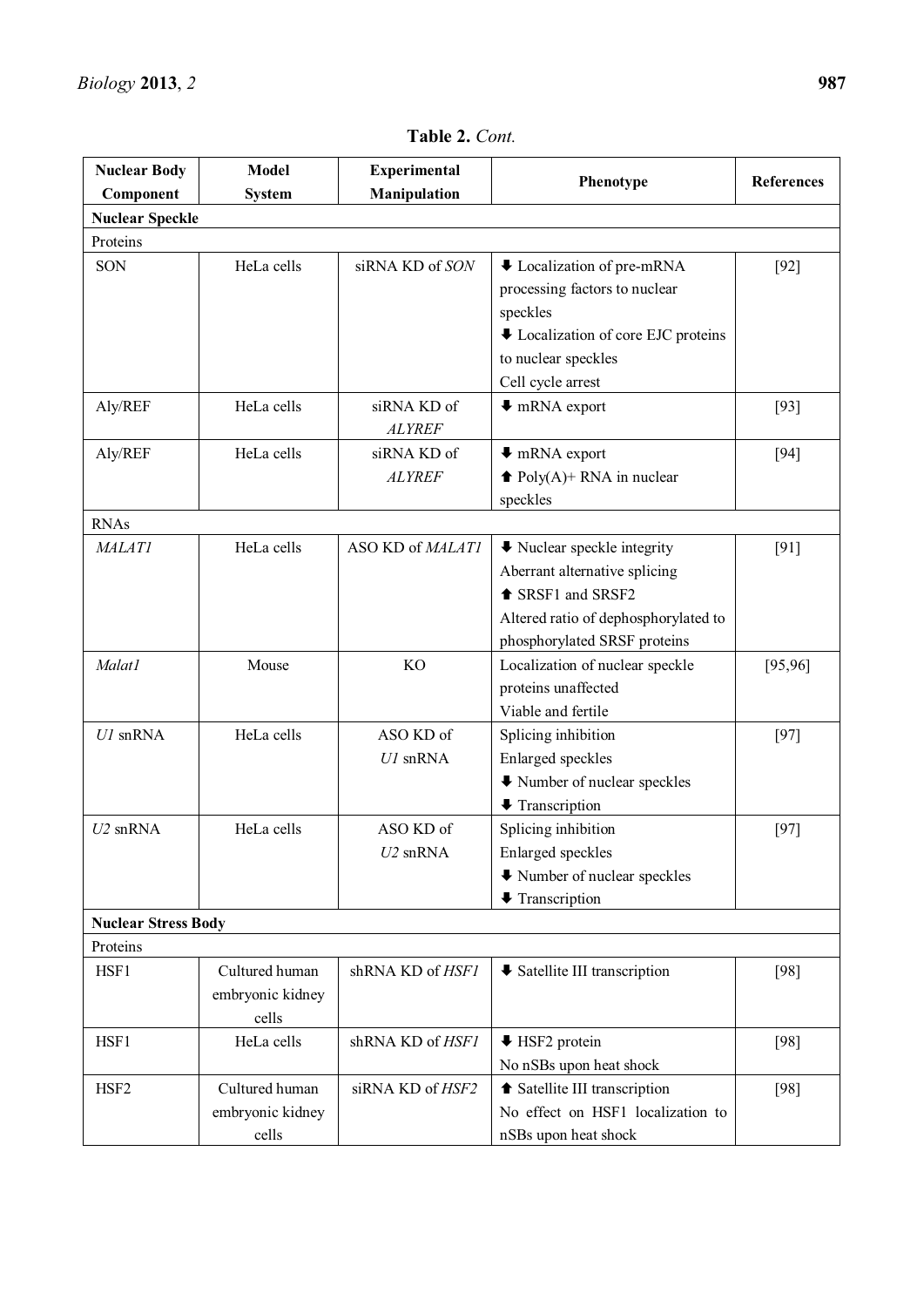| <b>Nuclear Body</b>          | <b>Model</b>             | <b>Experimental</b>               |                                           |                   |
|------------------------------|--------------------------|-----------------------------------|-------------------------------------------|-------------------|
| Component                    | <b>System</b>            | Manipulation                      | Phenotype                                 | <b>References</b> |
| <b>Transcription Factory</b> |                          |                                   |                                           |                   |
| Proteins                     |                          |                                   |                                           |                   |
| RNA Pol I                    | Human cells              | Actinomycin D<br>treatment        | Coilin enriched in nucleolar caps         | [86]              |
| RNA Pol II                   | Human cells              | $\alpha$ -Amanitin or DRB         | Chromatin decondensation                  | [86]              |
|                              |                          | treatment                         | Loss of nucleolar structure               |                   |
| RNA Pol II                   | HeLa cells               | $\alpha$ -Amanitin treatment      | $\blacktriangleright$ BrUTP incorporation | [99, 100]         |
| RNA Pol II                   | Canine kidney cells      | $\alpha$ -Amanitin, DRB,          | Redistribution of RNA Pol II to           | $[36]$            |
|                              |                          | H8, or actinomycin D<br>treatment | enlarged nuclear speckles                 |                   |
| RNA Pol III                  | HeLa cells               | $\alpha$ -Amanitin treatment      | $\blacktriangleright$ BrUTP incorporation | $[100]$           |
| <b>Cajal Body</b>            |                          |                                   |                                           |                   |
| Proteins                     |                          |                                   |                                           |                   |
| Coilin                       | Mouse                    | <b>KO</b>                         | $\blacktriangleright$ Viability           | [101, 102]        |
|                              |                          |                                   | Residual CBs present                      |                   |
|                              |                          |                                   | No SMN localization to CBs                |                   |
|                              |                          |                                   | No Sm protein localization to CBs         |                   |
| Coilin                       | African clawed           | Coilin removal by IP              | CBs present                               | [103]             |
|                              | frog oocyte              |                                   | No Sm protein localization to CBs         |                   |
| Coilin                       | Fruit fly                | Amorphic alleles of               | No CBs                                    | $[76]$            |
|                              |                          | coil                              | No effect on HLBs                         |                   |
|                              |                          |                                   | Viable and fertile                        |                   |
| Coilin                       | Fruit fly                | Amorphic alleles of               | No CBs                                    | $[104]$           |
|                              |                          | coil                              | No scaRNA localization to CBs             |                   |
|                              |                          |                                   | snRNAs properly modified                  |                   |
| Dyskerin                     | <b>DKC</b>               | None                              | ↓ Telomerase assembly                     | $[105]$           |
|                              | patient-derived<br>iPSCs |                                   | $\blacktriangleright$ Telomere synthesis  |                   |
| <b>TERT</b>                  | <b>DKC</b>               | None                              | <b>↓ Telomerase levels</b>                | $[105]$           |
|                              | patient-derived<br>iPSCs |                                   | $\blacktriangleright$ Telomere synthesis  |                   |
| TCAB1                        | DKC patient-             | None                              | Telomerase activity unaffected            | $[105]$           |
|                              | derived iPSCs            |                                   | ↓ Telomerase localization to CBs          |                   |
|                              |                          |                                   | $\blacktriangleright$ Telomere synthesis  |                   |
| TCAB1                        | HeLa cells               | shRNA KD of                       | TERC localization to CBs                  | $[54]$            |
|                              |                          | WRAP53                            | TERC localization to telomeres            |                   |
|                              |                          |                                   | $\blacktriangleright$ Telomere synthesis  |                   |
| NOPP140                      | Cultured SMA             | None                              | ↓ Localization of dyskerin and            | $[106]$           |
|                              | patient-derived          |                                   | GAR1 to CBs                               |                   |
|                              | fibroblasts              |                                   | ULocalization of NOPP140                  |                   |
|                              |                          |                                   | correlated with disease severity          |                   |

**Table 2.** *Cont.*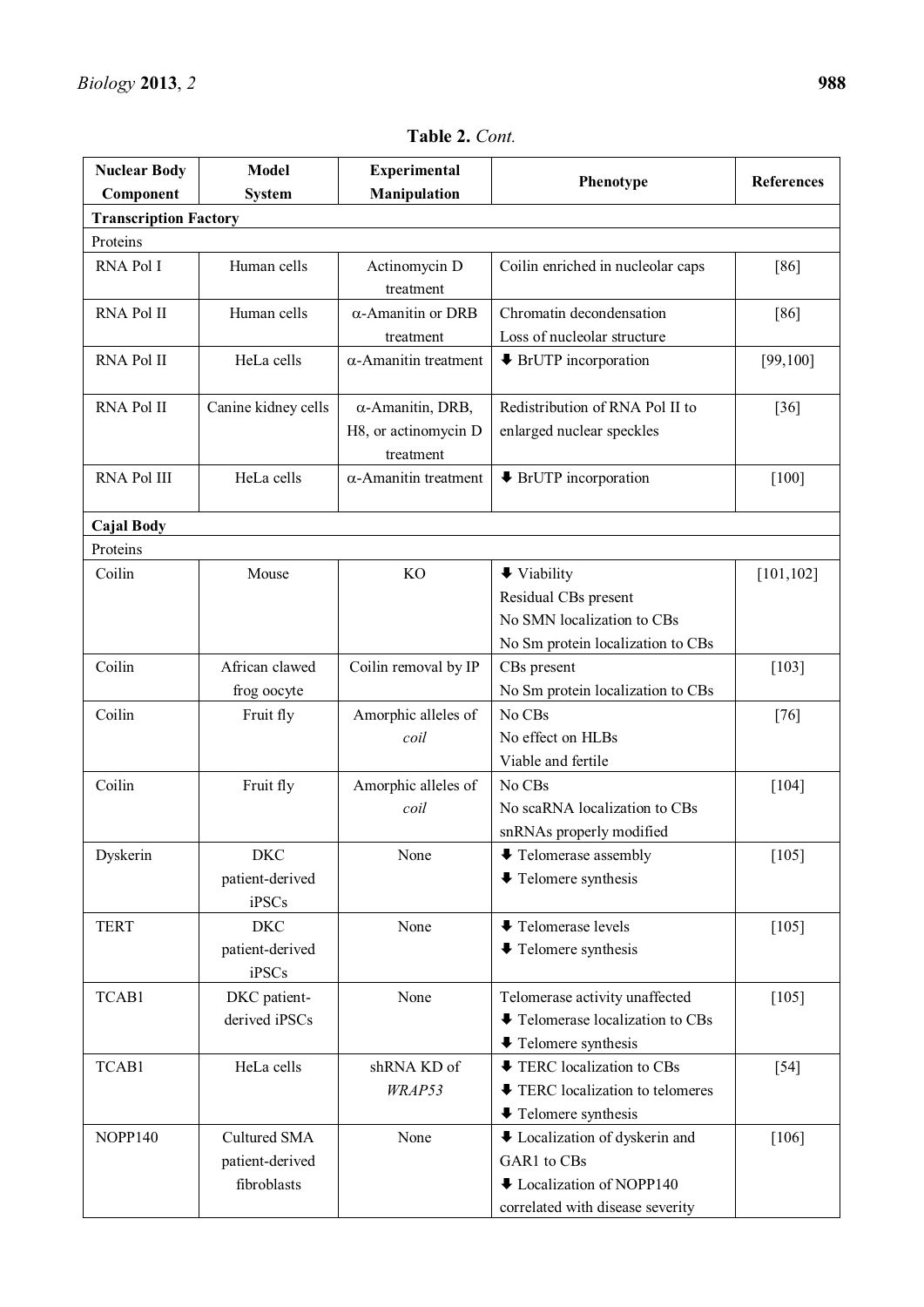| <b>Nuclear Body</b>         | <b>Model</b>        | <b>Experimental</b>        |                                            |                   |
|-----------------------------|---------------------|----------------------------|--------------------------------------------|-------------------|
| Component                   | <b>System</b>       | Manipulation               | Phenotype                                  | <b>References</b> |
| <b>Cajal Body</b>           |                     |                            |                                            |                   |
| Proteins                    |                     |                            |                                            |                   |
| SMN1                        | <b>Cultured SMA</b> | None                       | $\blacklozenge$ Gems                       | [107, 108]        |
|                             | patient-derived     |                            | $\blacktriangleright$ SMN protein          |                   |
|                             | lymphoblasts and    |                            |                                            |                   |
|                             | fibroblasts         |                            |                                            |                   |
| SMN1                        | HeLa cells          | siRNA KD of SMN1           | Defects in CB formation                    | [109]             |
|                             |                     |                            | snRNPs absent in coilin foci               |                   |
| SMN1                        | HeLa cells          | siRNA KD of SMN1           | ↓ Gem-associated proteins                  | [110, 111]        |
|                             |                     |                            | $\blacklozenge$ snRNP assembly             |                   |
|                             |                     |                            | Gems absent                                |                   |
| SMN1                        | Mouse               | Neuron-specific exon       | Coilin aggregates                          | $[112]$           |
|                             |                     | 7 deletion of Smn1         | Gems absent                                |                   |
|                             |                     |                            | SMA phenotype                              |                   |
| SMN1                        | Mouse               | SMA models varying         | <b>↓ SMN complex proteins</b>              | [113]             |
|                             |                     | in disease severity        | $\bullet$ snRNP biogenesis                 |                   |
|                             |                     |                            | Correlation with disease severity          |                   |
| SMN1                        | Mouse               | Human SMN2 and             | $\blacktriangleright$ SMN complex proteins | $[114]$           |
|                             |                     | SMN∆7 expression           | $\bullet$ snRNP biogenesis                 |                   |
|                             |                     | in $SmnI^{-/-}$ background | Tissue-specific snRNA alterations          |                   |
|                             |                     |                            | Widespread splicing defects                |                   |
|                             |                     |                            | SMA phenotype                              |                   |
| SMN1                        | Fission yeast       | Temperature-               | Differential snRNP biogenesis              | $[115]$           |
|                             |                     | sensitive degron           | Splicing defects                           |                   |
|                             |                     | allele of smn1             |                                            |                   |
| <b>Gemini of Cajal Body</b> |                     |                            |                                            |                   |
| Proteins                    |                     |                            |                                            |                   |
| SMN1                        | Cultured SMA        | None                       | $\blacklozenge$ Gems                       | [107, 108]        |
|                             | patient-derived     |                            | $\blacktriangleright$ SMN protein          |                   |
|                             | lymphoblasts and    |                            |                                            |                   |
|                             | fibroblasts         |                            |                                            |                   |
| SMN1                        | HeLa cells          | siRNA KD of SMN1           | Defects in CB formation                    | [109]             |
|                             |                     |                            | snRNPs absent in coilin foci               |                   |
| SMN1                        | HeLa cells          | siRNA KD of SMN1           | ↓ Gem-associated proteins                  | [110, 111]        |
|                             |                     |                            | $\blacklozenge$ snRNP assembly             |                   |
|                             |                     |                            | Gems absent                                |                   |
| SMN1                        | Mouse               | Neuron-specific exon       | Coilin aggregates                          | $[112]$           |
|                             |                     | 7 deletion of Smn1         | Gems absent                                |                   |
|                             |                     |                            | SMA phenotype                              |                   |
| SMN1                        | Mouse               | SMA models varying         | $\blacktriangleright$ SMN complex proteins | [113]             |
|                             |                     | in disease severity        | $\bullet$ snRNP biogenesis                 |                   |
|                             |                     |                            | Correlation with disease severity          |                   |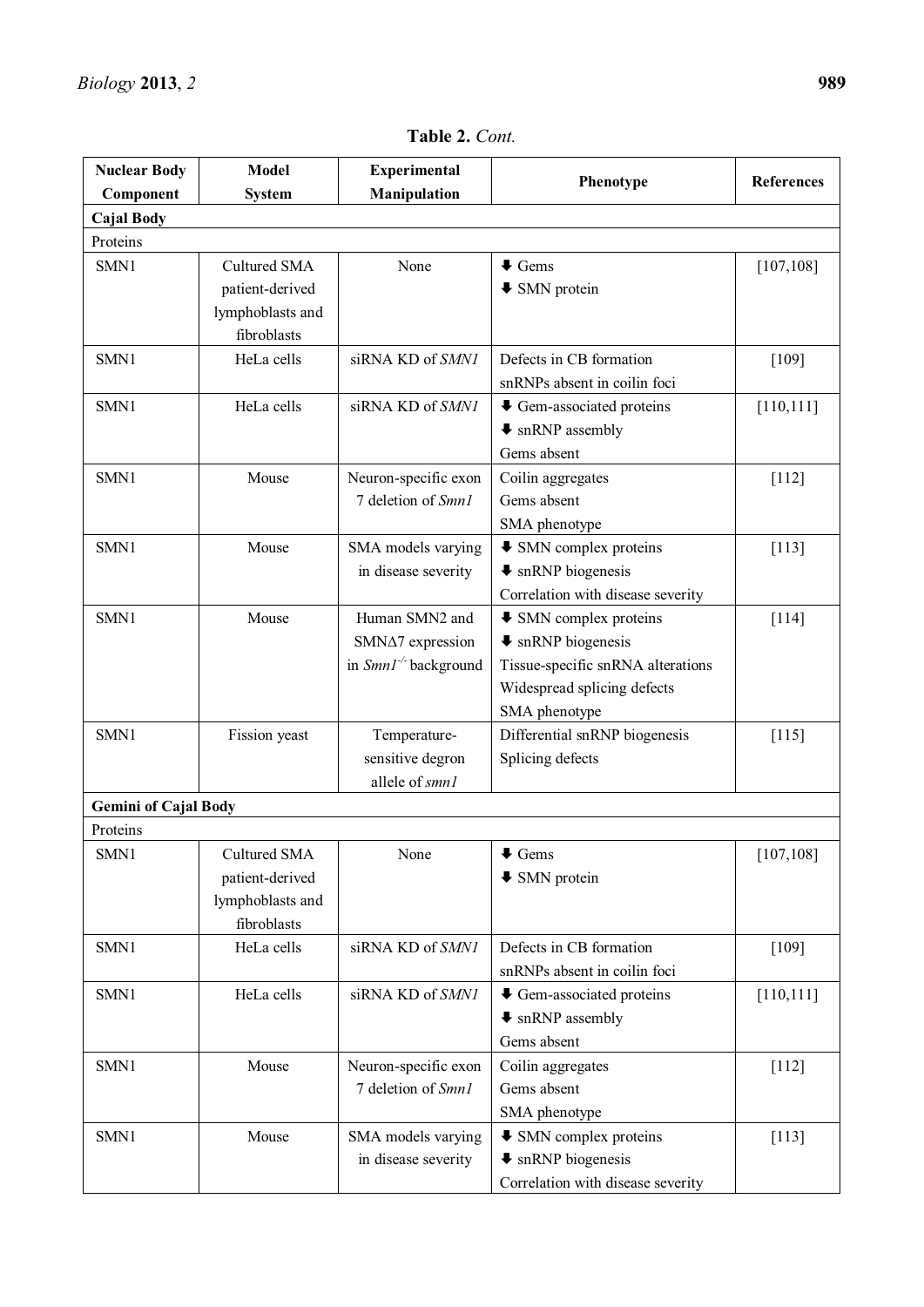| <b>Nuclear Body</b>         | <b>Model</b>      | <b>Experimental</b>               |                                                   |                   |
|-----------------------------|-------------------|-----------------------------------|---------------------------------------------------|-------------------|
| Component                   | <b>System</b>     | Manipulation                      | Phenotype                                         | <b>References</b> |
| <b>Gemini of Cajal Body</b> |                   |                                   |                                                   |                   |
| Proteins                    |                   |                                   |                                                   |                   |
| SMN1                        | Mouse             | Human SMN2 and                    | $\blacktriangleright$ SMN complex proteins        | $[114]$           |
|                             |                   | SMN $\Delta$ 7 expression         | $\bullet$ snRNP biogenesis                        |                   |
|                             |                   | in Smn1 <sup>-/-</sup> background | Tissue-specific snRNA alterations                 |                   |
|                             |                   |                                   | Widespread splicing defects                       |                   |
|                             |                   |                                   | SMA phenotype                                     |                   |
| SMN1                        | Fission yeast     | Temperature-                      | Differential snRNP biogenesis                     | $[115]$           |
|                             |                   | sensitive degron                  | Splicing defects                                  |                   |
|                             |                   | allele of smn1                    |                                                   |                   |
| GEMIN2                      | HeLa cells        | siRNA KD of                       | ↓ GEMIN3 protein                                  | [110, 111]        |
|                             |                   | GEMIN2                            | <b>↓</b> snRNP biogenesis                         |                   |
| GEMIN3                      | HeLa cells        | siRNA KD of                       | ↓ GEMIN4 protein                                  | [110, 111]        |
|                             |                   | GEMIN3                            | $\blacktriangleright$ snRNP biogenesis            |                   |
| GEMIN3                      | Fruit fly         | LOF alleles of Gem3               | $\blacklozenge$ SMN protein                       | $[116]$           |
|                             |                   |                                   | Motor defects                                     |                   |
|                             |                   |                                   | Larval lethal                                     |                   |
| GEMIN4                      | HeLa cells        | siRNA KD of                       | ↓ GEMIN3 protein                                  | [110, 111]        |
|                             |                   | GEMIN4                            | $\bullet$ snRNP biogenesis                        |                   |
| GEMIN5                      | HeLa cells        | siRNA KD of                       | No effect on gems                                 | [110, 111]        |
|                             |                   | GEMIN5                            | No effect on snRNP biogenesis                     |                   |
| GEMIN6                      | HeLa cells        | siRNA KD of                       | No effect on gems                                 | [110, 111]        |
|                             |                   | GEMIN6                            | <b>↓</b> snRNP biogenesis                         |                   |
| GEMIN7                      | HeLa cells        | siRNA KD of                       | $\bullet$ snRNP biogenesis                        | $[111]$           |
|                             |                   | GEMIN7                            |                                                   |                   |
| ZPR1                        | HeLa cells        | ASO KD of ZPR1                    | • SMN localization to gems and                    | [68]              |
|                             |                   |                                   | CBs                                               |                   |
| ZPR1                        | Mouse             | KO                                | U Localization of SMN and coilin                  | $[117]$           |
|                             |                   |                                   | to gems and CBs                                   |                   |
|                             |                   |                                   | Mislocalization of snRNPs                         |                   |
|                             |                   |                                   | Embryonic lethal                                  |                   |
| ZPR1                        | Mouse             | Heterozygous KO                   | Mislocalization of SMN                            | $[118]$           |
|                             |                   |                                   | Motor neuron degeneration                         |                   |
|                             |                   |                                   | Motor defects                                     |                   |
| ZPR1                        | Cultured mouse    | siRNA KD of Zpr1                  | $\blacktriangleright$ Localization of SMN to gems | $[117]$           |
|                             | motor neuron-like |                                   | and CBs                                           |                   |
|                             | cells             |                                   | Mislocalization of snRNPs                         |                   |
|                             |                   |                                   | Axonal defects                                    |                   |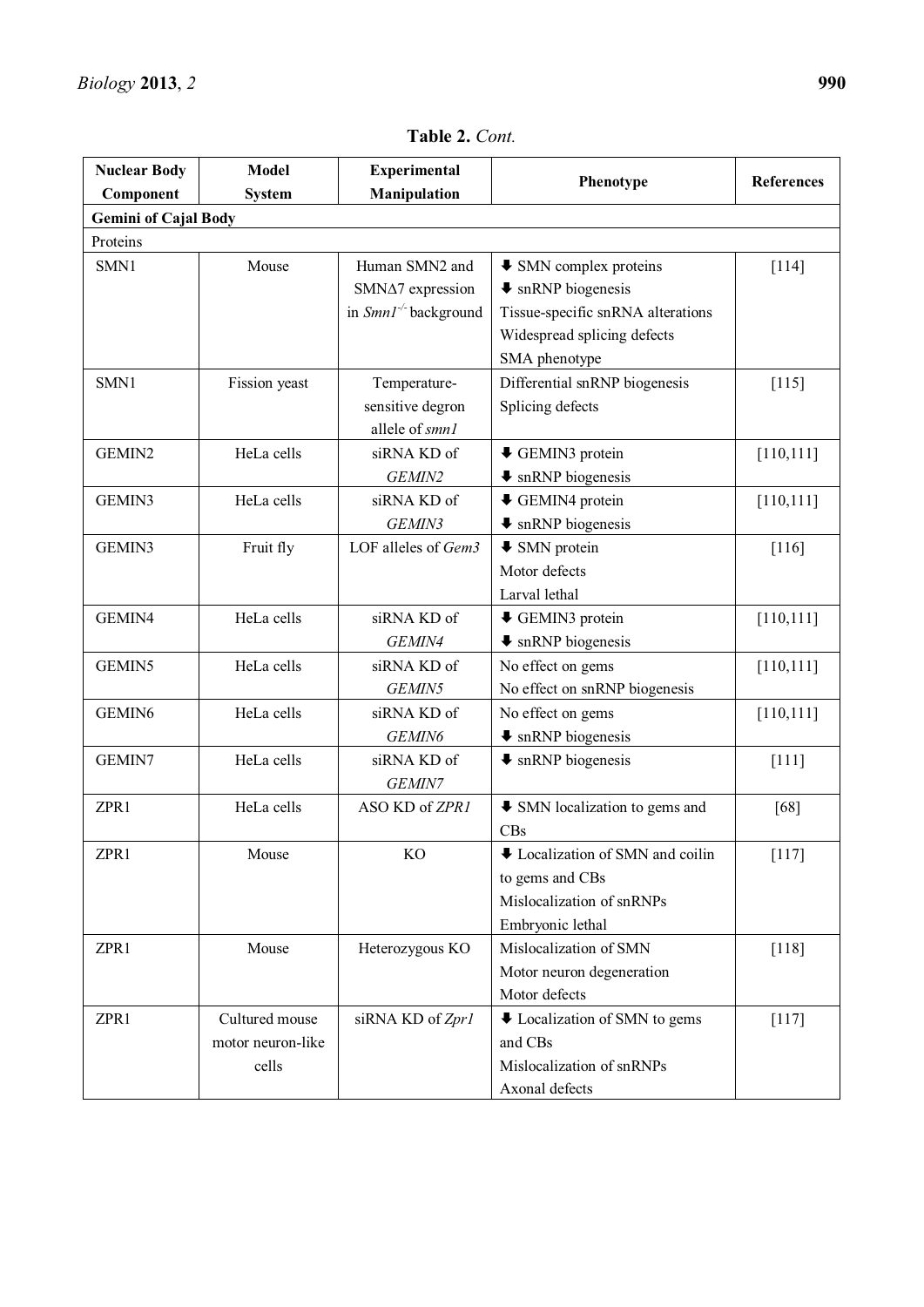| <b>Nuclear Body</b>       | <b>Model</b>       | Experimental                    |                                                 | <b>References</b> |  |
|---------------------------|--------------------|---------------------------------|-------------------------------------------------|-------------------|--|
| Component                 | <b>System</b>      | <b>Manipulation</b>             | Phenotype                                       |                   |  |
| <b>Histone Locus Body</b> |                    |                                 |                                                 |                   |  |
| Proteins                  |                    |                                 |                                                 |                   |  |
| <b>NPAT</b>               | Mouse              | Retroviral insertion<br>of Npat | Embryonic lethal                                | [119]             |  |
| <b>SLBP</b>               | Human              | siRNA KD of SLBP                | Aberrant histone RNA processing                 | $[120]$           |  |
|                           | osteosarcoma cells |                                 | S phase block                                   |                   |  |
|                           |                    |                                 | ↓ Cell proliferation                            |                   |  |
|                           |                    |                                 | Histone mRNA and protein                        |                   |  |
| <b>SLBP</b>               | HeLa cells         | shRNA KD of SLBP                | Aberrant histone RNA processing                 | $[73]$            |  |
| <b>SLBP</b>               | Fruit fly          | LOF alleles of Slbp             | Aberrant histone pre-mRNA                       | $[121]$           |  |
|                           |                    |                                 | processing                                      |                   |  |
|                           |                    |                                 | Female sterile                                  |                   |  |
|                           |                    |                                 | Lethal                                          |                   |  |
| <b>SLBP</b>               | Fruit fly          | LOF allele of Slbp              | No effect on HLBs                               | $[122]$           |  |
| LSm10                     | Fruit fly          | LOF alleles of $Lsm10$          | Aberrant histone pre-mRNA                       | $[123]$           |  |
|                           |                    |                                 | processing                                      |                   |  |
|                           |                    |                                 | No U7 snRNA localization to HLBs                |                   |  |
|                           |                    |                                 | Lethal                                          |                   |  |
| LSm11                     | Fruit fly          | LOF alleles of Lsm11            | $\blacktriangleright$ Lsm10 protein             | $[123]$           |  |
|                           |                    |                                 | Aberrant histone pre-mRNA                       |                   |  |
|                           |                    |                                 | processing                                      |                   |  |
|                           |                    |                                 | No U7 snRNA localization to HLBs                |                   |  |
| <b>FLASH</b>              | HeLa cells         | shRNA KD of                     | Lethal<br><b>↓ Histone mRNA</b>                 | $[124]$           |  |
|                           |                    | CASP8AP2                        | $\blacktriangleright$ Histone protein           |                   |  |
|                           |                    |                                 | S phase block                                   |                   |  |
| <b>FLASH</b>              | Human breast       | shRNA KD of                     | No HLBs                                         | $[124]$           |  |
|                           | cancer cells       | CASP8AP2                        |                                                 |                   |  |
| <b>FLASH</b>              | Mouse              | <b>KO</b>                       | Embryonic lethal                                | $[125]$           |  |
| <b>NELFE</b>              | HeLa cells         | shRNA KD of RDBP                | ♦ NELF complex proteins                         | $[73]$            |  |
|                           |                    |                                 | ↓ Cell proliferation                            |                   |  |
|                           |                    |                                 | Aberrant histone RNA processing                 |                   |  |
| HiNF-P                    | Human              | ASO and siRNA KD                | $\blacktriangleright$ Histone 4 gene expression | $[74]$            |  |
|                           | glioblastoma cells | of HINFP                        | RNA Pol II and NPAT histone 4                   |                   |  |
|                           |                    |                                 | promoter occupancy                              |                   |  |
| HiNF-P                    | Mouse              | Amorphic allele of              | $\blacktriangleright$ Histone 4 gene expression | $[126]$           |  |
|                           |                    | Hinfp                           | Embryonic lethal                                |                   |  |
| ZPR1                      | HeLa cells         | siRNA and ASO KD                | Mislocalization of SMN, NPAT,                   | $[75]$            |  |
|                           |                    | of ZPR1                         | coilin and Sm proteins                          |                   |  |
|                           |                    |                                 | S phase block                                   |                   |  |
|                           |                    |                                 | <b>↓</b> Transcription                          |                   |  |

**Table 2.** *Cont.*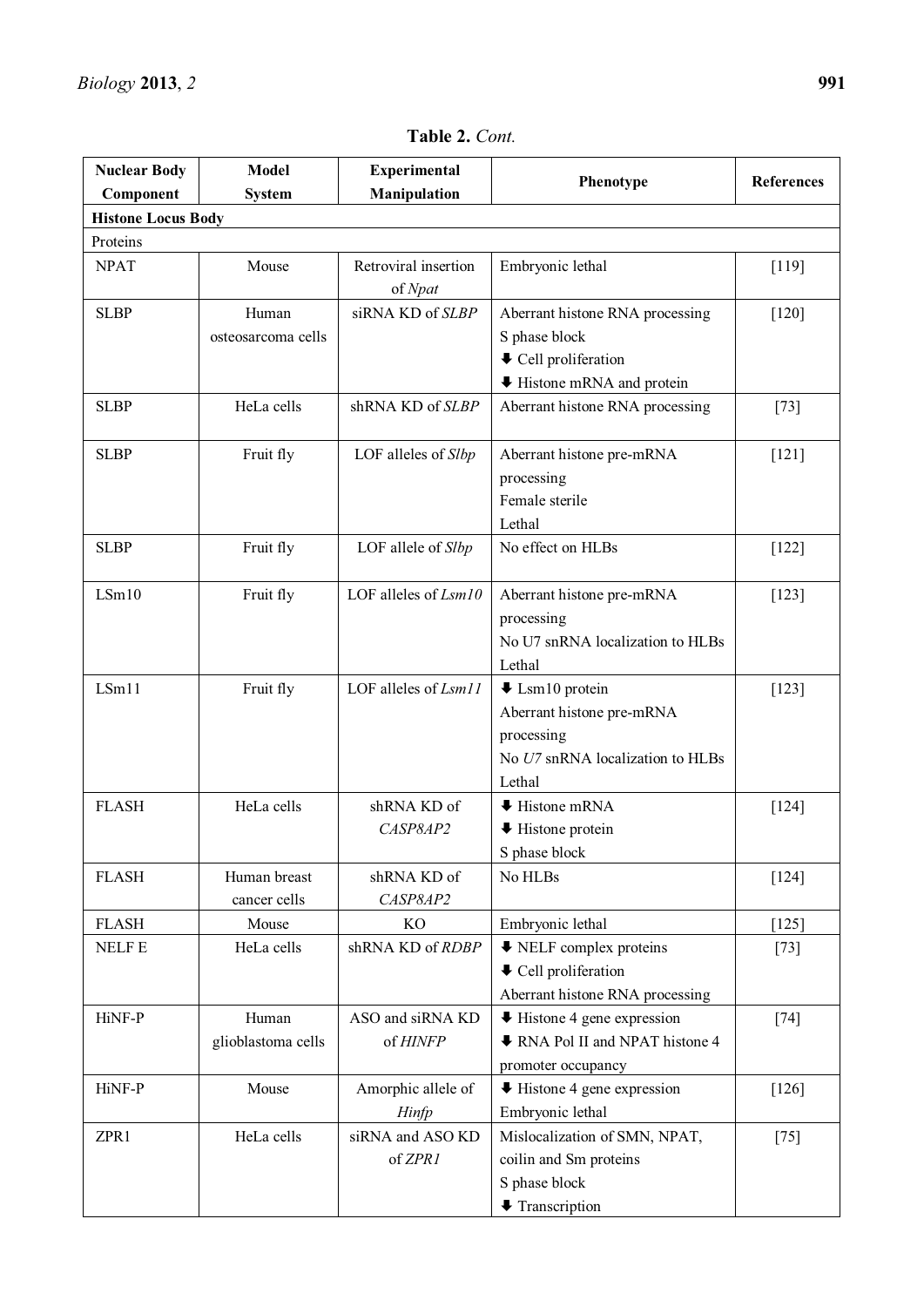| <b>Nuclear Body</b>       | <b>Model</b>                               | <b>Experimental</b>                                                               |                                                                                                                                   | <b>References</b> |  |  |  |
|---------------------------|--------------------------------------------|-----------------------------------------------------------------------------------|-----------------------------------------------------------------------------------------------------------------------------------|-------------------|--|--|--|
| Component                 | <b>System</b>                              | Manipulation                                                                      | Phenotype                                                                                                                         |                   |  |  |  |
| <b>Histone Locus Body</b> |                                            |                                                                                   |                                                                                                                                   |                   |  |  |  |
| Proteins                  |                                            |                                                                                   |                                                                                                                                   |                   |  |  |  |
| ZPR1                      | Mouse                                      | <b>KO</b>                                                                         | Embryonic lethal                                                                                                                  | $[117]$           |  |  |  |
| Coilin                    | Human breast<br>cancer cells               | shRNA KD of COIL                                                                  | No effect on HLBs                                                                                                                 | $[124]$           |  |  |  |
| Coilin                    | Cultured mouse<br>embryonic<br>fibroblasts | shRNA KD of Coil                                                                  | No effect on HLBs                                                                                                                 | $[124]$           |  |  |  |
| Coilin                    | Fruit fly                                  | Amorphic alleles of<br>coil                                                       | No CBs<br>No effect on HLBs<br>Viable and fertile                                                                                 | $[76]$            |  |  |  |
| <b>RNA</b>                |                                            |                                                                                   |                                                                                                                                   |                   |  |  |  |
| $U7$ RNA                  | Fruit fly                                  | Null alleles of U7<br>snRNA                                                       | Aberrant histone pre-mRNA<br>processing<br>No effect on HLBs<br>No Lsm10 and Lsm11 localization<br>to HLBs<br>Viable, but sterile | [122, 123, 127]   |  |  |  |
| <b>DNA</b>                |                                            |                                                                                   |                                                                                                                                   |                   |  |  |  |
| Histone locus             | Fruit fly                                  | Histone locus<br>deletion mutant<br>Df(2L)DS6                                     | Smaller proto-HLBs                                                                                                                | [122, 128]        |  |  |  |
| Paraspeckle               |                                            |                                                                                   |                                                                                                                                   |                   |  |  |  |
| Proteins                  |                                            |                                                                                   |                                                                                                                                   |                   |  |  |  |
| <b>NONO</b>               | HeLa cells                                 | siRNA KD of NONO                                                                  | <b>↓</b> Paraspeckles                                                                                                             | [83]              |  |  |  |
| <b>NONO</b>               | Mouse                                      | Chondrocyte lineage-<br>specific expression of<br>truncated murine<br><b>NONO</b> | Dwarfism<br>$\blacklozenge$ Chondrogenesis                                                                                        | $[129]$           |  |  |  |
| <b>NONO</b>               | Cultured mouse<br>chondrogenic cells       | siRNA KD of Nono                                                                  | $\bullet$ Sox9-dependent Col2al<br>promoter activity and expression                                                               | $[129]$           |  |  |  |
| <b>NONO</b>               | Cultured mouse<br>embryonic<br>fibroblasts | siRNA KD of Nono                                                                  | $\blacklozenge$ Circadian rhythm                                                                                                  | $[130]$           |  |  |  |
| <b>NONO</b>               | Fruit fly                                  | Hypomorphic allele<br>of nonA                                                     | $\blacktriangleright$ Circadian rhythm                                                                                            | $[130]$           |  |  |  |
| PSP1                      | HeLa cells                                 | siRNA KD of PSPC1                                                                 | No effect on paraspeckles                                                                                                         | [83]              |  |  |  |
| <b>SFPQ</b>               | HeLa cells                                 | siRNA KD of SFPQ                                                                  | No paraspeckles                                                                                                                   | [83]              |  |  |  |

**Table 2.** *Cont.*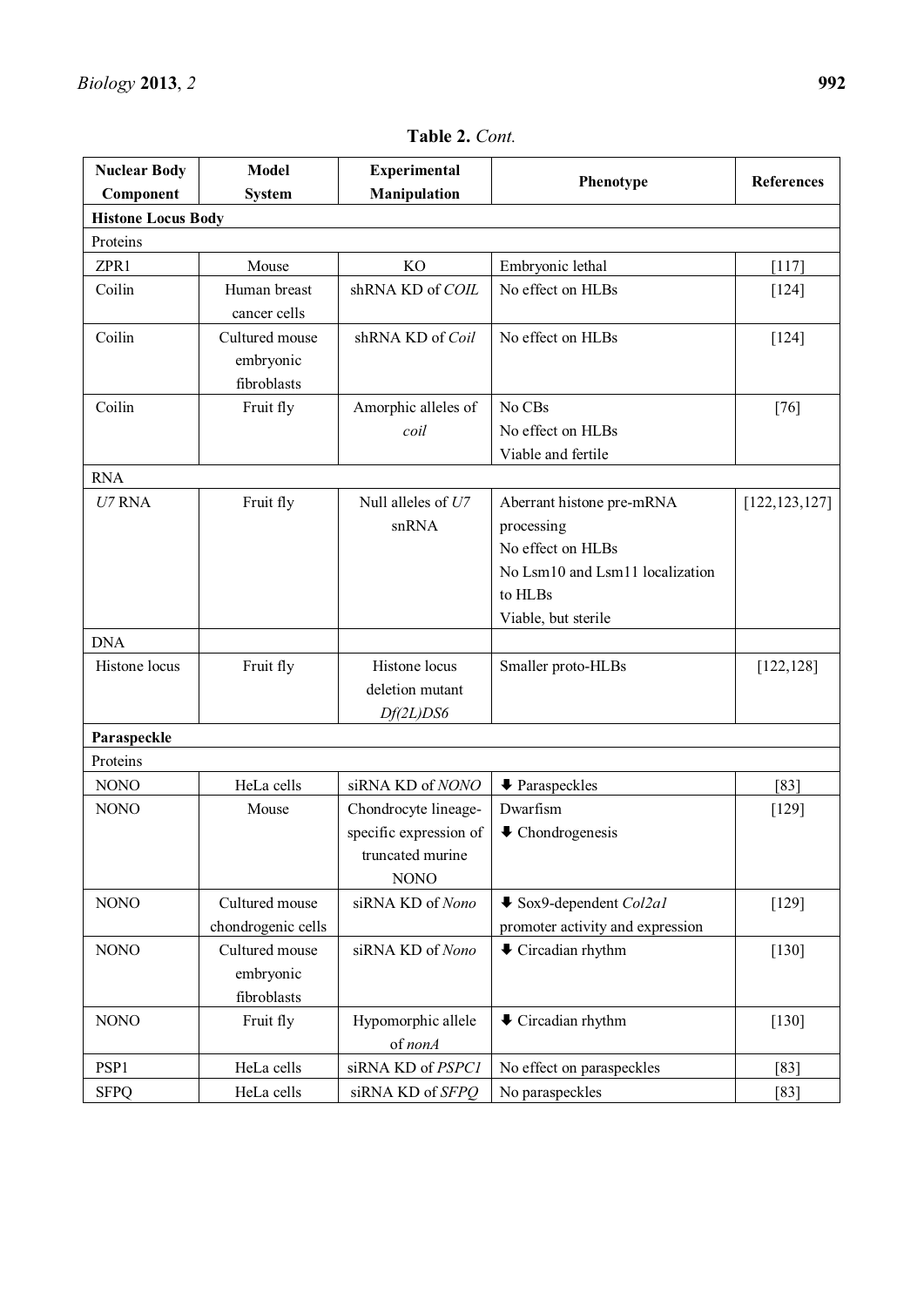| Model<br><b>Nuclear Body</b> |                    | <b>Experimental</b> | Phenotype                       | <b>References</b> |
|------------------------------|--------------------|---------------------|---------------------------------|-------------------|
| Component                    | <b>System</b>      | Manipulation        |                                 |                   |
| Paraspeckle                  |                    |                     |                                 |                   |
| <b>RNAs</b>                  |                    |                     |                                 |                   |
| <i>NEATI</i> RNA             | HeLa cells         | siRNA or ASO KD     | No paraspeckles                 | $[81 - 83, 131]$  |
|                              |                    | of <i>NEAT1</i>     |                                 |                   |
| <i>NEATI</i> RNA             | Human              | shRNA KD of         | No paraspeckles                 | $[132]$           |
|                              | osteosarcoma cells | <b>NEATI</b>        | Normal circadian rhythm         |                   |
|                              |                    |                     |                                 |                   |
| Neat1 RNA                    | Mouse              | KO.                 | No paraspeckles                 | [133]             |
|                              |                    |                     | Viable and fertile              |                   |
| $Ctn$ RNA                    | Cultured mouse     | ASO KD of           | No effect on paraspeckles       | $[79]$            |
|                              | mammary tumor      | Ctn                 | $\bullet$ Ctn RNA and Cat2 mRNA |                   |
|                              | and macrophage     |                     |                                 |                   |
|                              | cells              |                     |                                 |                   |

**Table 2.** *Cont.* 

Abbreviations: ASO, antisense oligonucleotide; BrUTP, 5-bromouridine 5'-triphosphate; CB, Cajal body; DBA, Diamond-Blackfan anemia; DKC, dyskeratosis congenita; DRB; 5,6-dichloro-1- $\beta$ -D-ribofuranosylbenzimidazole; EJC, exon junction complex; gem, Gemini of Cajal body; HLB, histone locus body; HSF, heat shock factor; IP, immunoprecipitation; iPSC, induced pluripotent stem cell; KD, knockdown; KO, knockout; LOF, loss of function; mRNA, messenger RNA; NELF, negative elongation factor; NPAT, nuclear protein ataxia telangiectasia locus; nSB, nuclear stress body; pre-mRNA, precursor messenger RNA; pre-rRNA, precursor ribosomal RNA; RNA Pol, RNA polymerase; rRNA, ribosomal RNA; scaRNA, small Cajal body-specific RNA; shRNA, short hairpin RNA; siRNA, small interfering RNA; SMA, spinal muscular atrophy; SMN, survival of motor neuron; snRNA, small nuclear RNA; snRNP, small nuclear ribonucleoprotein; SRSF, serine/arginine-rich splicing factor.

### 2.1.4. Mechanisms of Gene Expression and the Nucleolus

The nucleolus regulates gene expression by modulating protein production via ribosome biogenesis. Ribosome biogenesis is critical to cellular function, growth and response to stimuli. The multifunctional phosphoproteins, nucleophosmin and nucleolin, regulate ribosome biogenesis at several levels. Nucleophosmin specifically interacts with ribosomal DNA (rDNA) and regulates the transcription of rDNA as a histone chaperone [134]. Furthermore, it functions as the rate-limiting nuclear export chaperone for the precursor 40S (pre-40S) and precursor 60S (pre-60S) ribosomal subunits [14]. Nucleolin interacts with rDNA, maintains the open conformation of the rDNA genes, regulates the transcription of the rDNA genes and functions in rRNA processing [15,135]. The snoRNP complexes post-transcriptionally modify rRNA; these modifications affect the secondary structure that influences the stability, interactions and catalytic functionality of the rRNA. At least one study has demonstrated that a defect in the pseudouridylation of rRNAs leads to decreased ribosomal ligand binding and translational fidelity [85]. The biogenesis of ribosomes, therefore, requires the function of several proteins to transcribe rDNA, process pre-rRNA, assemble rRNA with ribosomal proteins and export the pre-40S and pre-60S ribosomal subunits.

In addition to the modulation of gene expression through ribosome biogenesis, the nucleolus modulates protein post-translational modifications, such as ubiquitination and SUMOylation.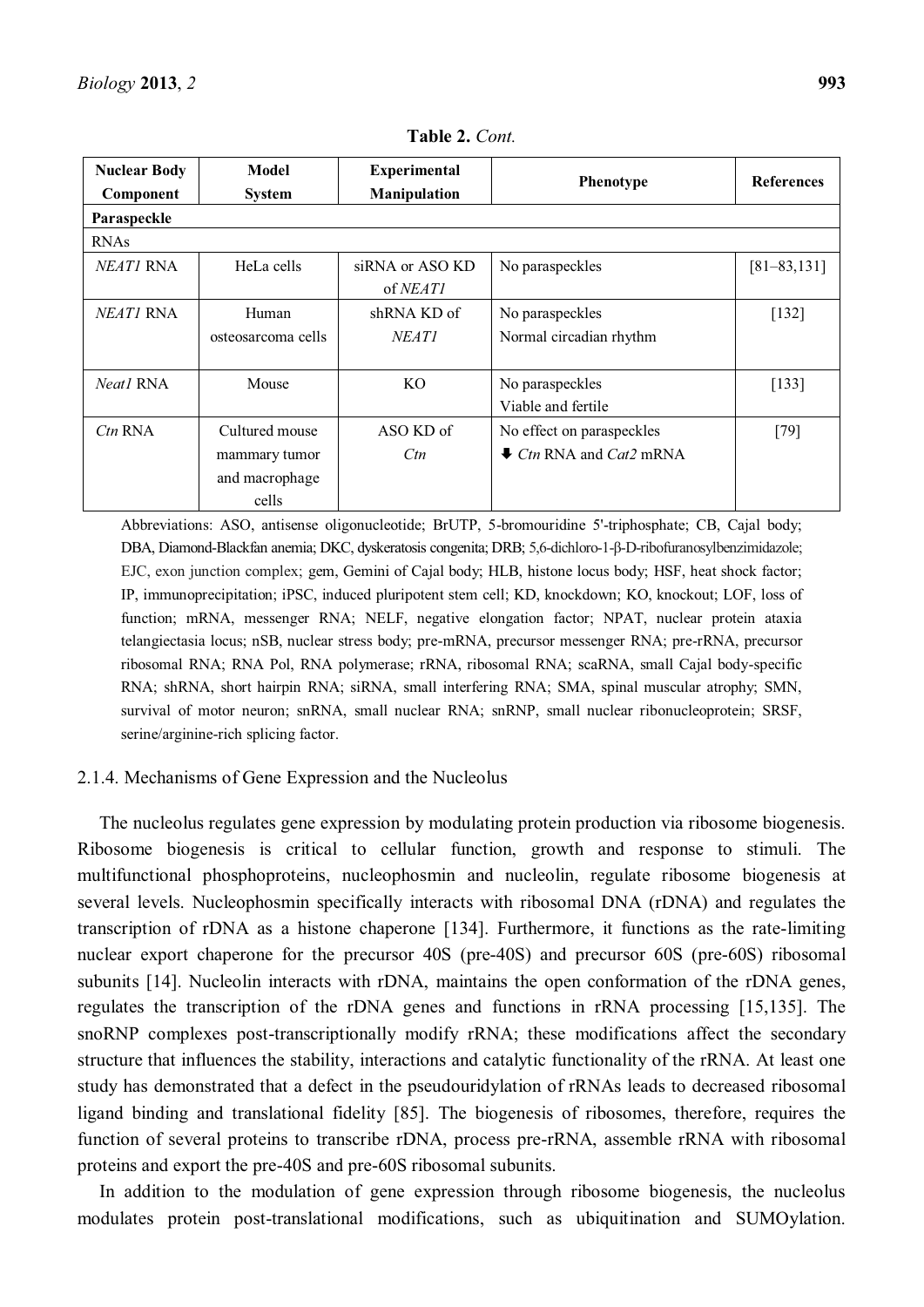Ubiquitination of transcription termination factor 1 (TTF1) and p53 by ubiquitin ligase MDM2 regulates ribosome biogenesis and p53 regulation, respectively [136,137], and deubiquitination of the largest subunit of RNA Pol I by conserved yeast deubiquitinating enzyme, Ubp10, mediates RNA Pol I stability [138]. SUMOylation of NOP58 is critical for box C/D snoRNA binding and localization of newly transcribed snoRNAs to the nucleolus [139], and deSUMOylation of nucleophosmin by sentrin-specific protease 3 (SENP3) is needed for pre-rRNA processing [140].

Sequestration of proteins is another mechanism by which the nucleolus modulates expression of gene products. Proteins may be stabilized through sequestration of degradation factors to the nucleolus. For example, sequestration of ubiquitin ligases MDM2, and von Hippel-Lindau disease tumor suppressor (VHL) enhances the stability of their targets p53 and hypoxia-inducible factor 1 alpha (HIF1alpha), respectively [141,142]. Deactivation of a complex through the physical separation of its subunits has also been observed; tumor suppressor, p14ARF, inhibits the transcriptional activity of HIF1 through the sequestration of its alpha subunit to the nucleolus [143]. Finally, protein activity can be modulated by sequestration from the local environment in which it is active. For instance, the transcription repressor activity of DAXX is inhibited upon sequestration of DAXX to the nucleolus [144].

# 2.1.5. Human Diseases Associated with the Nucleolus

Several human disorders associate with mutations in genes encoding nucleolar proteins (Table 3). Mutations in genes encoding the two RNA Pol I subunits, POLR1C and POLR1D, and in the nucleolar protein Treacher Collins-Franceschetti syndrome 1 (TCOF1, also known as treacle) cause the craniofacial disorder, Treacher Collins syndrome (OMIM 248390, OMIM 613717 and OMIM 154500). Additionally, dysregulation of RNA Pol I transcription in nucleoli is frequently observed in cancer [145]. Mutations in genes encoding for the 40S and 60S ribosomal subunits lead to Diamond-Blackfan anemia (OMIM 105650, OMIM 610629, OMIM 612527, OMIM 612528, OMIM 612561, OMIM 612562, OMIM 612563, OMIM 613308, OMIM 613309 and OMIM 614900). Finally, mutations in *WRN* and *BLM*, which encode nucleolar DNA helicases, cause Werner syndrome (OMIM 277700) and Bloom syndrome (OMIM 210900), respectively.

| Gene                | <b>Human Disease</b>        | <b>OMIM</b><br>No. | Phenotype                  | Disease Gene<br><b>Identification References</b> |  |
|---------------------|-----------------------------|--------------------|----------------------------|--------------------------------------------------|--|
| <b>Nucleolus</b>    |                             |                    |                            |                                                  |  |
| <b>TCOF1</b>        | Treacher Collins syndrome 1 | 154500             | Craniofacial abnormalities | [146]                                            |  |
| POLR <sub>1</sub> D | Treacher Collins syndrome 2 | 613717             | Craniofacial abnormalities | [147]                                            |  |
| <b>POLR1C</b>       | Treacher Collins syndrome 3 | 248390             | Craniofacial abnormalities | [147]                                            |  |
| RPS19               | Diamond-Blackfan anemia 1   | 105650             | Hypoplastic anemia         | [148]                                            |  |
| RPS24               | Diamond-Blackfan anemia 3   | 610629             | Hypoplastic anemia         | $[149]$                                          |  |
| RPS17               | Diamond-Blackfan anemia 4   | 612527             | Hypoplastic anemia         | $[150]$                                          |  |
| RPL35A              | Diamond-Blackfan anemia 5   | 612528             | Hypoplastic anemia         | [151]                                            |  |
| RPL5                | Diamond-Blackfan anemia 6   | 612561             | Hypoplastic anemia         | [152]                                            |  |
| RPL11               | Diamond-Blackfan anemia 7   | 612562             | Hypoplastic anemia         | [152]                                            |  |

**Table 3.** Selected human diseases associated with mutations in genes encoding nuclear body components.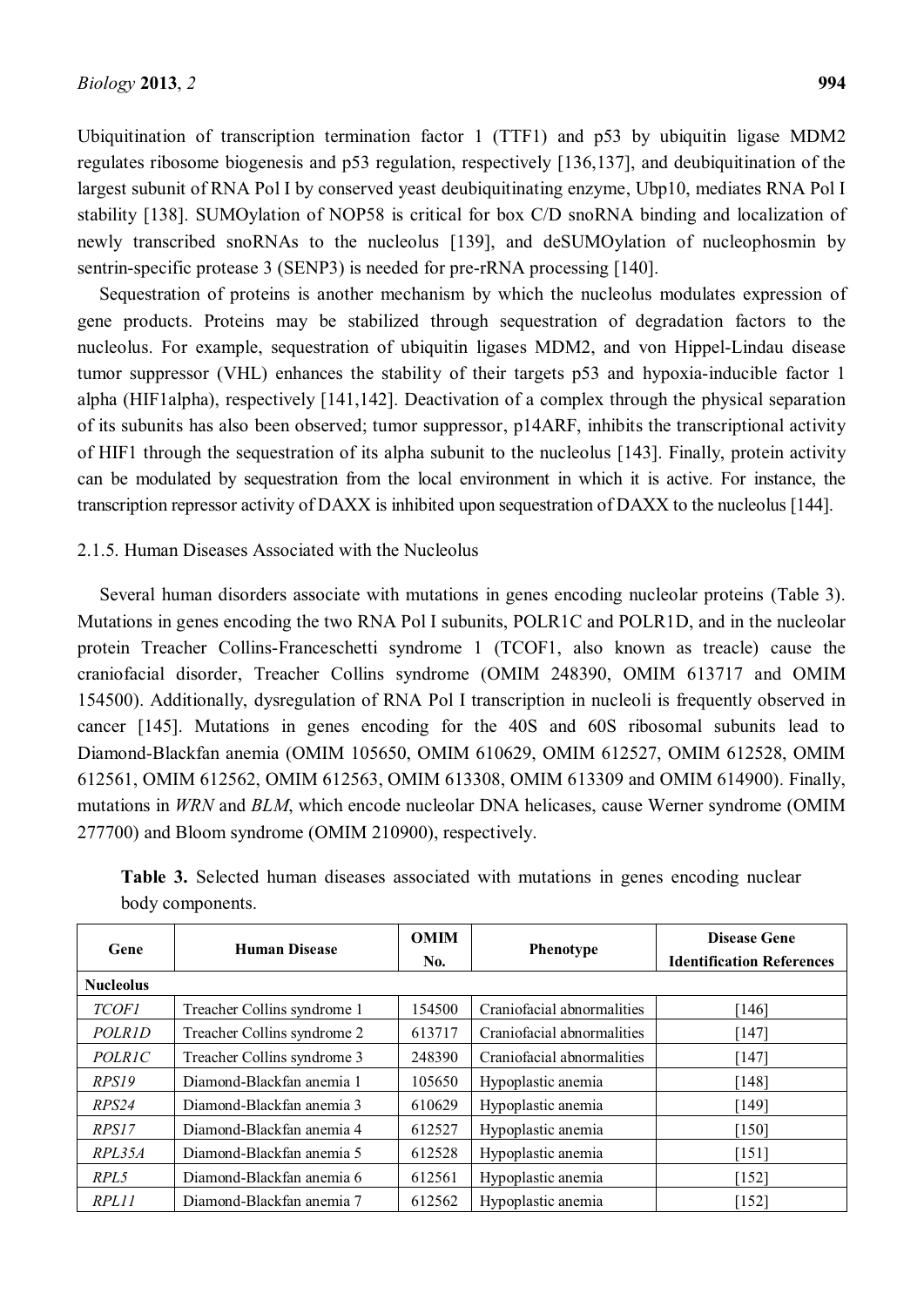| Gene                         | <b>Human Disease</b>           | <b>OMIM</b><br>No. | Phenotype                               | <b>Disease Gene</b><br><b>Identification References</b> |
|------------------------------|--------------------------------|--------------------|-----------------------------------------|---------------------------------------------------------|
| <b>Nucleolus</b>             |                                |                    |                                         |                                                         |
| RPS7                         | Diamond-Blackfan anemia 8      | 612563             | Hypoplastic anemia                      | $[152]$                                                 |
| RPS10                        | Diamond-Blackfan anemia 9      | 613308             | Hypoplastic anemia                      | [153]                                                   |
| RPS26                        | Diamond-Blackfan anemia 10     | 613309             | Hypoplastic anemia                      | [153]                                                   |
| RPL26                        | Diamond-Blackfan anemia 11     | 614900             | Hypoplastic anemia                      | $[154]$                                                 |
| <b>WRN</b>                   | Werner syndrome                | 277700             | Premature aging syndrome                | $[155]$                                                 |
| <b>BLM</b>                   | Bloom syndrome                 | 210900             | Growth deficiency                       | $[156]$                                                 |
|                              |                                |                    | Cancer predisposition                   |                                                         |
| <b>Nuclear Speckle</b>       |                                |                    |                                         |                                                         |
| PRPF3                        | Retinitis pigmentosa 18        | 601414             | Retinal degeneration                    | $[157]$                                                 |
| PRPF6                        | Retinitis pigmentosa 60        | 613983             | Retinal degeneration                    | $[158]$                                                 |
|                              |                                |                    | $\blacktriangleright$ pre-mRNA splicing |                                                         |
| PRPF8                        | Retinitis pigmentosa 13        | 600059             | Retinal degeneration                    | $[159]$                                                 |
| SNRNP200                     | Retinitis pigmentosa 33        | 610359             | Retinal degeneration                    | $[160]$                                                 |
|                              |                                |                    | $\bullet$ U4/U6 snRNA                   |                                                         |
|                              |                                |                    | unwinding                               |                                                         |
| EFTUD2                       | Mandibulofacial dysostosis,    | 610536             | Facial dysmorphism                      | $[161]$                                                 |
|                              | Guion-Almeida type             |                    | Progressive microcephaly                |                                                         |
|                              |                                |                    | Developmental delay                     |                                                         |
|                              |                                |                    | Speech delay                            |                                                         |
| RBM8A                        | Thrombocytopenia-absent radius | 274000             | Platelet reduction                      | $[162]$                                                 |
|                              | syndrome                       |                    | Radial bone aplasia                     |                                                         |
| <b>Transcription Factory</b> |                                |                    |                                         |                                                         |
| POLR1D                       | Treacher Collins syndrome 2    | 613717             | Craniofacial abnormalities              | $[147]$                                                 |
| <b>POLR1C</b>                | Treacher Collins syndrome 3    | 248390             | Craniofacial abnormalities              | $[147]$                                                 |
| POLR3A                       | Hypomyelinating                | 607694             | Hypomyelination                         | [163, 164]                                              |
|                              | leukodystrophy 7               |                    | Motor dysfunction                       |                                                         |
|                              |                                |                    | $±$ Abnormal dentition                  |                                                         |
|                              |                                |                    | $\pm$ Hypogonadism                      |                                                         |
| POLR3B                       | Hypomyelinating                | 614381             | Hypomyelination                         | [164, 165]                                              |
|                              | leukodystrophy 8               |                    | Motor dysfunction                       |                                                         |
|                              |                                |                    | $±$ Abnormal dentition                  |                                                         |
|                              |                                |                    | $±$ Hypogonadism                        |                                                         |
| MED12                        | Lujan-Fryns syndrome           | 309520             | Marfanoid habitus                       | $[166]$                                                 |
|                              |                                |                    | Intellectual disability                 |                                                         |
| MED12                        | Opitz-Kaveggia syndrome        | 305450             | Facial dysmorphism                      | $[167]$                                                 |
|                              |                                |                    | Hypotonia                               |                                                         |
|                              |                                |                    | Intellectual disability                 |                                                         |
| MED17                        | Postnatal progressive          | 613668             | Progressive microcephaly                | $[168]$                                                 |
|                              | microcephaly with seizures and |                    | Brain atrophy                           |                                                         |
|                              | brain atrophy                  |                    | Developmental retardation               |                                                         |
| MED23                        | Mental retardation,            | 614249             | Intellectual disability                 | $[169]$                                                 |
|                              | autosomal recessive 18         |                    |                                         |                                                         |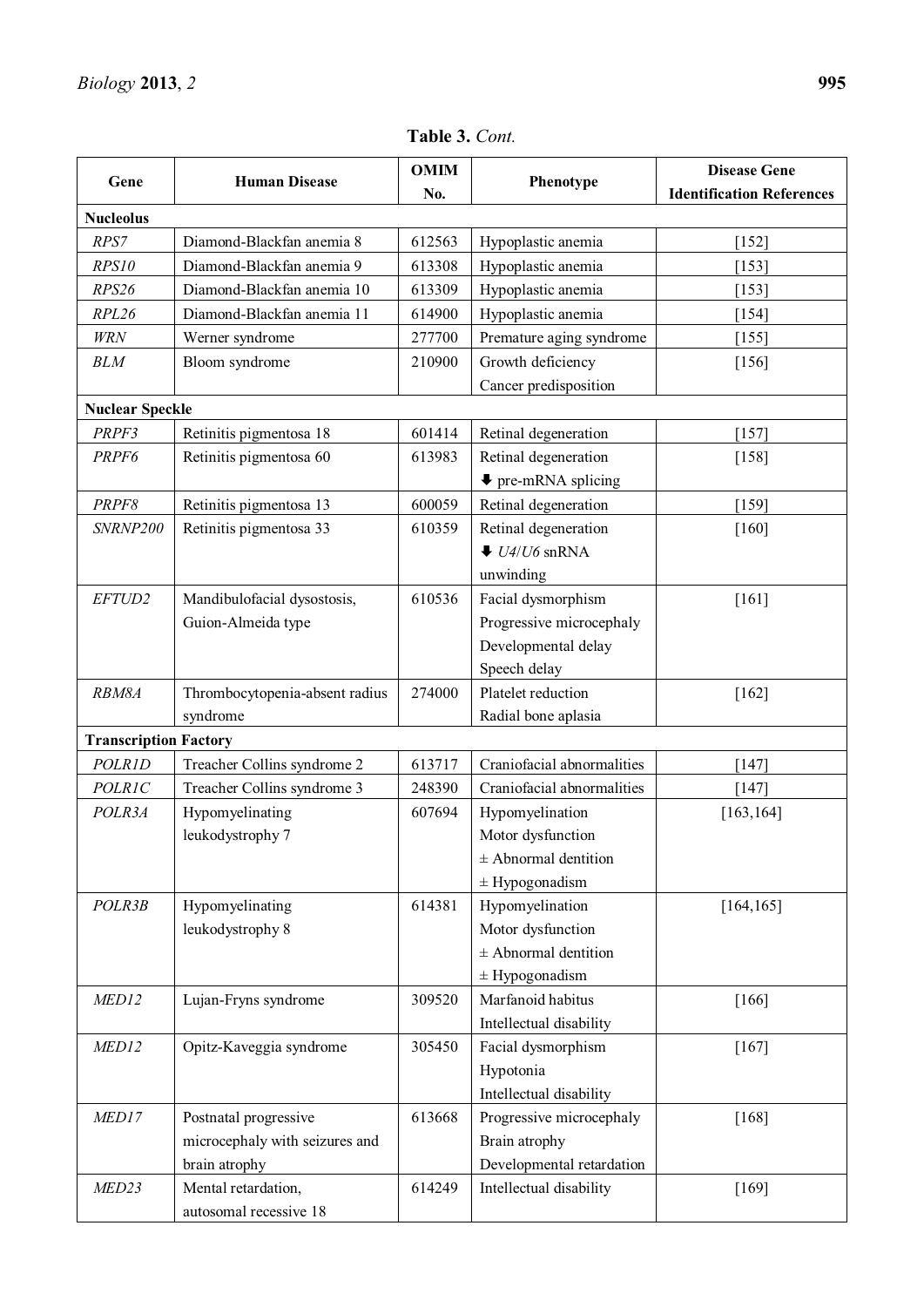$\overline{\phantom{a}}$ 

| Gene                         | <b>Human Disease</b>              | <b>OMIM</b> | Phenotype                      | <b>Disease Gene</b>              |
|------------------------------|-----------------------------------|-------------|--------------------------------|----------------------------------|
|                              | No.                               |             |                                | <b>Identification References</b> |
| <b>Transcription Factory</b> |                                   |             |                                |                                  |
| MED25                        | Charcot-Marie-Tooth disease,      | 605589      | Distal muscle weakness         | $[170]$                          |
|                              | type 2B2                          |             | and atrophy                    |                                  |
|                              |                                   |             | Sensory loss                   |                                  |
| ERCC2                        | Xeroderma pigmentosum,            | 278730      | Sun sensitivity                | $[171]$                          |
|                              | group D                           |             | Increased risk for cancer      |                                  |
| ERCC2                        | Cerebrooculofacioskeletal         | 610756      | Microcephaly                   | $[172]$                          |
|                              | syndrome 2                        |             | Ocular abnormalities           |                                  |
|                              |                                   |             | Multiple joint contractures    |                                  |
|                              |                                   |             | Dysmorphic features            |                                  |
| ERCC2                        | Trichothiodystrophy               | 601675      | Brittle hair and nails         | $[173]$                          |
|                              |                                   |             | Ichthyotic skin                |                                  |
|                              |                                   |             | Growth delay                   |                                  |
|                              |                                   |             | Intellectual disability        |                                  |
| ERCC3                        | Xeroderma pigmentosum,            | 610651      | Sun sensitivity                | $[174]$                          |
|                              | group B                           |             | Increased risk for cancer      |                                  |
| ERCC3                        | Trichothiodystrophy               | 601675      | Brittle hair and nails         | $[175]$                          |
|                              |                                   |             | Ichthyotic skin                |                                  |
|                              |                                   |             | Growth delay                   |                                  |
|                              |                                   |             | Intellectual disability        |                                  |
| GTF2H5                       | Trichothiodystrophy               | 601675      | Brittle hair and nails         | $[176]$                          |
|                              |                                   |             | Ichthyotic skin                |                                  |
|                              |                                   |             | Growth delay                   |                                  |
|                              |                                   |             | Intellectual disability        |                                  |
| <b>Cajal Body</b>            |                                   |             |                                |                                  |
| SMN1                         | Spinal muscular atrophy, type I   | 253300      | Lower motor neuron             | $[177]$                          |
|                              | Spinal muscular atrophy, type II  | 253550      | degeneration                   |                                  |
|                              | Spinal muscular atrophy, type III | 253400      | <b>↓ SMN</b> protein           |                                  |
|                              | Spinal muscular atrophy, type IV  | 271150      | $\blacklozenge$ Gems           |                                  |
| <b>DKC1</b>                  | Dyskeratosis congenita, X-        | 305000      | Nail dystrophy                 | $[178]$                          |
|                              | linked                            |             | Lacy skin pigmentation         |                                  |
|                              |                                   |             | Oral leukoplakia               |                                  |
|                              |                                   |             | $\blacktriangleright$ TERC RNA |                                  |
|                              |                                   |             | ↓ Telomerase assembly          |                                  |
|                              |                                   |             | <b>↓</b> Telomerase activity   |                                  |
| <b>DKC1</b>                  | Hoyeraal-Hreidarsson syndrome     | 300240      | Growth delay                   | $[179]$                          |
|                              |                                   |             | Immunodeficiency               |                                  |
|                              |                                   |             | Cerebellar hypoplasia          |                                  |
| NHP2                         | Dyskeratosis congenita,           | 613987      | Nail dystrophy                 | $[180]$                          |
|                              | autosomal recessive 2             |             | Lacy skin pigmentation         |                                  |
|                              |                                   |             | Oral leukoplakia               |                                  |
|                              |                                   |             | <b>↓</b> Telomerase assembly   |                                  |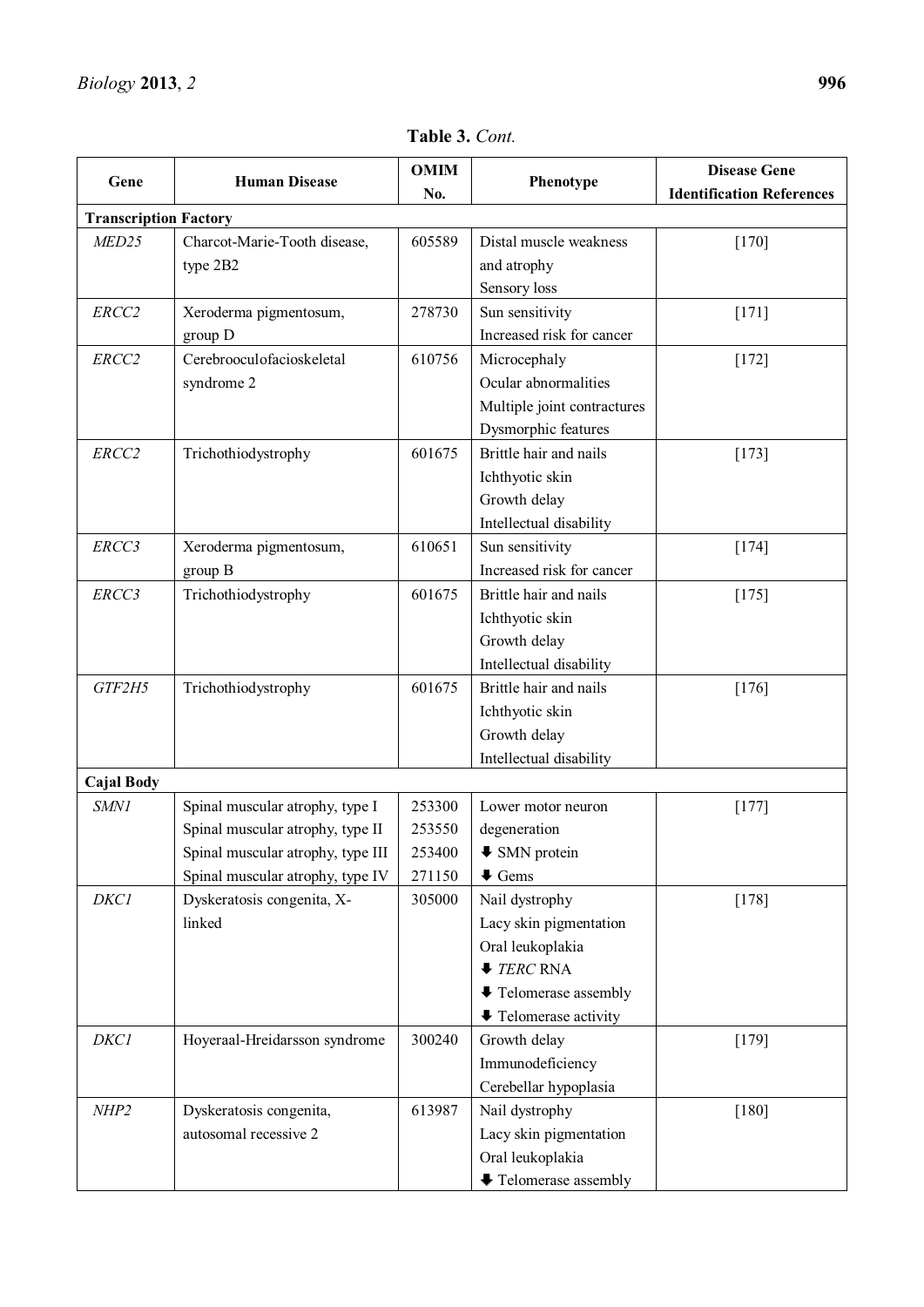| Gene                        | <b>Human Disease</b>              | <b>OMIM</b><br>No. | Phenotype                                     | <b>Disease Gene</b><br><b>Identification References</b> |
|-----------------------------|-----------------------------------|--------------------|-----------------------------------------------|---------------------------------------------------------|
| <b>Cajal Body</b>           |                                   |                    |                                               |                                                         |
| NOP10                       | Dyskeratosis congenita,           | 224230             | Nail dystrophy                                | [181]                                                   |
|                             | autosomal recessive 1             |                    | Lacy skin pigmentation                        |                                                         |
|                             |                                   |                    | Oral leukoplakia                              |                                                         |
|                             |                                   |                    | <b>↓</b> Telomerase assembly                  |                                                         |
| <b>TERT</b>                 | Dyskeratosis congenita,           | 613989             | Nail dystrophy                                | [182, 183]                                              |
|                             | autosomal dominant 2              |                    | Lacy skin pigmentation                        |                                                         |
|                             | Dyskeratosis congenita,           |                    | Oral leukoplakia                              |                                                         |
|                             | autosomal recessive 4             |                    | $\blacktriangleright$ Telomerase activity     |                                                         |
| WRAP53                      | Dyskeratosis congenita,           | 613988             | Nail dystrophy                                | $[184]$                                                 |
|                             | autosomal recessive 3             |                    | Lacy skin pigmentation                        |                                                         |
|                             |                                   |                    | Oral leukoplakia                              |                                                         |
|                             |                                   |                    | $\blacktriangleright$ Telomerase localization |                                                         |
|                             |                                   |                    | to CBs                                        |                                                         |
| <b>TERC</b>                 | Dyskeratosis congenita,           | 127550             | Nail dystrophy                                | [185]                                                   |
|                             | autosomal dominant 1              |                    | Lacy skin pigmentation                        |                                                         |
|                             |                                   |                    | Oral leukoplakia                              |                                                         |
| <b>Gemini of Cajal Body</b> |                                   |                    |                                               |                                                         |
| SMN1                        | Spinal muscular atrophy, type I   | 253300             | Lower motor neuron                            | $[177]$                                                 |
|                             | Spinal muscular atrophy, type II  | 253550             | degeneration                                  |                                                         |
|                             | Spinal muscular atrophy, type III | 253400             | $\blacktriangleright$ SMN protein             |                                                         |
|                             | Spinal muscular atrophy, type IV  | 271150             | $\blacklozenge$ Gems                          |                                                         |

**Table 3.** *Cont.* 

Abbreviations: CB, Cajal body; gem, Gemini of Cajal body; OMIM, Online Mendelian Inheritance in Man; pre-mRNA, precursor messenger RNA; SMN, survival of motor neuron; snRNA, small nuclear RNA.

# *2.2. Nuclear Speckle*

# 2.2.1. Discovery

First described as *grumos hialinas* or transparent lumps by Santiago Ramón y Cajal in 1910 [186] and subsequently detected by electron microscopy and immunofluorescence [187,188], nuclear speckles or interchromatin granule clusters have a speckled distribution in the interchromatin regions of the nucleus. The similar distribution of spliceosomal snRNPs was a clue to the function of nuclear speckles in pre-mRNA splicing [189-191] and integration of transcription with pre-mRNA splicing [192].

# 2.2.2. Key Components

Most constituents in the nuclear speckle are components of the spliceosome and function in pre-mRNA splicing; these include the spliceosomal snRNAs and several associated protein factors that comprise the snRNPs [33,34] (Table 1). Other constituents include heteronuclear RNPs (hnRNPs), cleavage and polyadenylation factors, protein kinases, such as CDC-like kinase (CLK), members of the exon junction complex (EJC) and structural proteins [33,34]. Two abundant RNAs in nuclear speckles are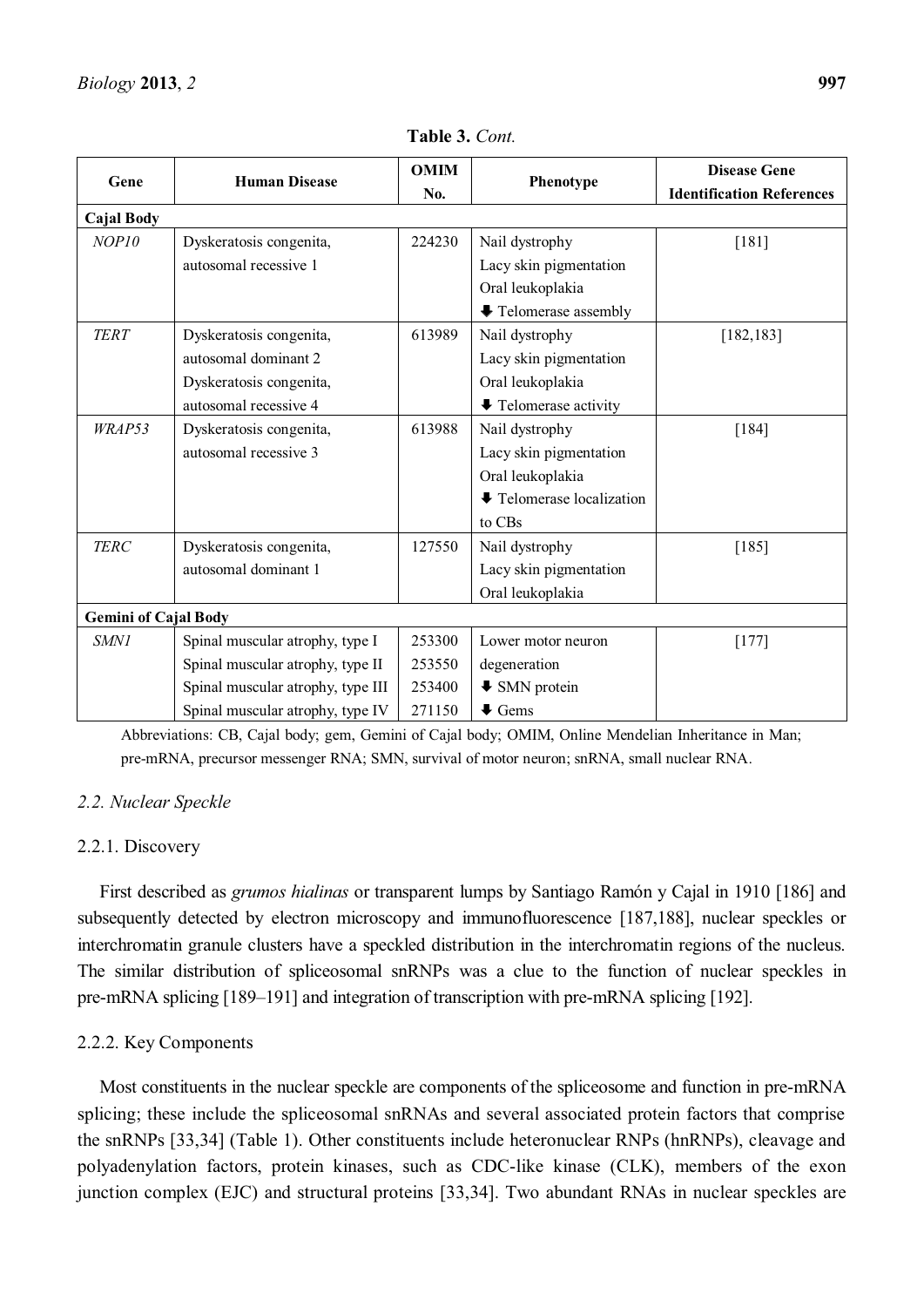the long non-coding RNA (ncRNA) metastasis-associated lung adenocarcinoma transcript 1  $(MALATI)$  and polyadenylated (poly $(A)$ +) RNA [38,39].

#### 2.2.3. Functions of Key Components

Members of the serine (S)/arginine (R)-rich splicing factor (SRSF) family, which are the predominant splicing factors found in the nuclear speckle [32], participate in constitutive and alternative splicing, as well as in transcription [193], nonsense-mediated mRNA decay (NMD), mRNA translation and genome stability [194]. They may also contribute to the integrity of the nuclear speckle, since RNA interference (RNAi)-mediated knockdown of *SRSF1* or *SRSF2* decreases localization of other pre-mRNA processing factors to nuclear speckles, enlarges nuclear speckles and decreases the transcription of some genes [89] (Table 2). Members of the spliceosomal snRNPs are involved in pre-mRNA splicing, while members of the cleavage and polyadenylation specificity factor (CPSF) complex facilitate pre-mRNA 3' end processing (Table 1).

Proteins, mago nashi homologue (MAGOH), eukaryotic initiation factor 4A III (eIF4AIII), RNA-binding protein S1 (RNPS1), Y14 and Aly/REF, which are members of the EJC, function in RNA surveillance, NMD and, in conjunction with nuclear speckle protein, RAE1, the nuclear export of mRNA [195] (Table 1). RNAi-mediated knockdown of Aly/REF decreases nuclear mRNA export and causes increased poly $(A)$ + RNA accumulation in nuclear speckles [94] (Table 2).

The long ncRNA *MALAT1*, which is retained in the nucleus, binds and regulates SRSF proteins and, thereby, modulates alternative splicing [91]. Despite this, however, *Malat1*-null mice are viable and fertile, and the cells and tissues tested from these animals have appropriately localized nuclear speckle proteins [95]. In contrast, knockdown of *MALAT1* in HeLa cells causes aberrant alternative splicing, decreased localization of pre-mRNA processing factors to nuclear speckles and a distorted ratio of dephosphorylated to phosphorylated pools of SRSF proteins [91]. Further studies are required to delineate this apparent functional difference.

# 2.2.4. Mechanisms of Gene Expression and the Nuclear Speckle

The nuclear speckle regulates gene expression by possibly regulating transcription directly and via post-transcriptional mechanisms. Observations supporting a direct effect on transcription include (1) the enrichment of the periphery of nuclear speckles for the elongating form of RNA Pol II [36,196], (2) the facilitation of transcriptional elongation by the nuclear speckle protein, SRSF2 [193], and (3) the concurrent splicing and transcription of 80% of pre-mRNA [192]. Observations supporting a post-transcriptional effect on gene expression include (1) the modulation of constitutive and alternative splicing [94,192] and (2) the modulation of nuclear export, mRNA surveillance and post-translational modification. Exemplifying the latter, the nuclear speckle kinase, CLK, phosphorylates SRSF proteins to alter their intranuclear distribution [35], pre-mRNA splicing efficiency [197] and recruitment to transcription sites [198]. Lastly, nuclear speckles likely integrate transcription with mRNA export, since the nuclear speckle proteins, Aly/REF and U2AF65-associated protein 56 kDa (UAP56), function in both transcription and mRNA export [199].

Nuclear speckles may also directly modulate gene expression through interaction with the RNA Pol II complex [194], even though transcription does not occur within nuclear speckles [200].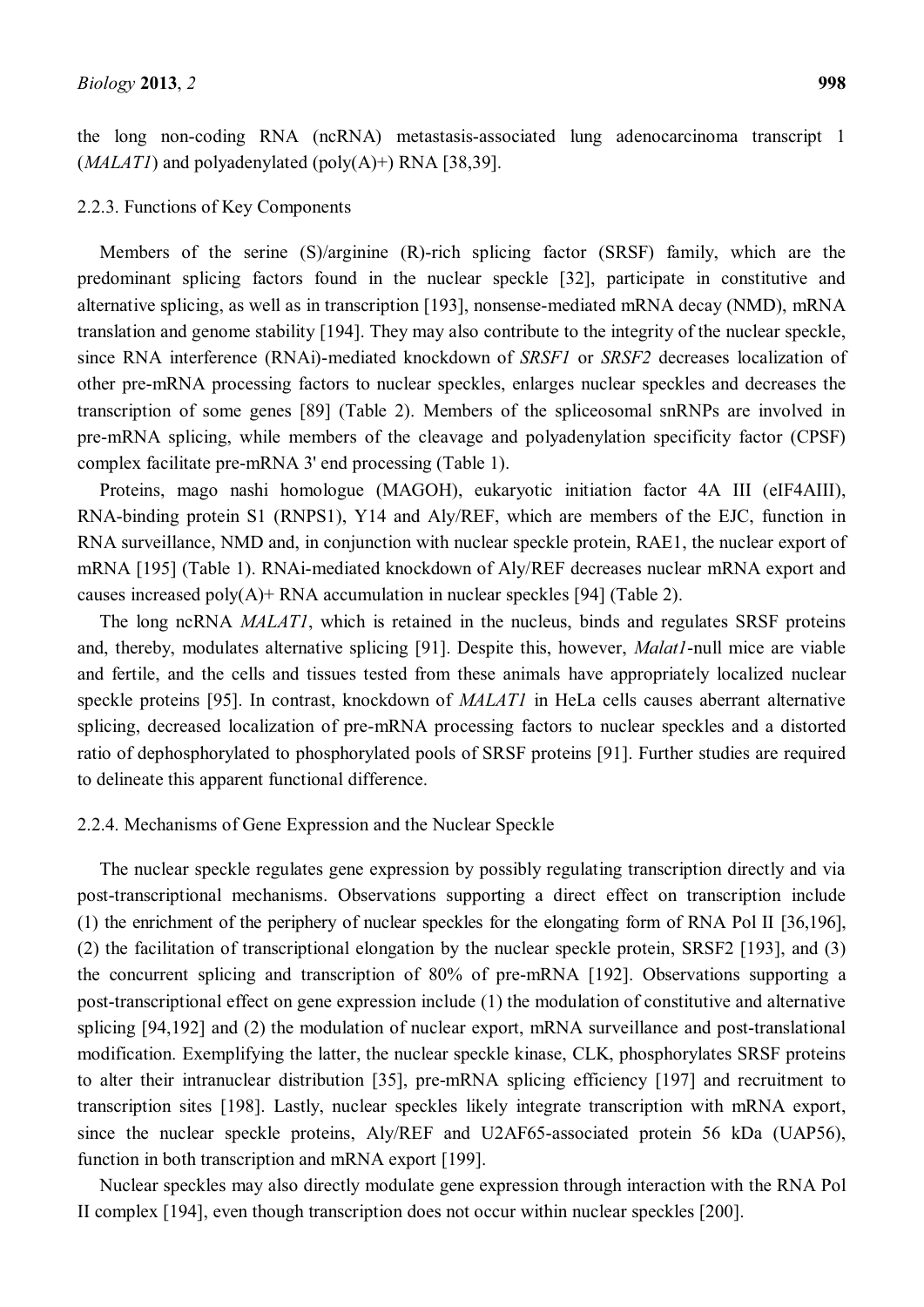#### 2.2.5. Human Diseases Associated with the Nuclear Speckle

Disorders associated with mutations in genes encoding nuclear speckle components include retinitis pigmentosa (OMIM 600138, OMIM 600059, OMIM 601414, OMIM 610359 and OMIM 613983), mandibulofacial dysostosis with microcephaly (OMIM 610536) and thrombocytopenia-absent radius syndrome (OMIM 274000) (Table 3). Several of these mutations likely affect spliceosome activity and pre-mRNA splicing [158,160] (Table 3).

#### *2.3. Nuclear Stress Body*

### 2.3.1. Discovery

First identified as foci of heat shock factor 1 in heat-stressed cells [40,201,202], nuclear stress bodies transiently form in response to various cellular stresses, such as heat shock, ultraviolet light and chemical agents, such as heavy metals, the amino acid analog azetidine and proteasome inhibitors. Although nuclear stress bodies have only been detected in primate cells [203], analogous stress-inducible structures have been observed in the cells of *Drosophila melanogaster* and *Caenorhabditis elegans* [204,205] (Table 4).

### 2.3.2. Key Components of the Nuclear Stress Body

The nuclear stress body consists of both protein and non-protein components that modulate gene expression via transcription and RNA splicing. The protein components include the heat shock transcription factors, heat shock factor 1 (HSF1) and heat shock factor 2 (HSF2), scaffold attachment factor B (SAF-B), Src-associated in mitosis 68 kDa protein (Sam68) and the SRSF family members, SRSF1, SRSF7 and SRSF9 [40-43,201,206] (Table 1). RNA Pol II is also present in nuclear stress bodies [44]. The one identified non-protein component is the long satellite III ncRNA [44] (Table 1).

#### 2.3.3. Functions of Key Components

The heat shock transcription factors, HSF1 and HSF2, participate in the cellular response to stress. Present as inactive monomers in the cytoplasm, these transcription factors trimerize and translocate to the nucleus upon cellular stress [40]. They bind to heat shock elements (HSEs) present in the promoters of target genes and activate gene expression [207]. In addition to the genes encoding the heat shock proteins (HSPs), satellite III ncRNA, which is transcribed from the pericentric heterochromatic 9p12 locus, is also targeted [44,208]. In human cells, knockdown of *HSF1* impeded heat induction of nuclear stress bodies, HSF2 binding to DNA and satellite III transcription, whereas knockdown of *HSF2* had no effect on HSF1 localization to nuclear stress bodies and increased satellite III transcription [98] (Table 2). Thus, HSF2 binding to DNA is HSF1-dependent, and both HSF1 and HSF2 are required for the regulated expression of target genes.

SAF-B is an hnRNP that is involved in the transcriptional regulation of the gene encoding the heat shock protein, Hsp27 [209], as well as repression of estrogen receptor alpha-mediated transcription [210].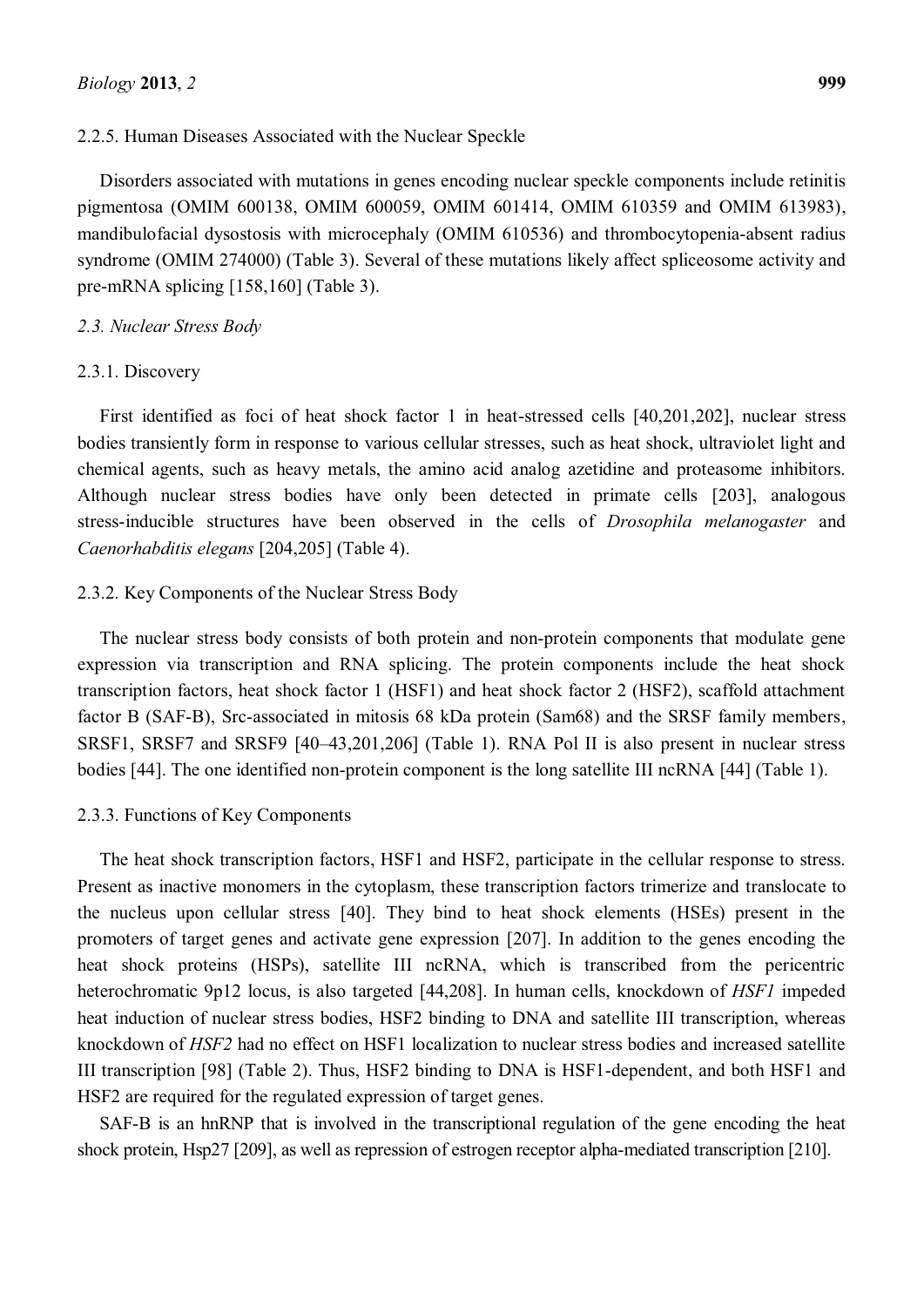| <b>Nuclear Body</b>   | Human<br>Homo sapiens | <b>Mouse</b><br><i>Mus</i><br>musculus | African<br>clawed frog<br>Xenopus laevis | Zebrafish<br>Danio rerio | <b>Fruit fly</b><br>Drosophila<br>melanogaster | <b>Nematode</b><br>Caenorhabditis<br>elegans | <b>Budding yeast</b><br>Saccharomyces<br>cerevisiae | <b>References</b>       |
|-----------------------|-----------------------|----------------------------------------|------------------------------------------|--------------------------|------------------------------------------------|----------------------------------------------|-----------------------------------------------------|-------------------------|
| Nucleolus             | $+$                   | $+$                                    | $+$                                      | $+$                      | $+$                                            | $+$                                          | $+$ <sup>1</sup>                                    | $[211 - 215]$           |
| Nuclear speckle       | $\pm$                 | $+$                                    | $+^2$                                    | <b>ND</b>                | $\ddot{}$                                      | ND                                           |                                                     | $[216 - 219]$           |
| Nuclear stress body   | $+$                   |                                        | ND                                       | <b>ND</b>                | $-3$                                           | $-4$                                         | ND                                                  | $[203 - 205]$           |
| Transcription factory | $^{+}$                | $+$                                    | ND                                       | <b>ND</b>                | ND                                             | ND                                           | ND                                                  | [99, 220]               |
| Cajal body            | $+$                   | $+$                                    | $-5$                                     | $+$                      | $+$                                            | ND                                           | $+^{6}$                                             | $[71, 216, 221 - 224]$  |
| Gemini of Cajal body  | $^{+}$                | $+$                                    | <b>ND</b>                                | ND                       | $-7$                                           | ND                                           | ND                                                  | [60, 225, 226]          |
| Histone locus body    | $+$                   | ND                                     | $+$ <sup>8</sup>                         | $-9$                     | $\ddot{}$                                      | ND                                           | ND                                                  | [71, 77, 223, 227, 228] |
| Paraspeckle           | $+$                   | $+$                                    | <b>ND</b>                                | <b>ND</b>                | <b>ND</b>                                      | ND                                           | N <sub>D</sub>                                      | [78, 79]                |

**Table 4.** Conservation of nuclear bodies across species.

Determination of the presence or absence of a nuclear body is based on the detection of bona fide, conserved, endogenous nuclear body markers in cultured cells or tissue of the species of interest. Studies that require further experimental validation have been noted. Abbreviations: +, presence of the nuclear body in the species of interest;  $-$ , absence of the nuclear body in the species of interest; ND, not determined. <sup>1</sup> The morphological, biochemical and electron microscopic studies demonstrating that the dense crescent in yeast is equivalent to the nucleolus were first performed in *Saccharomyces carlsbergensis*; <sup>2</sup> also known as the B snurposome in *Xenopus laevis*;  $3$  although nuclear stress bodies have not been observed in *Drosophila melanogaster*, the induction of *hsr* $\omega$  transcripts and the formation of omega speckles upon heat shock is similar to the satellite III transcripts and nuclear stress bodies in human cells, respectively; <sup>4</sup> nuclear stress granule-like structures have been observed in *Caenorhabditis elegans* upon expression of physiological levels of a fluorescently tagged HSF1 fusion protein; <sup>5</sup>*Xenopus laevis* have Cajal body-like pearls that contain coilin and scaRNAs; however, they do not contain splicing snRNAs and are specifically associated with RNA polymerase III loci, unlike Cajal bodies in other species; <sup>6</sup> also known as the nucleolar body in *Saccharomyces cerevisiae*; <sup>7</sup> Gemini of Cajal bodies have been observed in *Drosophila melanogaster* larvae upon constitutive overexpression of a fluorescently tagged Gemin3 fusion protein; <sup>8</sup> also known as the C snurposome in *Xenopus laevis*; <sup>9</sup> nuclear bodies enriched for histone locus body components, *U7* snRNA and LSm11, and deficient for coilin have been observed in *Danio rerio* embryos upon injection of messenger RNA encoding fluorescently tagged zebrafish coilin or LSm11 and *in vitro* transcribed fluorescently labeled mouse *U7* snRNA. However, it is unknown whether these nuclear bodies also co-localize with the histone gene locus.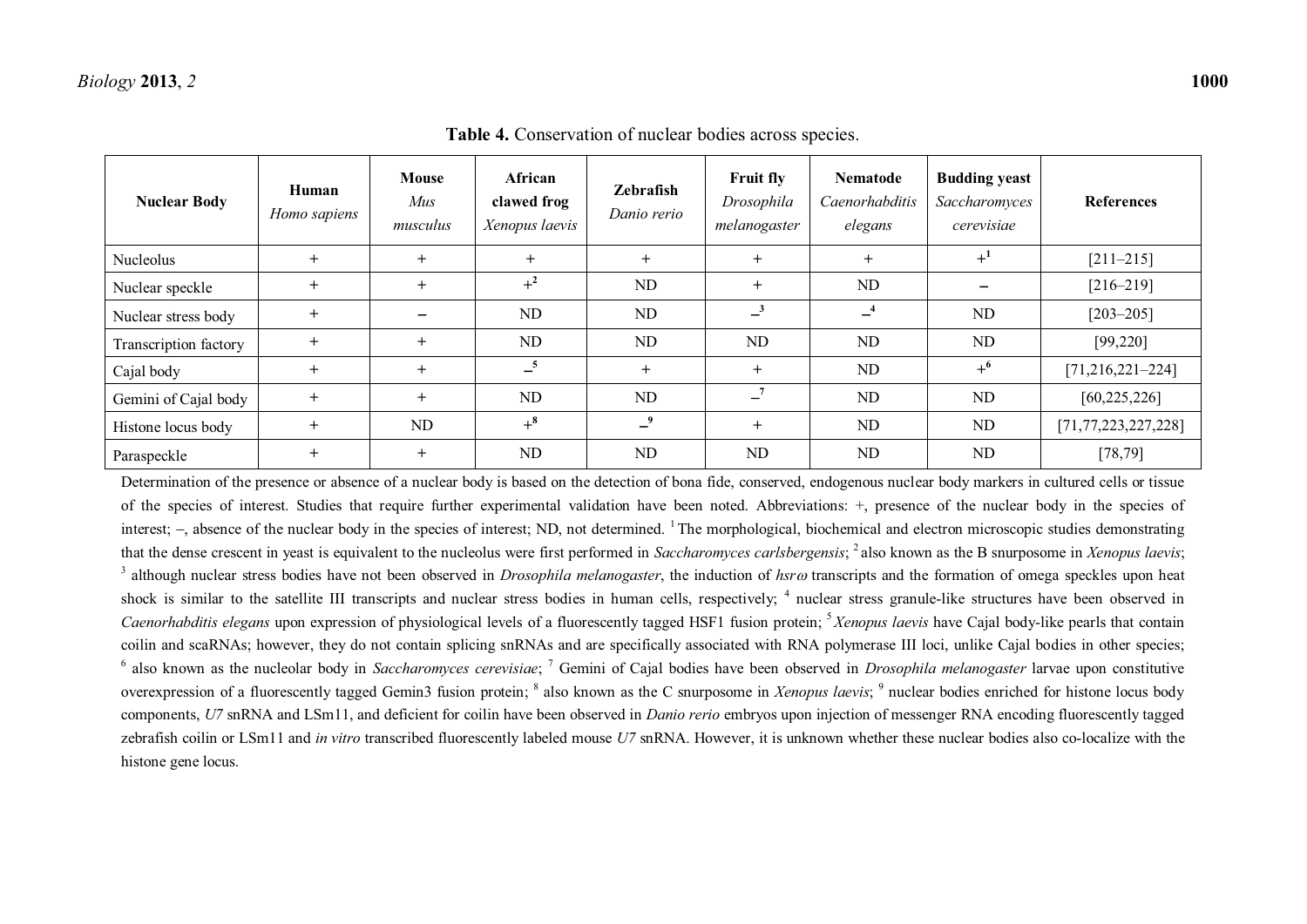SRSF1, SRSF7 and SRSF9 participate in both constitutive and alternative splicing of pre-mRNA [197,229]. Additionally, SRSF1 processes microRNA [230]. The SRSF proteins have overlapping and distinct functions, differential expression and differential sequestration to nuclear stress bodies [43,197,231,232]. The alternative splicing regulator, Sam68, also accumulates in nuclear stress bodies upon cellular stress and likely mediates alternative splicing of transcripts in the nuclear stress body [233]

The satellite III transcripts are ncRNAs specific to nuclear stress bodies [44,234]. After being transcribed from pericentric heterochromatin at the 9q12 locus upon cellular stress, they remain associated with this genetic locus and are integral to the nuclear stress body that forms at the 9q12 locus [44,234]. The satellite III transcripts are required for the localization of proteins, such as SRSF1 and SRSF9, to the nuclear stress body [234]. Furthermore, the overexpression of satellite III transcripts has been shown to initiate the formation of nuclear stress bodies [235].

#### 2.3.4. Mechanisms of Gene Expression and the Nuclear Stress Body

Although nuclear stress bodies sequester factors that regulate expression of genes involved in the stress response, the role of nuclear stress bodies themselves in gene expression has not been delineated. Besides the sequestration of transcription and RNA processing factors, three observations suggest a role in the modulation of gene expression. First, RNA Pol II and acetylated histones localize to nuclear stress bodies following stress [44]. Second, the nuclear stress protein, HSF1, controls genome-wide histone deacetylation upon heat stress [236]. Third, the splicing factors associated with nuclear stress bodies have been implicated in alternative splicing [233].

# 2.3.5. Human Diseases Associated with the Nuclear Stress Body

No human diseases have been described for mutations in genes encoding for nuclear stress body proteins or RNAs.

#### *2.4. Transcription Factory*

#### 2.4.1. Discovery

Transcription factories were first observed and analyzed through biochemical studies and fluorescence and electron microscopy of the RNA polymerases and their nascent transcripts in HeLa cells [45,99]. These studies revealed that the RNA polymerases, and their nascent transcripts, are not diffusely scattered throughout the nucleus, but rather, are concentrated in a few thousand sites where transcription and RNA processing occur [45,99]. Although studies have provided evidence for stationary RNA polymerases and the existence of transcription factories [237], the recognition of transcription factories as a canonical nuclear body remains controversial. However, given their relevance to the regulation of gene expression, we review transcription factories.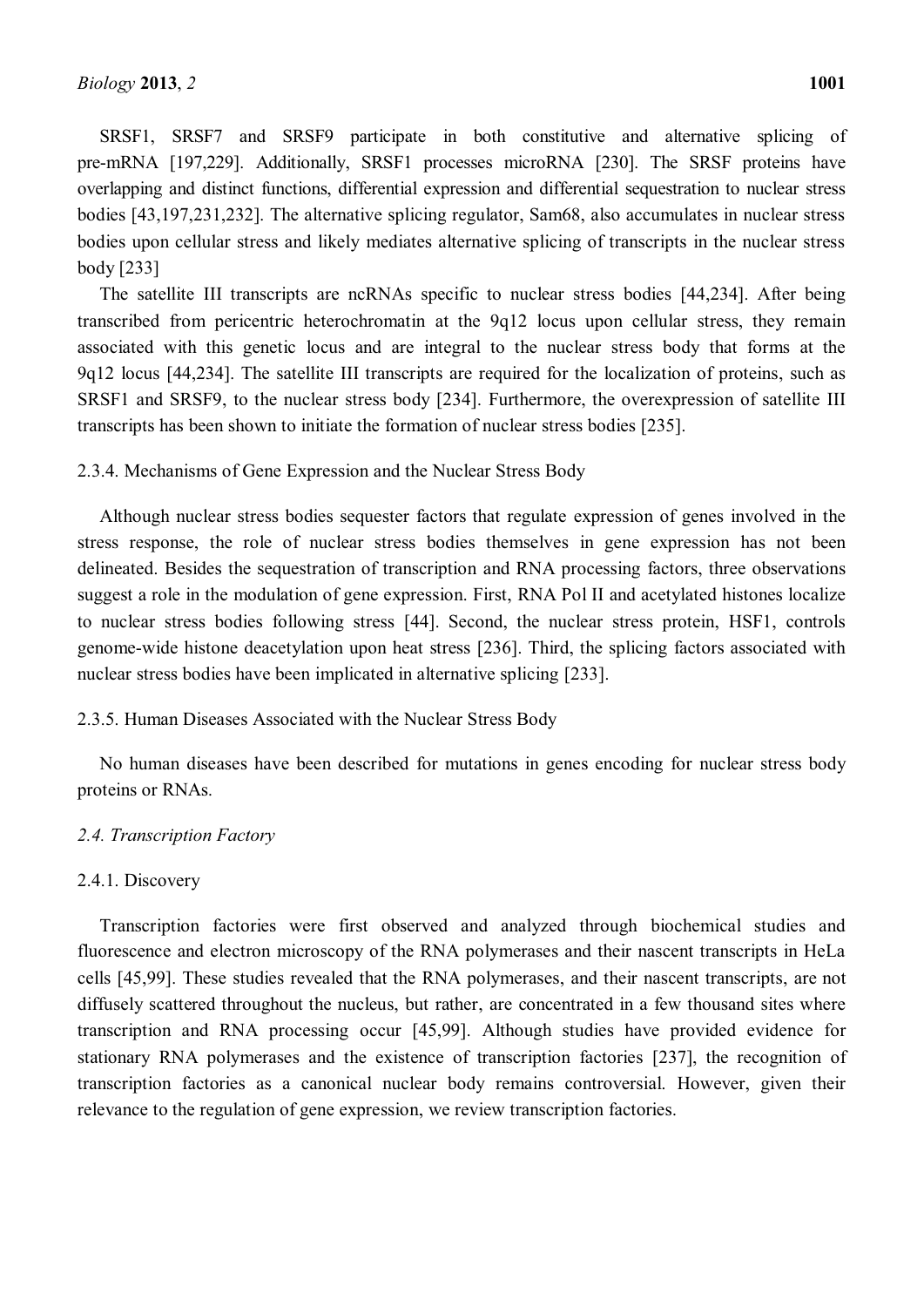# 2.4.2. Key Components of the Transcription Factory

The three RNA polymerases are the defining components for their respective transcription factories. Other associated proteins include general transcription factors, the mediator complex, gene-specific regulatory factors, chromatin remodeling proteins, helicases, nucleic acid-binding proteins, RNPs and structural proteins [46] (Table 1). Transcription factories are, however, more than the simple co-localization of proteins, since they remain intact upon nucleolytic removal of chromatin and detergent extraction and in the absence of transcription [99,238,239].

# 2.4.3. Gene Regulatory Functions of Key Components

The RNA polymerases and the general transcription factors comprise the machinery that allow for the transcription of genes. Gene-specific regulatory factors, such as transcriptional activators and repressors, control the expression of specific genes through interaction with the gene of interest. Chromatin remodeling proteins, in turn, modify the DNA accessibility to those transcription factors.

# 2.4.4. Mechanisms of Gene Expression and the Transcription Factory

Transcription factories regulate gene expression by mediating transcription, concentrating the RNA polymerases and factors required for efficient transcription [240], coupling transcription with RNA processing [241] and modulating genomic structure [86].

# 2.4.5. Human Diseases Associated with the Transcription Factory

Several disorders have been described for mutations in genes encoding transcription factory components (Table 3). Treacher Collins syndrome is associated with mutations of *POLR1C* and *POLR1D* (OMIM 248390 and OMIM 613717), and hypomyelinating leukodystrophy is associated with mutations of *POLR3A* and *POLR3B* (OMIM 607694 and OMIM 614381). No disorders have been associated with mutations of genes encoding RNA Pol II subunits. Mutations in genes encoding the mediator complex and general transcription factors cause congenital malformations, intellectual disability and features of defective DNA repair. Mediator complex mutations have been associated with Lujan-Fryns (OMIM 309520) and Opitz-Kaveggia (OMIM 305450) syndromes, postnatal progressive microcephaly with seizures and brain atrophy (OMIM 613668), mental retardation autosomal recessive 18 (OMIM 614249) and Charcot-Marie-Tooth disease type 2B2 (OMIM 605589). Mutations of the general transcription factor II H complex cause xeroderma pigmentosum group D (OMIM 278730) and group B (OMIM 610651), cerebrooculofacioskeletal syndrome 2 (OMIM 610756) and trichothiodystrophy (OMIM 601675).

# *2.5. Cajal Body*

# 2.5.1. Discovery

Cajal bodies, also known as coiled bodies, are named after their discoverer, Santiago Ramón y Cajal [221], and are one of the first non-nucleolar nuclear bodies observed. Since its first sighting in the vertebrate neuron, Cajal bodies have been identified in tissues of diverse organisms,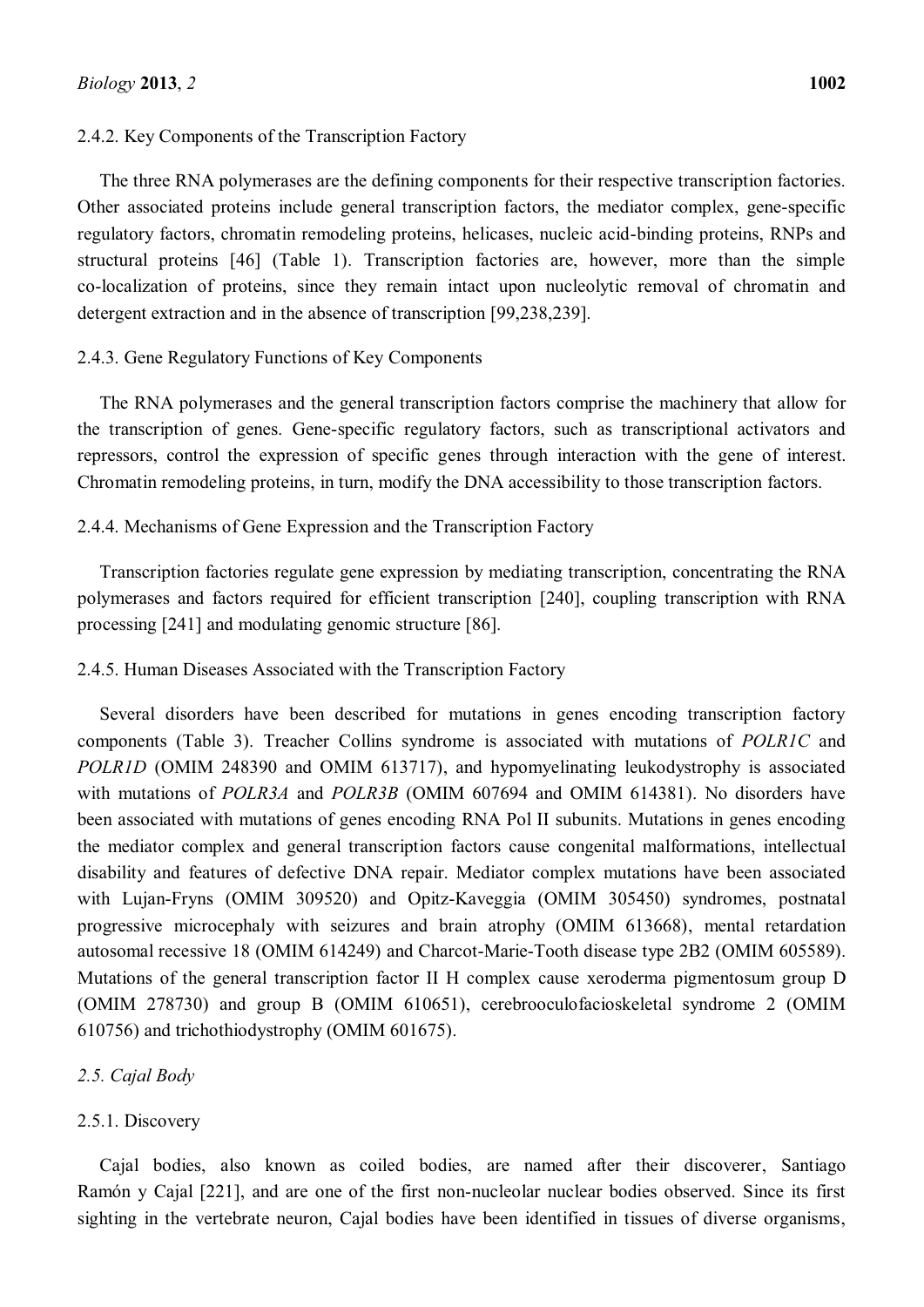including vertebrates, invertebrates and plants [242]. Subsequent to the discovery of the Cajal body marker, coilin, understanding of the Cajal body and its role in regulating gene expression has accelerated [47,48,242-244].

# 2.5.2. Key Components

The Cajal body is a site for the modification of small nuclear RNAs (snRNAs) and snoRNAs, as well as for the assembly and trafficking of RNPs. In addition to coilin, the Cajal body is enriched in spliceosomal small nuclear RNPs (snRNPs), snoRNPs, the telomerase RNP and in the factors that assemble and mature RNPs, as well as the survival of the motor neurons (SMN) complex [50,57,242,245] (Table 1). The multiprotein Integrator complex, which processes the 3' end of snRNAs [246] and maintains Cajal body integrity [247], may also be a member of the Cajal body [247].

# 2.5.3. Functions of Key Components

Coilin, an abundant Cajal body protein of unknown function, interacts with several Cajal body components [248-250] and likely contributes to telomerase RNA biogenesis and snRNA processing [249,251]. Coilin deficiency is detrimental to Cajal body formation, localization of Cajal body proteins and viability of some model organisms (Table 2). Mediators of spliceosomal snRNP biogenesis also reside in the Cajal body; these include the small Cajal body-specific RNPs (scaRNPs), which direct the 2'-O-methylation and pseudouridylation of the snRNAs [56], and the SMN complex, which facilitates the nuclear import and localization of snRNAs and Sm proteins, as well as their assembly into spliceosomal snRNPs [61] (Table 1). Maturation of spliceosomal snRNPs in the Cajal body occurs prior to deposition of snRNPs in the nuclear speckle  $[252-254]$ . Similar to the snRNPs, many snoRNPs also assemble and mature in the Cajal body prior to their transport to the nucleolus [50,255]. Members of the telomerase RNP complex found in the Cajal body include the proteins, dyskerin, GAR1, NHP2, NOP10, telomerase reverse transcriptase (TERT), telomerase Cajal body protein 1 (TCAB1), and the telomerase RNA component (*TERC*) RNA [51-54] (Table 1). Deficiency of these components leads to reduced assembly, activity and/or localization of the telomerase RNP in the Cajal body and also to decreased telomere synthesis and loss of self-renewal [54,105,184,256] (Table 2).

#### 2.5.4. Mechanisms of Gene Expression and the Cajal Body

snRNP biogenesis is one mechanism by which the Cajal body regulates gene expression. The Cajal body mediates snRNP biogenesis at many levels, including snRNA post-transcriptional modification, snRNA transcription and snRNP assembly. The scaRNPs of the Cajal body mediate the post-transcriptional modifications of 2'-O-methylation and pseudouridylation of snRNA [56]. The functional significance of the 2'-O-methylation and pseudouridylation of snRNA and snoRNAs is unclear; however, they likely affect the secondary structure of the RNAs and, thereby, their stability, RNA interactions, protein interactions and catalytic function [257,258]. Implicating Cajal bodies in snRNA gene expression, Cajal bodies co-localize with snRNA genes and transcripts  $[259-261]$ . Suggesting that the Cajal body is also involved in the processing of the spliceosomal snRNAs, coilin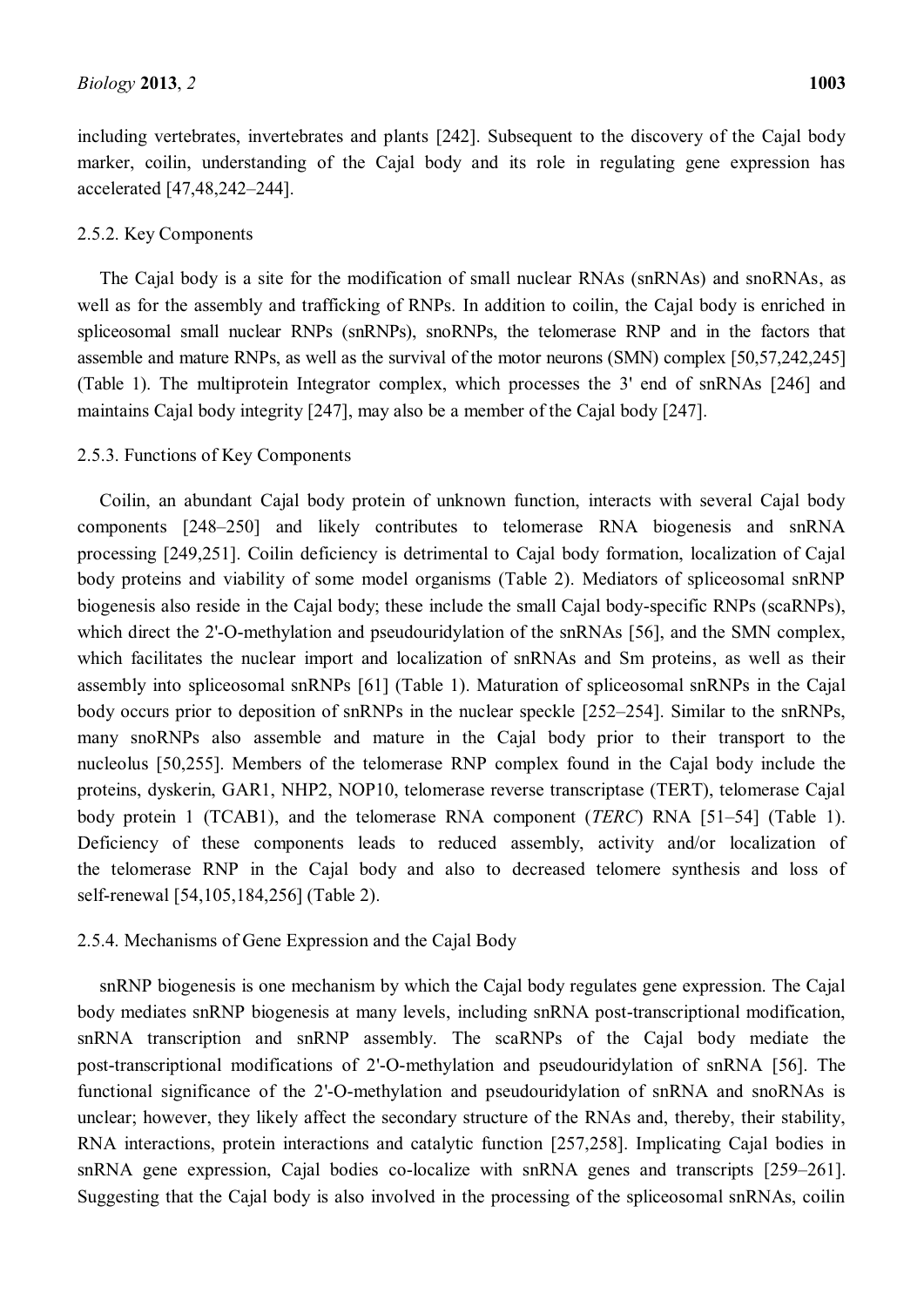has been shown to have RNase activity with the *U2* snRNA primary transcript *in vitro*, and knockdown of coilin abrogates this activity [251]. Finally, the Cajal body participates in the assembly of snRNPs [253,262] and, thereby, indirectly contributes to precursor messenger RNA (pre-mRNA) splicing.

The Cajal body also facilitates the biogenesis and localization of another RNP, the telomerase complex. The telomerase complex is required for telomere synthesis. Evidence suggesting a role for the Cajal body in telomere maintenance includes the Cajal body-dependent assembly and localization of the telomerase complex to the telomeres during the S phase  $[54,105,263-266]$ , the failure of pluripotent stem cells derived from dyskeratosis congenita patients with *TCAB1* mutations to lengthen telomeres [105] and the potential processing of telomerase RNA by coilin [249].

# 2.5.5. Human Diseases Associated with the Cajal Body

Although Cajal body dysfunction has not been definitively implicated in human disease, mutations of several Cajal body components have been (Table 3). Functional deficiency of SMN1 is the molecular cause of spinal muscular atrophy (SMA) (OMIM 253300, OMIM 253550, OMIM 253400 and OMIM 271150) [107,177], a degenerative disorder of spinal cord motor neurons [267,268]. Mutations in genes encoding for telomerase complex members lead to the premature aging disorder, dyskeratosis congenita (OMIM 305000, OMIM 613987, OMIM 224230, OMIM 613989, 613988 and OMIM 127550).

#### *2.6. Gemini of Cajal Body*

#### 2.6.1. Discovery

In a study of the subcellular localization of the SMN1 protein, Liu and colleagues observed a novel nuclear structure similar in size, number, response to metabolic conditions and cell cycle behavior to Cajal bodies [60]. However, because it lacked the coilin protein characteristic of Cajal bodies, it was named the Gemini of Cajal body (also known as gems) [60].

# 2.6.2. Key Components of the Gemini of Cajal Body

The identified components of gems include the SMN complex and ZPR1 (Table 1). The SMN complex consists of the SMN1 protein (also known as GEMIN1) and the gem-associated proteins 2–8  $(GEMIN2-8)$ .

#### 2.6.3. Functions of Key Components

The SMN complex is required for spliceosomal snRNP biogenesis [61], as well as for transcription  $[269,270]$  and translation  $[271]$ . The gem-associated proteins, GEMIN2-8, also found in the Cajal body, are integral to the SMN complex and interact with other members of the SMN complex and/or the Sm proteins. GEMIN5 defines the specificity of the complex through the recognition of snRNAs [272]. Based on RNAi-mediated knockdown studies, the other GEMIN proteins participate in spliceosomal snRNP assembly and recruitment of other SMN complex members [110,111] (Table 2).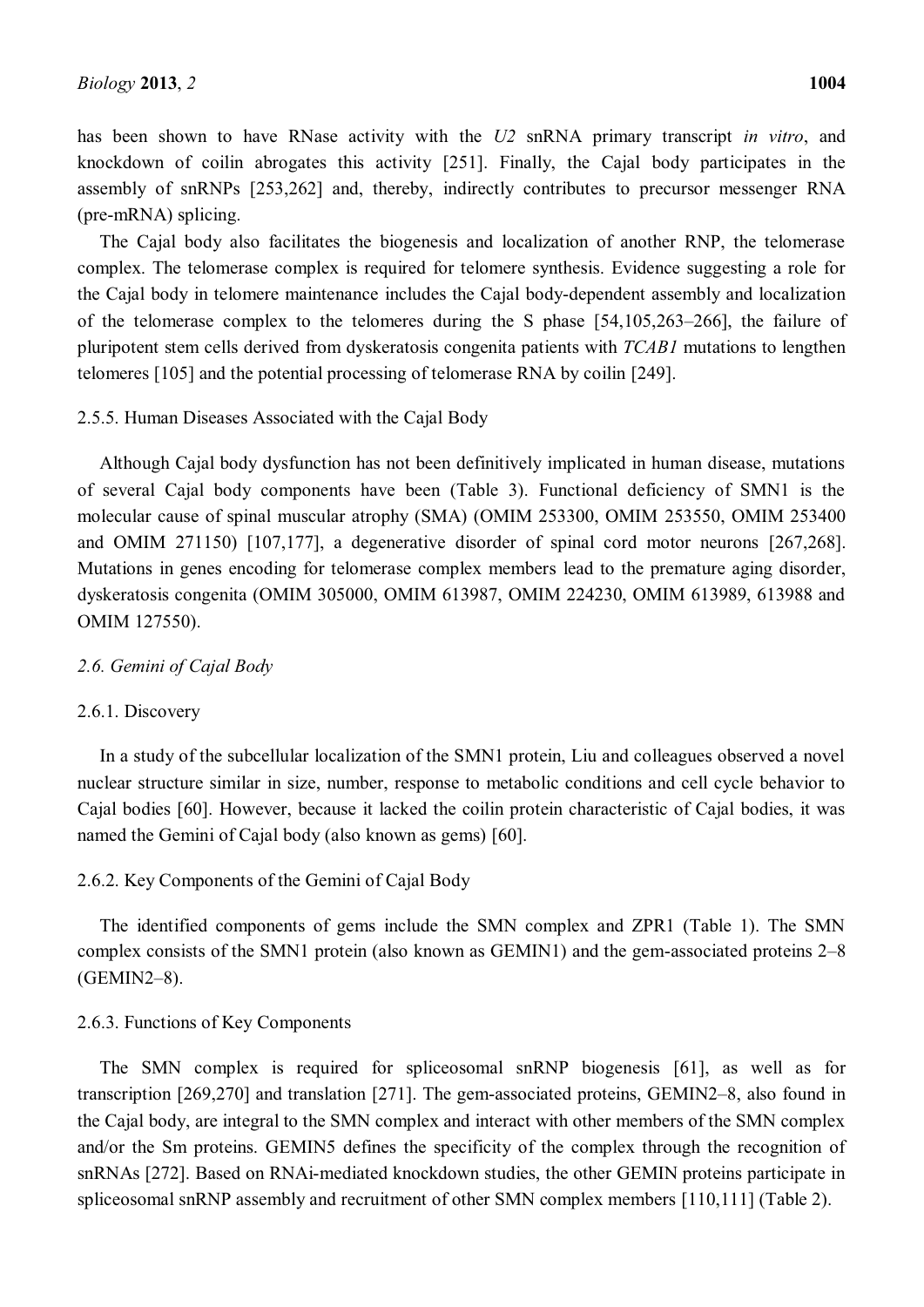ZPR1, a highly conserved protein [273,274], is critical for viability in fission and budding yeast and in mice [68,117,273]. It interacts with and is required for the localization of SMN [68,117,273]. The interaction between ZPR1 and SMN is disrupted in SMA patient tissues, and mice heterozygous for *Zpr1* have motor defects, progressive motor neuron degeneration and mislocalization of the SMN protein [68,118] (Table 2).

# 2.6.4. Mechanisms of Gene Expression and the Gemini of Cajal Body

The precise function of gems is unknown; however, gems may be the nuclear domain responsible for further maturation, storage or recycling of snRNPs. Gems associate with Cajal bodies, and translocation of SMN between the two is mediated, at least in part, by post-translational modifications of coilin [275]. Methylation of the coilin arginine (R)- and glycine (G)-rich (RG) box motif increases its affinity for SMN, thereby, localizing SMN complexes to Cajal bodies; conversely, hypomethylation of the coilin RG box motif decreases its affinity for SMN, releasing SMN complexes to gems [275]. This dynamic molecular switch may represent an alternative pathway for snRNP biogenesis in gems and have downstream effects on pre-mRNA splicing. Further studies delineating additional gem components, their functions and their relation to Cajal bodies are necessary to address these issues.

# 2.6.5. Human Diseases Associated with the Gemini of Cajal Body

Aside from spinal muscular atrophy, which was discussed above in the section on Cajal bodies, no human diseases have been specifically attributed to gems. The reduction of both SMN protein and the number of gems correlates with the clinical severity of SMA patients [107,108] (Table 3). Within model organisms, SMN deficiency also reduces the numbers of gems and alters spliceosomal snRNP biogenesis, pre-mRNA splicing and tissue-specific snRNA composition [110–115,276] (Table 2).

# *2.7. Histone Locus Body*

# 2.7.1. Discovery

Searching for a vertebrate Cajal body equivalent in *Drosophila melanogaster*, Liu and colleagues found a nuclear body containing canonical Cajal body components that consistently co-localized with the histone gene locus [71]. Subsequent studies also identified these in *Xenopus laevis* and human nuclei, suggesting a conserved distinct nuclear compartment (Table 4). They therefore named this compartment the histone locus body [77,227,228].

# 2.7.2. Key Components of the Histone Locus Body

The histone locus body components facilitate replication-dependent histone gene expression (Table 1). Components dedicated to this function are the nuclear protein, ataxia-telangiectasia locus (NPAT) protein, the stem-loop binding protein (SLBP), the U7 spliceosomal snRNP-specific components, like Sm proteins, LSm10 and LSm11, and the U7 spliceosomal snRNA, as well as FLICE-associated huge protein (FLASH) [69-71]. Components not dedicated solely to replication-dependent histone gene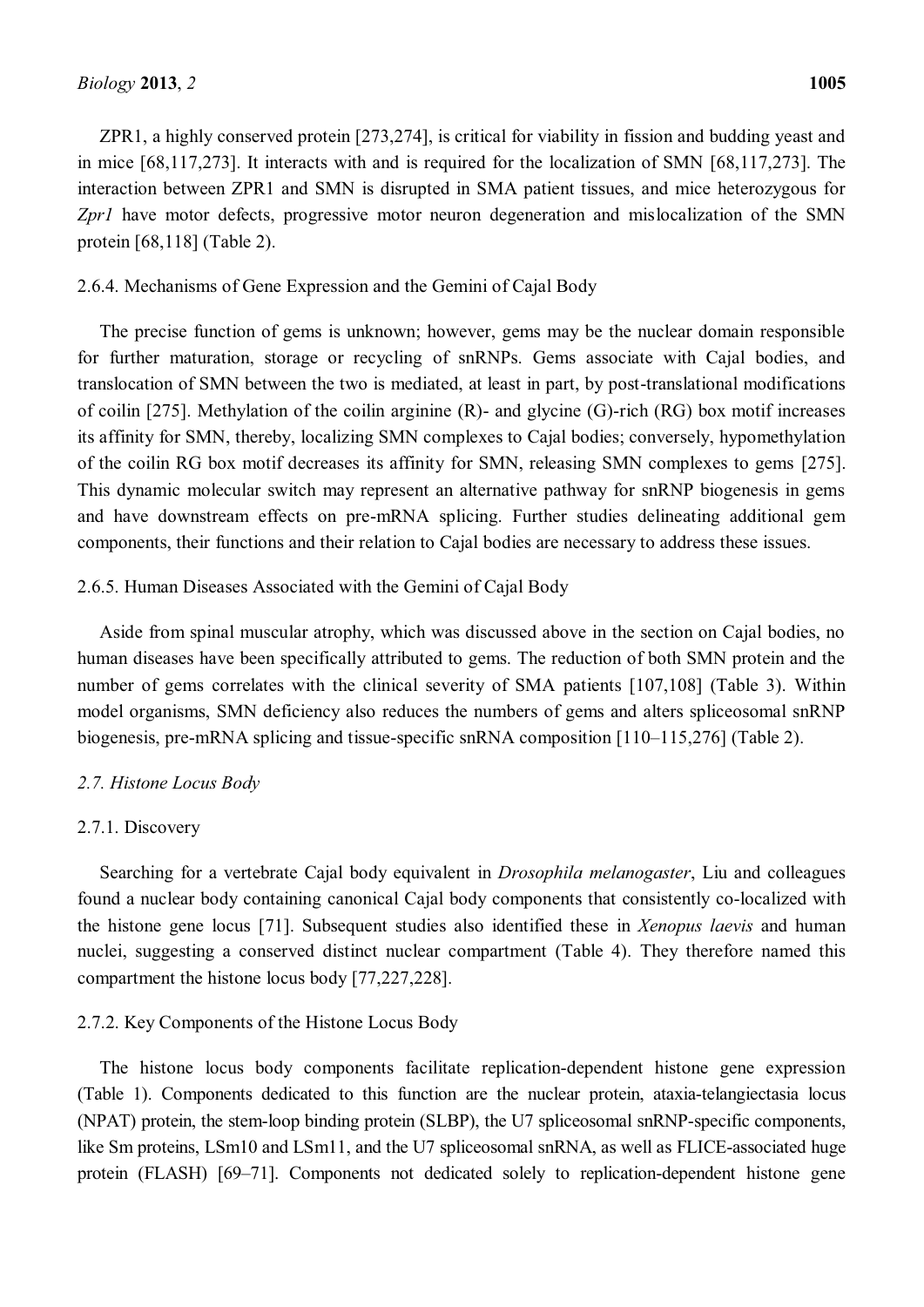expression include members of the negative elongation factor (NELF) complex, histone nuclear factor P (HiNF-P), zinc finger protein  $1$  (ZPR1) and coilin  $[70, 73-76]$ .

### 2.7.3. Functions of Key Components

During the S phase of the cell cycle, the replication-dependent histone genes are transcribed into RNAs that have a 3' untranslated region (UTR) with a highly conserved RNA hairpin element in lieu of a poly(A) tail. The histone locus body components contribute to the transcription, RNA processing, export, translation and degradation of the replication-dependent histone genes by linking their expression to the cell cycle. Cyclin E/Cdk2, which regulates the G1/S transition, phosphorylates the histone body component, NPAT, following its localization within the histone locus body by a ZPR1-dependent process [69,75]. Phosphorylated NPAT, in turn, activates replication-dependent histone gene expression by recruiting transcriptional activators to the histone gene promoters [69,74,124]. In cultured cells, dysregulation of NPAT or ZPR1 decreases histone gene expression, alters histone locus body protein localization, decreases the fidelity of histone RNA processing and impedes cell cycle progression; deficiency of either protein causes embryonic lethality in mice [117,119] (Table 2).

Cell cycle regulation of SLBP expression also contributes to the cell cycle-dependent expression of the replication-dependent histone genes; SLBP is increased in expression shortly prior to the S phase, highly expressed during the S phase and degraded at the end of the S phase [69,277]. Processing the 3' ends of histone pre-mRNAs within the histone locus body requires SLBP, the U7 snRNP, the NELF complex and the histone pre-mRNA cleavage complex (HCC), which is comprised of FLASH, LSm11, symplekin, cleavage stimulation factor 64 (CSTF64) and all subunits of the CPSF complex [277]. SLBP binds the conserved RNA hairpin element at the 3' UTR and stabilizes the interaction of histone pre-mRNA with the U7 snRNP; SLBP also participates in the nuclear export, translation and degradation of histone mRNA [120,278,279]. After binding the histone downstream element (HDE) in the 3' UTR, the U7 snRNP and SLBP recruit the HCC, and the CPSF73 endonuclease cleaves the 3' end of the histone pre-mRNA. Deficiency of SLBP, the U7 snRNP or the NELF complex causes aberrant histone RNA 3' end processing, but does not affect the formation of histone locus bodies (Table 2).

Coilin, the classical marker of Cajal bodies, is also found in histone locus bodies [76]. Its function within histone locus bodies is currently undefined. RNAi-mediated knockdown and null alleles of coilin orthologues in mammalian cells and *Drosophila,* respectively, have no effect on the formation and function of histone locus bodies [76,124].

The invariant co-localization of histone locus bodies with the histone locus is a defining feature of this nuclear body. The histone locus itself, therefore, may be required for its structural integrity, and in fact, smaller histone locus bodies have been observed in *Drosophila* embryos deficient for the histone locus [122] (Table 2).

### 2.7.4. Mechanisms of Gene Expression and the Histone Locus Body

The histone locus body regulates expression of replication-dependent histone genes by concentrating the required protein complexes and RNA components at the histone gene locus during the appropriate phase of the cell cycle. This is accomplished, at least in part, through the cell cycle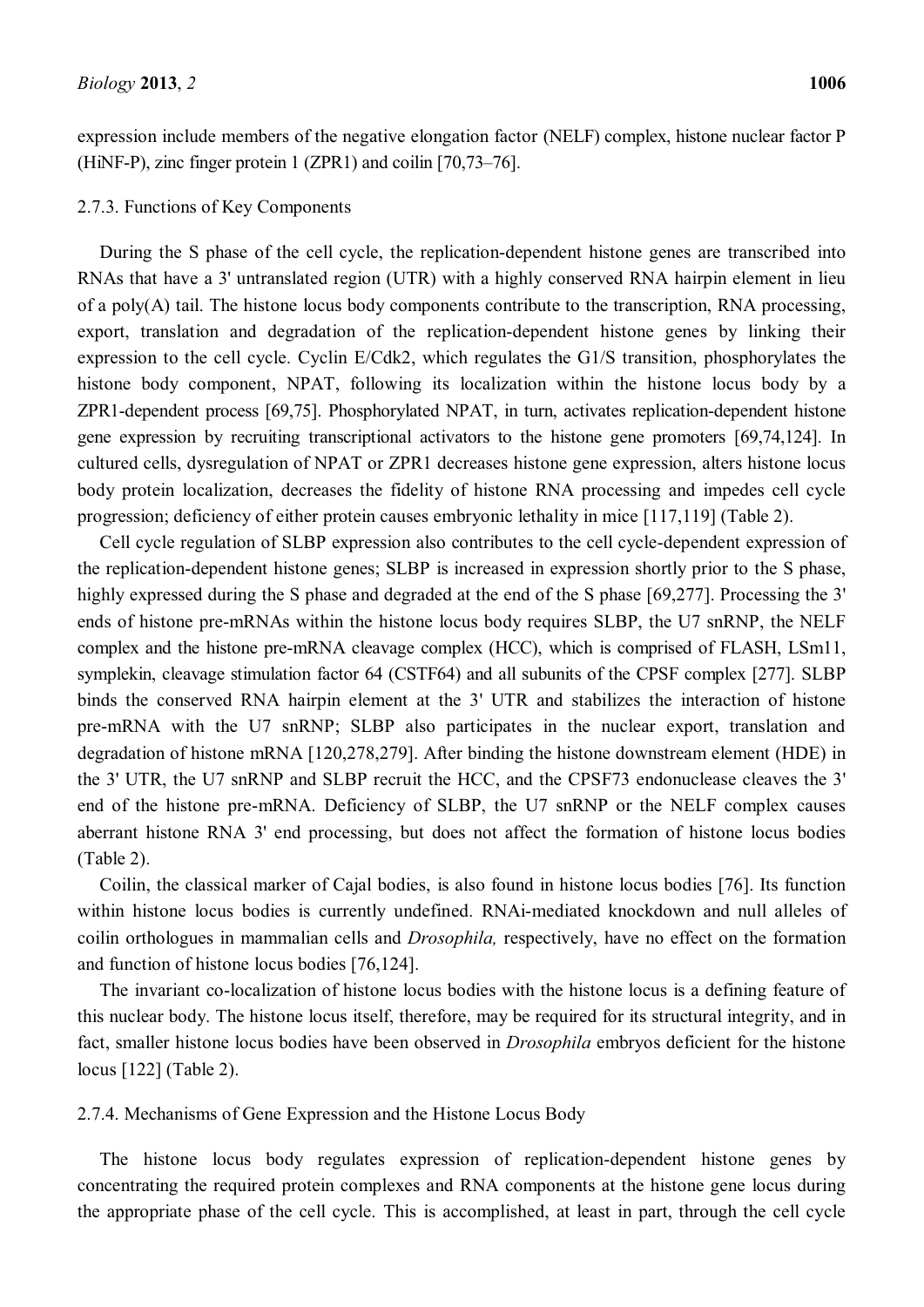regulation of NPAT and SLBP [277]. Consequently, replication-dependent histone gene expression is coordinated with DNA synthesis.

# 2.7.5. Human Diseases Associated with the Histone Locus Body

No human diseases have been described for mutations in genes encoding for proteins or RNAs that comprise histone locus bodies.

# *2.8. Paraspeckle*

# 2.8.1. Discovery

Paraspeckles are a recently discovered nuclear body found through a proteomic study of purified human nucleoli [12]. This analysis identified 271 nucleolar proteins, 80 of which were encoded by novel or uncharacterized human genes [12]. Further characterization of non-POU (Pit1/Oct1/UNC-86) domain containing octamer-binding (NONO), paraspeckle protein 1 (PSP1) and paraspeckle protein 2 (PSP2) detected a nuclear compartment located close to, but distinct from, nuclear speckles [78].

# 2.8.2. Key Components of the Paraspeckle

Established paraspeckle component proteins include the aforementioned NONO, PSP1 and PSP2, as well as splicing factor proline/glutamine-rich (SFPQ) [280] and mammalian cleavage factor I 68 (CFIm68) [80]. Additionally, a recent study identified 35 additional paraspeckle proteins, including RNA-binding proteins, additional members of the CFIm complex and several hnRNPs that bind RNA Pol II transcripts [281]. Paraspeckles also contain the long ncRNA nuclear-enriched abundant transcript 1 (*NEAT1*) [81–83] and nuclear-retained RNA CAT2 transcribed nuclear (*Ctn*) [79] (Table 1).

# 2.8.3. Functions of Key Components

Paraspeckle proteins participate in several biological processes. PSP1, NONO and SFPQ are members of the *Drosophila* behavior*/*human splicing (DBHS) family of RNA-binding proteins that possess two tandem RNA recognition motifs (RRMs). The DBHS family proteins are involved in nuclear processes, such as transcription, pre-mRNA processing and DNA repair  $[129,282-290]$ . RNAi-mediated knockdown of either *NONO* or *SFPQ* leads to a loss of paraspeckles [83]. Animal models targeting DBHS homologues have diverse defects, including those of circadian rhythm, chondrogenesis and neural development [129,130,291] (Table 2).

PSP2 mediates transcription and splicing in a promoter-preferential manner [292]. CFIm68, a subunit of the multimeric CFIm complex, facilitates the recognition of pre-mRNA and the recruitment of factors for pre-mRNA 3'-end processing [293], as well as for nuclear export of mRNA [294].

The *NEAT1* RNA is a mammal-specific ncRNA that is developmentally regulated. It is widely expressed in adult mouse tissues, but not earlier in development [133]. Studies of *NEAT1* knockdown in cultured human cells and of a knockout *Neat1* mouse show that these RNAs are essential for paraspeckle formation [81-83,133] (Table 2); however, the *Neat1* RNA is not needed for mouse viability, health or fertility [133] (Table 2).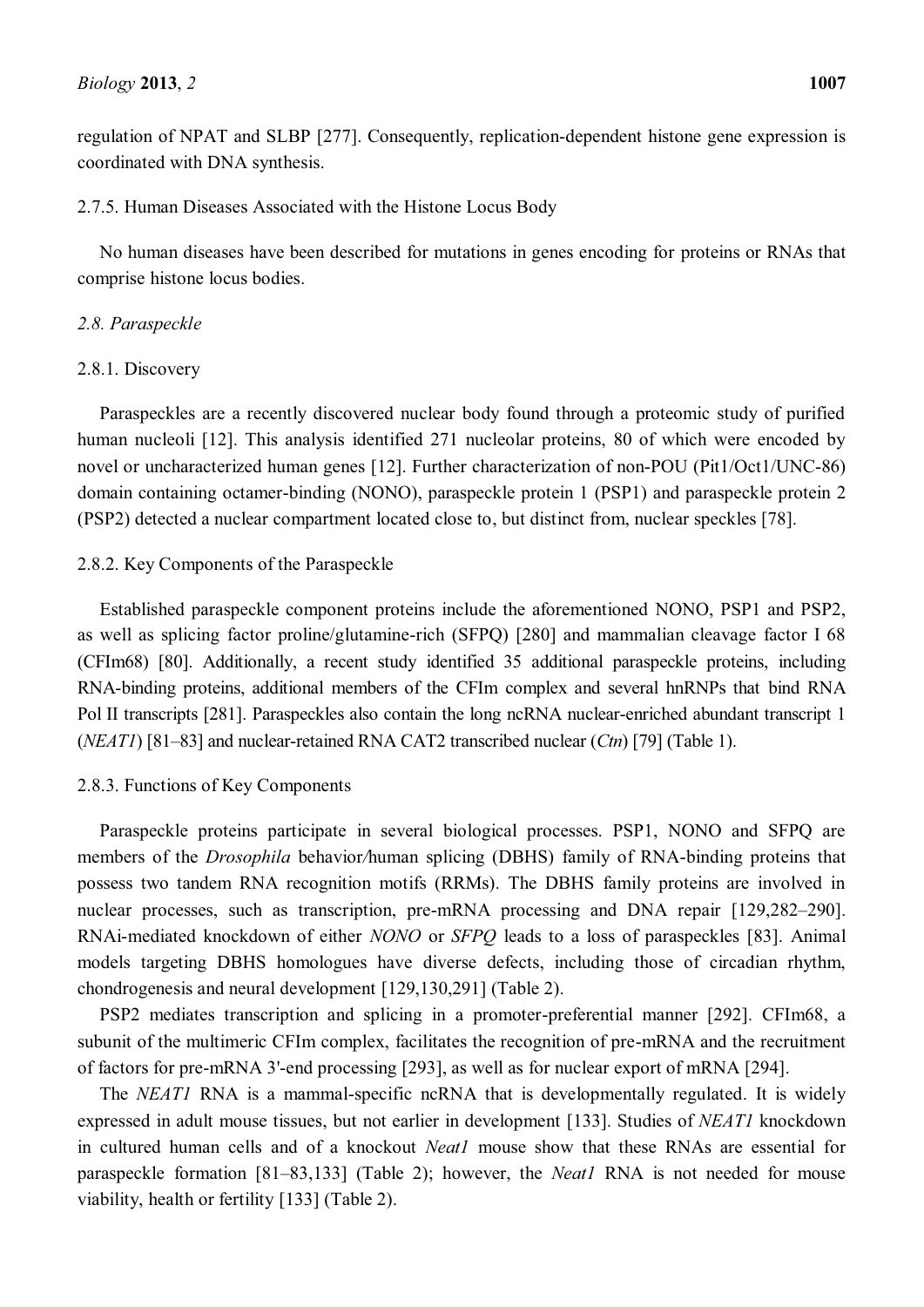The mouse-specific *Slc7a2* gene encodes two isoforms: the nuclear retained *Ctn* RNA and the protein coding *Cat2* mRNA [79]. The nuclear retention of *Ctn* RNA is mediated by the post-transcriptional modification of 3' UTR adenosine to inosine (also known as A-to-I editing) and subsequent binding of the modified RNAs to the paraspeckle components, NONO and SFPQ, as well as matrin 3 [79,295]. In contrast to *NEAT1* RNA, depletion of *Ctn* RNA by antisense oligonucleotide (ASO) knockdown has no effect on paraspeckle formation [79] (Table 2).

#### 2.8.4. Mechanisms of Gene Expression and the Paraspeckle

The precise biological role of paraspeckles is unknown; however, analysis of the function of the individual components suggests that paraspeckles contribute to transcriptional regulation and RNA processing (Tables 1 and 2). Since several paraspeckle components are involved in transcription and RNA processing, the paraspeckle might contribute to the coupling of these events, such that the cell can streamline consecutive enzymatic reactions [129,282,283,286].

A function particular to paraspeckles is nuclear RNA retention [79,295]. Exemplifying this function is *Ctn* RNA [79]. While nuclear *Ctn* RNA has the same coding exons as its protein-coding cytoplasmic counterpart, *Cat2* mRNA, *Cat2* mRNA is transcribed from an alternative promoter and utilizes a distal poly(A) site, resulting in a longer 3' UTR [79]. Following stress, *Ctn* RNA is cleaved at its 3' UTR, exported from the nucleus and translated into the Cat2 protein [79]. Cat2 is an amino acid transporter required for the uptake of arginine. Arginine is required for nitric oxide synthesis by the L-arginine-nitric oxide pathway, which is induced by stresses, such as infection and wound healing [296]. Nuclear RNA retention, therefore, provides an accessible pool of ready-to-use transcripts for rapid responses to stimuli. Although only a single mouse-specific RNA is known to be regulated by nuclear RNA retention [79], it is likely that this mechanism also exists in humans, since many human poly $(A)$ + RNAs are retained in the nucleus [297], and numerous A-to-I edited human RNAs have been identified [298-300].

#### 2.8.5. Human Diseases Associated with the Paraspeckle

No human diseases have been described for mutations in genes encoding for paraspeckle proteins or RNAs.

# **3. Discussion**

As proposed by Rabl in 1885 [301], interphase chromosomes have a territorial organization and subsequent studies have shown that the DNA from chromosomes is not randomly intertwined, but rather, occupies non-overlapping territories of irregular shape [302–306]. Genes are generally distributed along the periphery of chromosome territories and loop out into interchromosomal domains upon the induction of gene expression  $[307-317]$ . Nuclear bodies, such as Cajal bodies and nuclear speckles, and specific nascent RNA accumulations lie in the interchromosomal domains and are excluded from the chromosome territories [318–322]. Given these observations and the finding that the positioning of interphase chromosomes is frequently inherited from mother to daughter nuclei in mammals, the spatial relationship of DNA to nuclear bodies may represent a higher order mechanism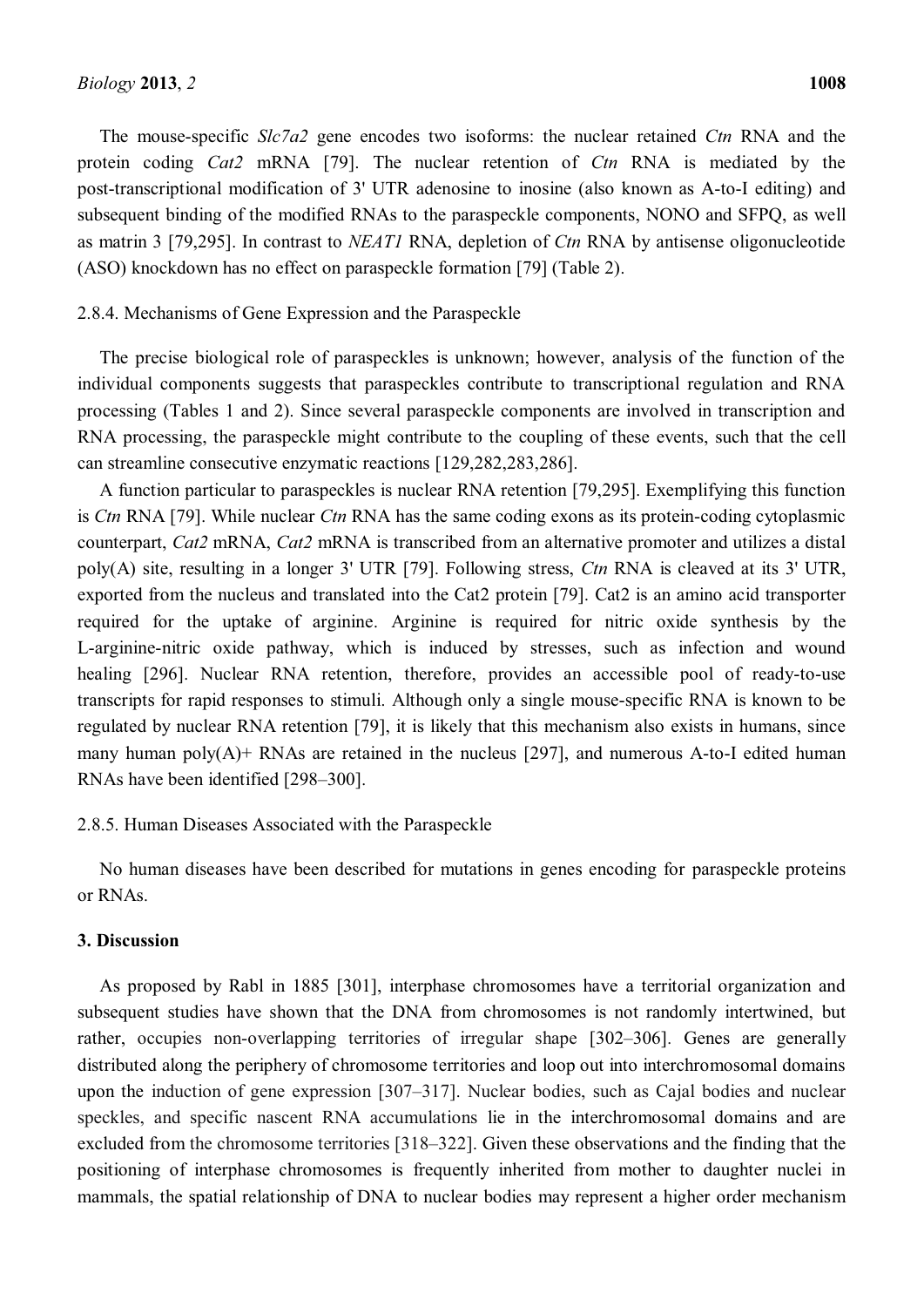for regulating gene expression  $[323-327]$ . Consistent with such a hypothesis, chromosomal translocations cause large-scale changes in gene expression attributable to the change in the chromosome territory [328]. Aside from differences in interaction with the nuclear matrix, one contributor to this change in gene expression could be the change in the spatial relationship with the nuclear compartments that concentrate and sequester factors required for gene expression or chromatin homeostasis.

Besides potentially regulating gene expression based on concentration or sequestration of factors, nuclear bodies provide a structure for cells to couple and integrate sequential processes in order to increase the efficiency and tuning of gene expression. Although our understanding of this integration is primitive, traces of this integration can be observed in the way in which nuclear bodies share factors and interact with other nuclear bodies and nuclear components in time and space. Many factors are not exclusive to one subnuclear domain and have functions in several domains, e.g., coilin and the SMN complex. This sharing of factors not only allows the cell to maximize the function for any given protein, but also potentially provides a mechanism by which different nuclear bodies can communicate with one another. For instance, the transfer of SMN between the Cajal body and the Gemini of Cajal body might be a mechanism of communication and of modulating their respective functions. Finally, the histone locus body and its role in the transcription of the replication-dependent histone genes and the seamless coordination with the cell cycle exemplify the interaction of a nuclear body with temporal nuclear functions.

Several observations also suggest that this integration extends beyond the modulation of gene expression to that of a fundamental role in global nuclear homeostasis. Many recent studies have uncovered intertwining of the processes of DNA transcription, replication, repair and recombination. Although partially attributable to the common substrate DNA and some proteins functioning in multiple processes, nuclear bodies frequently act as nexi contributing to each or many of these processes [9,10,43,44,69,99,129,196,233,329-335].

As might be predicted for structures mediating responses to stimuli, nuclear bodies are highly dynamic [336,337]. They rapidly assemble or disassemble, as well as change location upon exposure of a cell to various stimuli. Examples of such dynamic responses include the formation of nucleolar caps upon transcription inhibition [338], the formation of nuclear stress bodies in response to cellular stress [40,201], the altered distribution and enlargement of nuclear speckles upon transcription inhibition or heat shock [191,339] and the rapid reassembly of several nuclear bodies following mitosis [337]. Further examples include the increased association between Cajal bodies and Gemini of Cajal bodies, the appearance of paraspeckles and the marked changes in nucleolar positioning, number and association with chromatin territories upon cellular differentiation [131,340,341].

Reinforcing the vital nature of nuclear bodies, they are conserved across species that have been well studied (Table 4). However, very few studies have looked at conservation of the position of nuclear bodies relative to genes across species. One example is the relationship between nucleoli and nucleolar organizer regions (NORs) in nuclei of pachytene spermatocytes from seven mammalian species [342]. NORs consist of tandemly repeated ribosomal genes around which nucleoli form [343,344]. The localization of the nucleoli was largely dependent upon the position of the NOR relative to the chromosome: terminal NORs invariably gave rise to peripheral nucleoli, while intercalated NORs gave rise to central nucleoli [342]. The number of nucleoli was largely dependent on the number of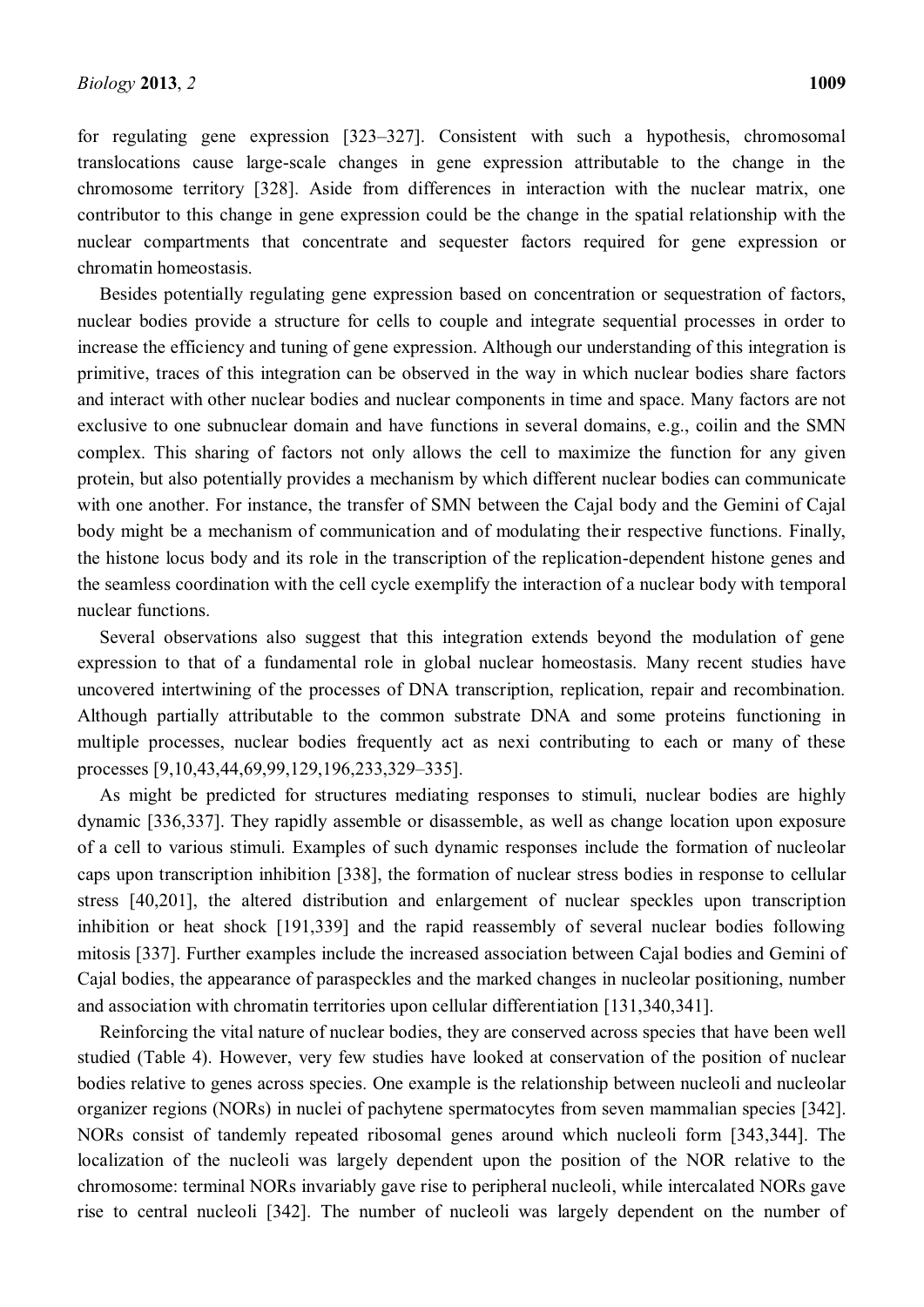nucleolar bivalents: a single nucleolar bivalent gave rise to a single nucleolus, while multiple nucleolar bivalents seeded a variable number of nucleoli [342]. Another comprehensive study of the localization of ribosomal genes in 189 species of animals and plants with diverse karyotypes showed that 90.5% of NORs were located on a short arm and 85.2% near the telomere [345,346]. Based on these initial studies, one might hypothesize that nucleoli are non-randomly distributed nuclear bodies with species-specific variation in nuclear architecture. Selection for these interactions would be predicted to have a stabilizing effect on the structure of the genome and the three-dimensional structure of the nucleus. Another nuclear body where position relative to genes might be conserved is the histone locus body. The core replication-dependent histone genes show high conservation across species [347], and it has been demonstrated that histone H2B pre-mRNA is sufficient to nucleate histone locus bodies *de novo* [235]. In agreement with this finding, it has recently been shown that a sequence located between the *Drosophila melanogaster* histone H3 and H4 genes, as well as the transcription of the histone H3 and H4 genes facilitate histone locus body formation [128]. Since selection for this interaction would be necessary for the survival of the cell, other species are likely to have a similar mechanism of histone locus body nucleation.

Further work on these intriguing aspects of nuclear bodies will no doubt provide more knowledge regarding the function and regulation of nuclear bodies, as well as their contribution to the regulation of gene expression.

# **4. Conclusion**

Nuclear bodies utilize a vast array of gene regulatory mechanisms for efficient and controlled gene expression (Figure 1). Further work to uncover the biological functions, interactions and dynamics of nuclear bodies will give us greater insight into the organizational architecture and three-dimensional landscape of the nucleus and the spatial regulation of gene expression within the nucleus. Although nuclear bodies have profound effects on gene regulation and gene expression, they have been generally underappreciated with respect to their function in health and disease. This emphasizes the need to understand disease in the spatial context of the nucleus.

The study of nuclear bodies and the mechanisms by which they regulate gene expression is an exciting, but complex and challenging area of cell biology. There are likely more nuclear bodies, as well as components and functions of existing nuclear bodies to be discovered and elucidated.

#### **Acknowledgements**

We would like to thank Hok Khim Fam, Kimberly Beirnes, Karen Jiawen Wang and Alireza Baradaran-Heravi and Cristina Dias for critical review of this article. This work was supported in part by grants from the SickKids Foundation—Canadian Institutes of Health Research: Institute of Human Development, Child and Youth Health (C.F.B.), the Michael Smith Foundation for Health Research (CI-SCH-O1899(07-1) to C.F.B.), the National Institute of Diabetes, Digestive and Kidney Diseases, National Institutes of Health (R03 DK062174 and R21DK065725 to C.F.B.), the Association Autour D'Emeric et D'Anthony (C.F.B.) and The Little Giants Foundation (C.F.B.). M.M. was supported by a Four Year Doctoral Fellowship from the University of British Columbia. C.F.B. is a scholar of the Michael Smith Foundation for Health Research and a Clinical Investigator of the Child & Family Research Institute.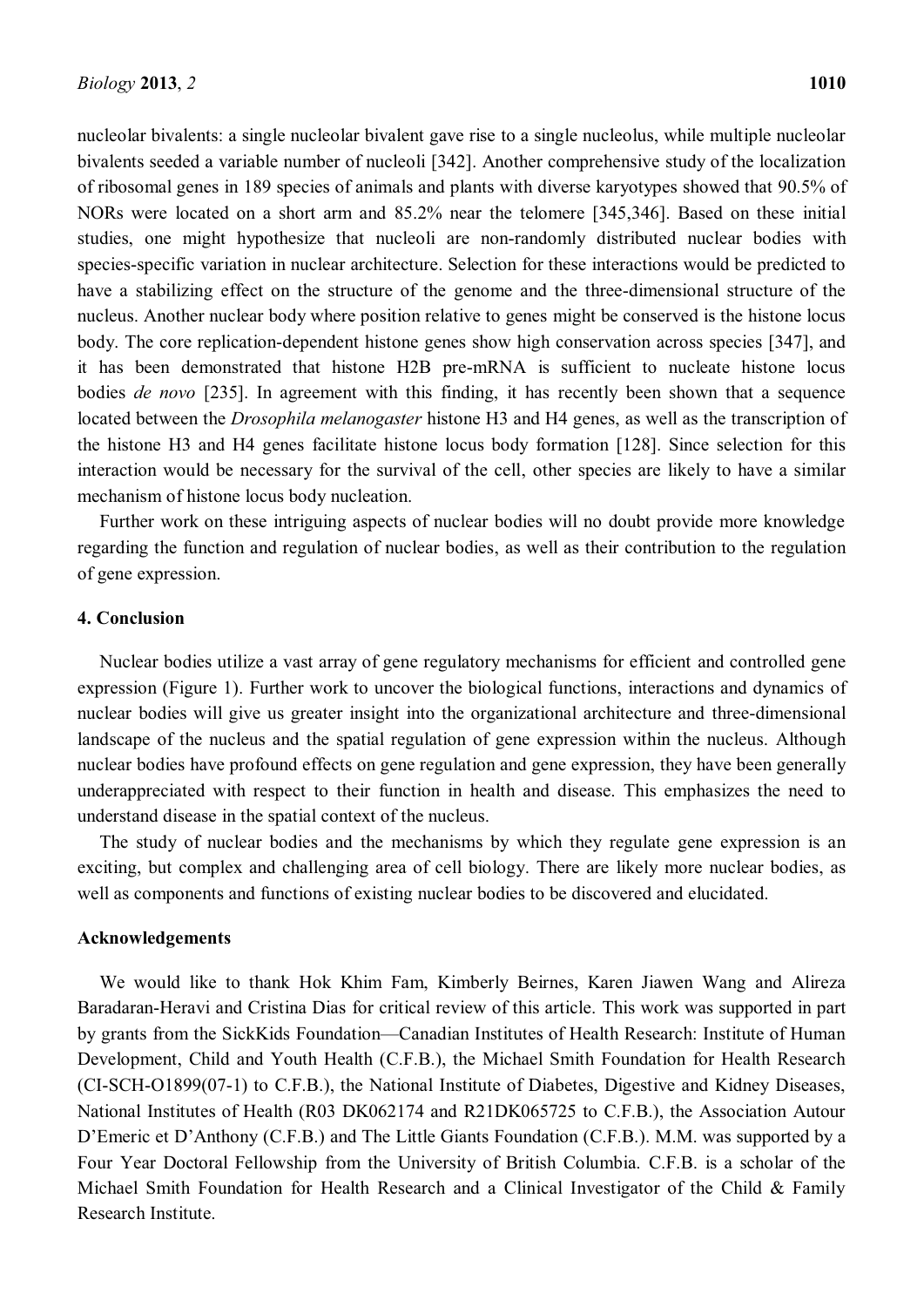# **Conflict of Interest**

The authors declare no conflict of interest.

# **References and Notes**

- 1. Venters, B.J.; Pugh, B.F. How eukaryotic genes are transcribed. *Crit. Rev. Biochem. Mol. Biol.*  **2009**, 44, 117-141.
- 2. Hocine, S.; Singer, R.H.; Grunwald, D. RNA processing and export. *Cold Spring Harb. Perspect. Biol.* **2010**, *2*, a000752.
- 3. Gebauer, F.; Hentze, M.W. Molecular mechanisms of translational control. *Nat. Rev. Mol. Cell Biol.* **2004**, 5, 827–835.
- 4. Carmo-Fonseca, M.; Berciano, M.T.; Lafarga, M. Orphan nuclear bodies. *Cold Spring Harb. Perspect. Biol.* **2010**, *2*, a000703.
- 5. Lallemand-Breitenbach, V.; de The, H. PML nuclear bodies. *Cold Spring Harb. Perspect. Biol.*  **2010**, *2*, a000661.
- 6. Wagner, R. Einige bemerkungen und fragen über das keimbläschen (vesicular germinativa). *Müller's Arch. Anat. Physiol. Wissenschaftliche Med.* **1835**, 373–377.
- 7. Valentin, G. *Repertorium für anatomie und physiologie*; Verlag von Veit und Comp: Berlin, Germany, 1836; Volume 1, pp. 1–293.
- 8. Brown, D.D.; Gurdon, J.B. Absence of ribosomal RNA synthesis in the anucleolate mutant of Xenopus laevis. *Proc. Natl. Acad. Sci. USA* **1964**, 51, 139–146.
- 9. Boisvert, F.M.; van Koningsbruggen, S.; Navascues, J.; Lamond, A.I. The multifunctional nucleolus. *Nat. Rev. Mol. Cell Biol.* **2007**, *8*, 574-585.
- 10. Boulon, S.; Westman, B.J.; Hutten, S.; Boisvert, F.M.; Lamond, A.I. The nucleolus under stress. *Mol. Cell* 2010, 40, 216-227.
- 11. Gerbi, S.A.; Borovjagin, A.V.; Lange, T.S. The nucleolus: A site of ribonucleoprotein maturation. *Curr. Opin. Cell Biol.* **2003**, 15, 318-325.
- 12. Andersen, J.S.; Lyon, C.E.; Fox, A.H.; Leung, A.K.; Lam, Y.W.; Steen, H.; Mann, M.; Lamond, A.I. Directed proteomic analysis of the human nucleolus. *Curr. Biol.* **2002**, 12, 1–11.
- 13. Scherl, A.; Coute, Y.; Deon, C.; Calle, A.; Kindbeiter, K.; Sanchez, J.C.; Greco, A.; Hochstrasser, D.; Diaz, J.J. Functional proteomic analysis of human nucleolus. *Mol. Biol. Cell*  **2002**, *13*, 4100-4109.
- 14. Maggi, L.B., Jr.; Kuchenruether, M.; Dadey, D.Y.; Schwope, R.M.; Grisendi, S.; Townsend, R.R.; Pandolfi, P.P.; Weber, J.D. Nucleophosmin serves as a rate-limiting nuclear export chaperone for the mammalian ribosome. *Mol. Cell. Biol.* **2008**, 28, 7050–7065.
- 15. Ginisty, H.; Amalric, F.; Bouvet, P. Nucleolin functions in the first step of ribosomal RNA processing. *EMBO J.* **1998**, 17, 1476–1486.
- 16. Rickards, B.; Flint, S.J.; Cole, M.D.; LeRoy, G. Nucleolin is required for RNA polymerase I transcription in vivo. *Mol. Cell. Biol.* **2007**, 27, 937-948.
- 17. Kiss, T. Small nucleolar RNA-guided post-transcriptional modification of cellular RNAs. *EMBO J.* **2001**, *20*, 3617–3622.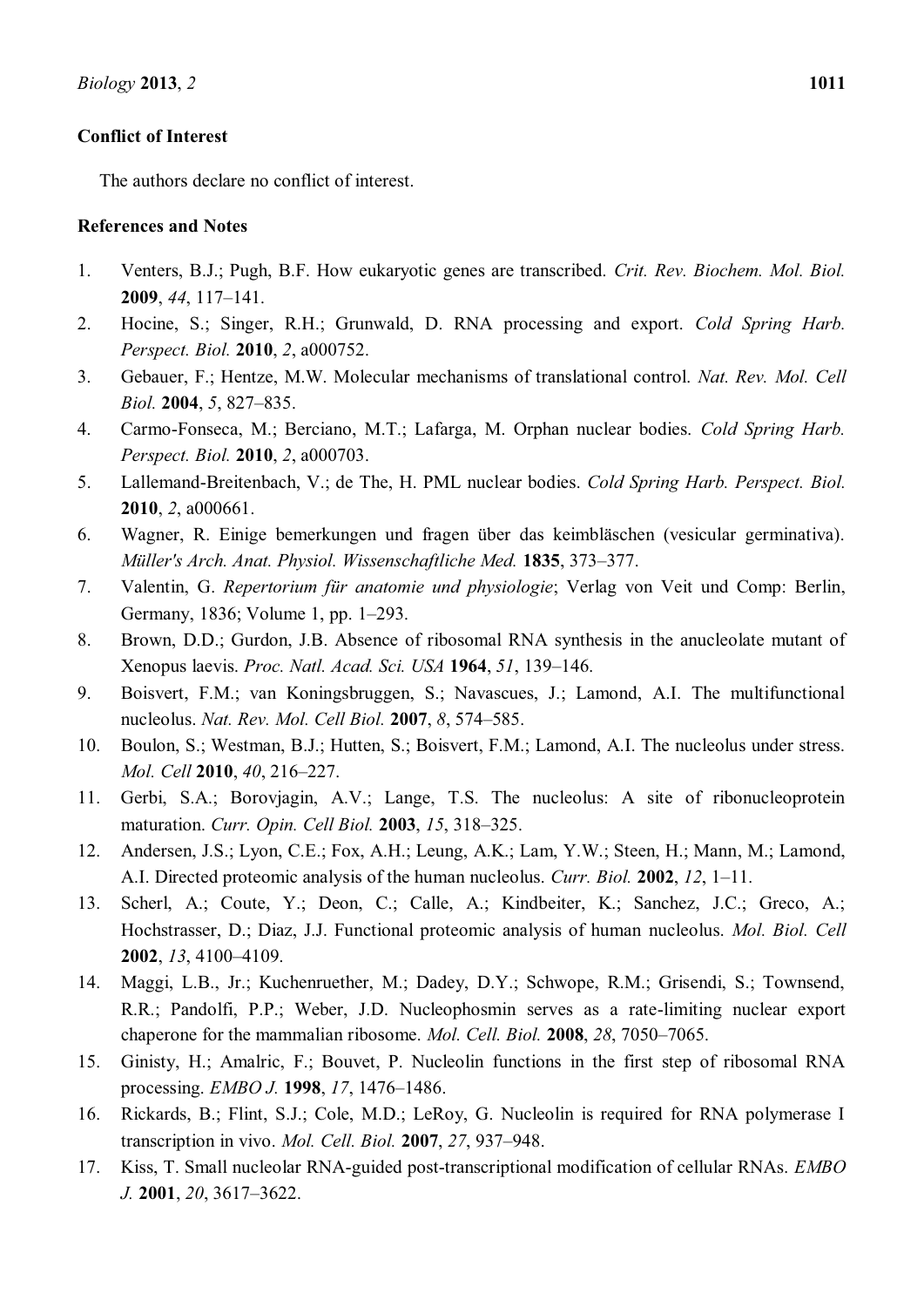- 18. Isaac, C.; Yang, Y.; Meier, U.T. Nopp140 functions as a molecular link between the nucleolus and the coiled bodies. *J. Cell Biol.* **1998**, *142*, 319–329.
- 19. Spector, D.L.; Ochs, R.L.; Busch, H. Silver staining, immunofluorescence, and immunoelectron microscopic localization of nucleolar phosphoproteins B23 and C23. *Chromosoma* **1984**, *90*, 139±148.
- 20. Ochs, R.L.; Lischwe, M.A.; Spohn, W.H.; Busch, H. Fibrillarin: A new protein of the nucleolus identified by autoimmune sera. *Biol. Cell* **1985**, 54, 123-133.
- 21. Leung, A.K.; Lamond, A.I. In vivo analysis of NHPX reveals a novel nucleolar localization pathway involving a transient accumulation in splicing speckles. *J. Cell Biol.* **2002**, 157, 615–629.
- 22. Gautier, T.; Berges, T.; Tollervey, D.; Hurt, E. Nucleolar KKE/D repeat proteins Nop56p and Nop58p interact with Nop1p and are required for ribosome biogenesis. *Mol. Cell. Biol.* **1997**, *17*, 7088±7098.
- 23. Heiss, N.S.; Girod, A.; Salowsky, R.; Wiemann, S.; Pepperkok, R.; Poustka, A. Dyskerin localizes to the nucleolus and its mislocalization is unlikely to play a role in the pathogenesis of dyskeratosis congenita. *Hum. Mol. Genet.* **1999**, *8*, 2515–2524.
- 24. Girard, J.P.; Lehtonen, H.; Caizergues-Ferrer, M.; Amalric, F.; Tollervey, D.; Lapeyre, B. GAR1 is an essential small nucleolar RNP protein required for pre-rRNA processing in yeast. *EMBO J.*  **1992**, *11*, 673–682.
- 25. Henras, A.; Henry, Y.; Bousquet-Antonelli, C.; Noaillac-Depeyre, J.; Gelugne, J.P.; Caizergues-Ferrer, M. Nhp2p and Nop10p are essential for the function of H/ACA snoRNPs. *EMBO J.* **1998**, *17*, 7078±7090.
- 26. Meier, U.T.; Blobel, G. Nopp140 shuttles on tracks between nucleolus and cytoplasm. *Cell* **1992**, *70*, 127–138.
- 27. Scheer, U.; Rose, K.M. Localization of RNA polymerase I in interphase cells and mitotic chromosomes by light and electron microscopic immunocytochemistry. *Proc. Natl. Acad. Sci. USA* **1984**, *81*, 1431±1435.
- 28. Tyc, K.; Steitz, J.A. U3, U8 and U13 comprise a new class of mammalian snRNPs localized in the cell nucleolus. *EMBO J.* **1989**, *8*, 3113-3119.
- 29. Lange, T.S.; Borovjagin, A.; Maxwell, E.S.; Gerbi, S.A. Conserved boxes C and D are essential nucleolar localization elements of U14 and U8 snoRNAs. *EMBO J.* **1998**, 17, 3176-3187.
- 30. Selvamurugan, N.; Joost, O.H.; Haas, E.S.; Brown, J.W.; Galvin, N.J.; Eliceiri, G.L. Intracellular localization and unique conserved sequences of three small nucleolar RNAs. *Nucleic Acids Res.*  **1997**, 25, 1591-1596.
- 31. Caceres, J.F.; Misteli, T.; Screaton, G.R.; Spector, D.L.; Krainer, A.R. Role of the modular domains of SR proteins in subnuclear localization and alternative splicing specificity. *J. Cell Biol.* **1997**, *138*, 225–238.
- 32. Fu, X.D.; Maniatis, T. Factor required for mammalian spliceosome assembly is localized to discrete regions in the nucleus. *Nature* **1990**, 343, 437–441.
- 33. Mintz, P.J.; Patterson, S.D.; Neuwald, A.F.; Spahr, C.S.; Spector, D.L. Purification and biochemical characterization of interchromatin granule clusters. *EMBO J.* **1999**, *18*, 4308–4320.
- 34. Saitoh, N.; Spahr, C.S.; Patterson, S.D.; Bubulya, P.; Neuwald, A.F.; Spector, D.L. Proteomic analysis of interchromatin granule clusters. *Mol. Biol. Cell* 2004, 15, 3876–3890.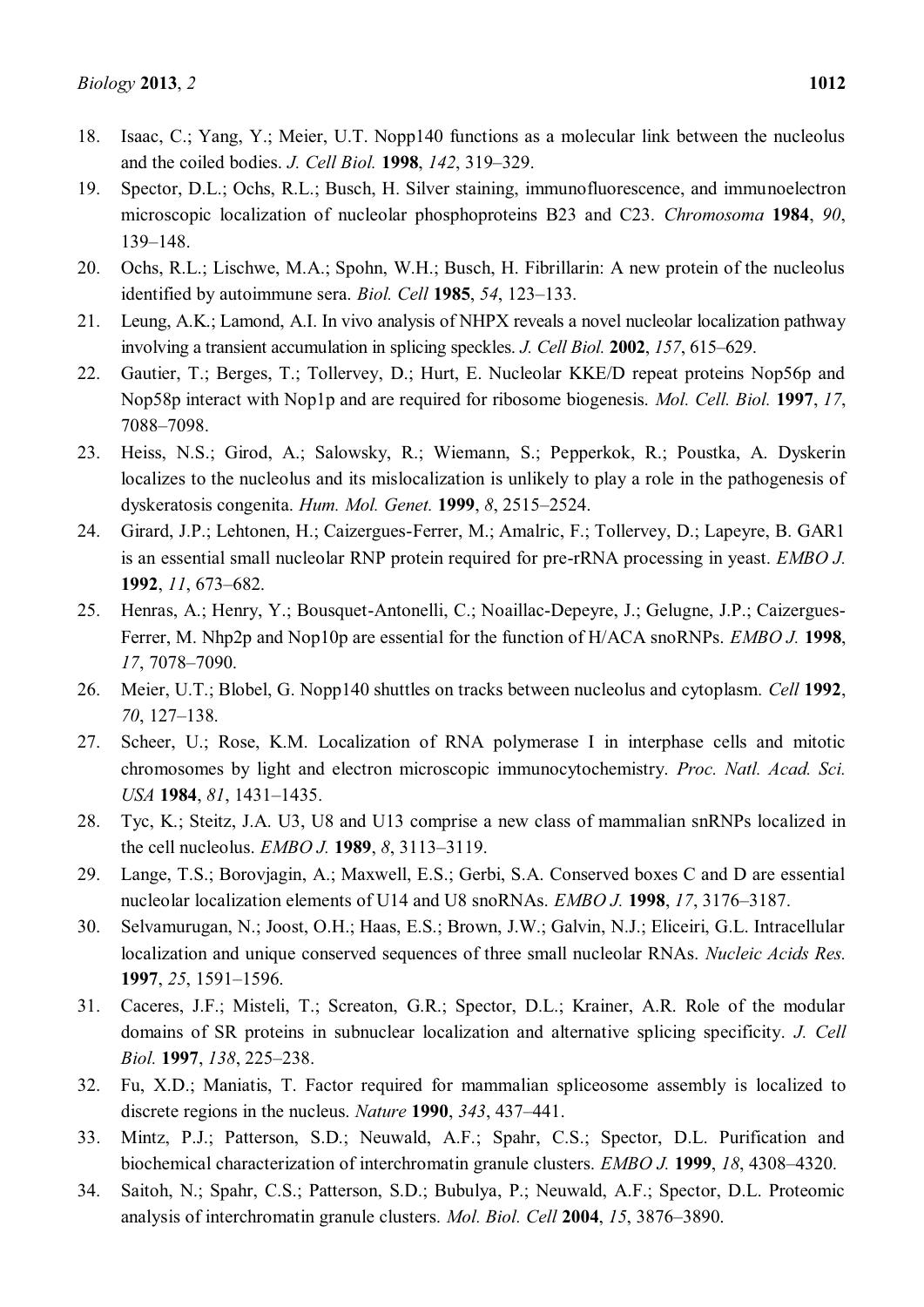- 35. Colwill, K.; Pawson, T.; Andrews, B.; Prasad, J.; Manley, J.L.; Bell, J.C.; Duncan, P.I. The Clk/Sty protein kinase phosphorylates SR splicing factors and regulates their intranuclear distribution. *EMBO J.* **1996**, 15, 265-275.
- 36. Bregman, D.B.; Du, L.; van der Zee, S.; Warren, S.L. Transcription-dependent redistribution of the large subunit of RNA polymerase II to discrete nuclear domains. *J. Cell Biol.* **1995**, *129*, 287±298.
- 37. Huang, S.; Spector, D.L. U1 and U2 small nuclear RNAs are present in nuclear speckles. *Proc. Natl. Acad. Sci. USA* **1992**, 89, 305-308.
- 38. Hutchinson, J.N.; Ensminger, A.W.; Clemson, C.M.; Lynch, C.R.; Lawrence, J.B.; Chess, A. A screen for nuclear transcripts identifies two linked noncoding RNAs associated with SC35 splicing domains. *BMC Genomics* **2007**, *8*, 39.
- 39. Carter, K.C.; Taneja, K.L.; Lawrence, J.B. Discrete nuclear domains of poly(A) RNA and their relationship to the functional organization of the nucleus. *J. Cell Biol.* **1991**, *115*, **1191**–1202.
- 40. Sarge, K.D.; Murphy, S.P.; Morimoto, R.I. Activation of heat shock gene transcription by heat shock factor 1 involves oligomerization, acquisition of DNA-binding activity, and nuclear localization and can occur in the absence of stress. *Mol. Cell. Biol.* **1993**, *13*, 1392–1407.
- 41. Alastalo, T.P.; Hellesuo, M.; Sandqvist, A.; Hietakangas, V.; Kallio, M.; Sistonen, L. Formation of nuclear stress granules involves HSF2 and coincides with the nucleolar localization of Hsp70. *J. Cell Sci.* **2003**, *116*, 3557-3570.
- 42. Weighardt, F.; Cobianchi, F.; Cartegni, L.; Chiodi, I.; Villa, A.; Riva, S.; Biamonti, G. A novel hnRNP protein (HAP/SAF-B) enters a subset of hnRNP complexes and relocates in nuclear granules in response to heat shock. *J. Cell Sci.* **1999**, *112*, 1465–1476.
- 43. Denegri, M.; Chiodi, I.; Corioni, M.; Cobianchi, F.; Riva, S.; Biamonti, G. Stress-induced nuclear bodies are sites of accumulation of pre-mRNA processing factors. *Mol. Biol. Cell* **2001**, *12*, 3502-3514.
- 44. Jolly, C.; Metz, A.; Govin, J.; Vigneron, M.; Turner, B.M.; Khochbin, S.; Vourc'h, C. Stressinduced transcription of satellite III repeats. *J. Cell Biol.* **2004**, *164*, 25–33.
- 45. Jackson, D.A.; Iborra, F.J.; Manders, E.M.; Cook, P.R. Numbers and organization of RNA polymerases, nascent transcripts, and transcription units in HeLa nuclei. *Mol. Biol. Cell* **1998**, *9*, 1523±1536.
- 46. Melnik, S.; Deng, B.; Papantonis, A.; Baboo, S.; Carr, I.M.; Cook, P.R. The proteomes of transcription factories containing RNA polymerases I, II or III, *Nat. Methods* **2011**, *8*, 963–968.
- 47. Raska, I.; Andrade, L.E.; Ochs, R.L.; Chan, E.K.; Chang, C.M.; Roos, G.; Tan, E.M. Immunological and ultrastructural studies of the nuclear coiled body with autoimmune antibodies. *Exp. Cell Res.* **1991**, *195*, 27±37.
- 48. Andrade, L.E.; Chan, E.K.; Raska, I.; Peebles, C.L.; Roos, G.; Tan, E.M. Human autoantibody to a novel protein of the nuclear coiled body: Immunological characterization and cDNA cloning of p80-coilin. *J. Exp. Med.* **1991**, *173*, 1407-1419.
- 49. Raska, I.; Ochs, R.L.; Andrade, L.E.; Chan, E.K.; Burlingame, R.; Peebles, C.; Gruol, D.; Tan, E.M. Association between the nucleolus and the coiled body. *J. Struct. Biol.* **1990**, *104*, **120**–127.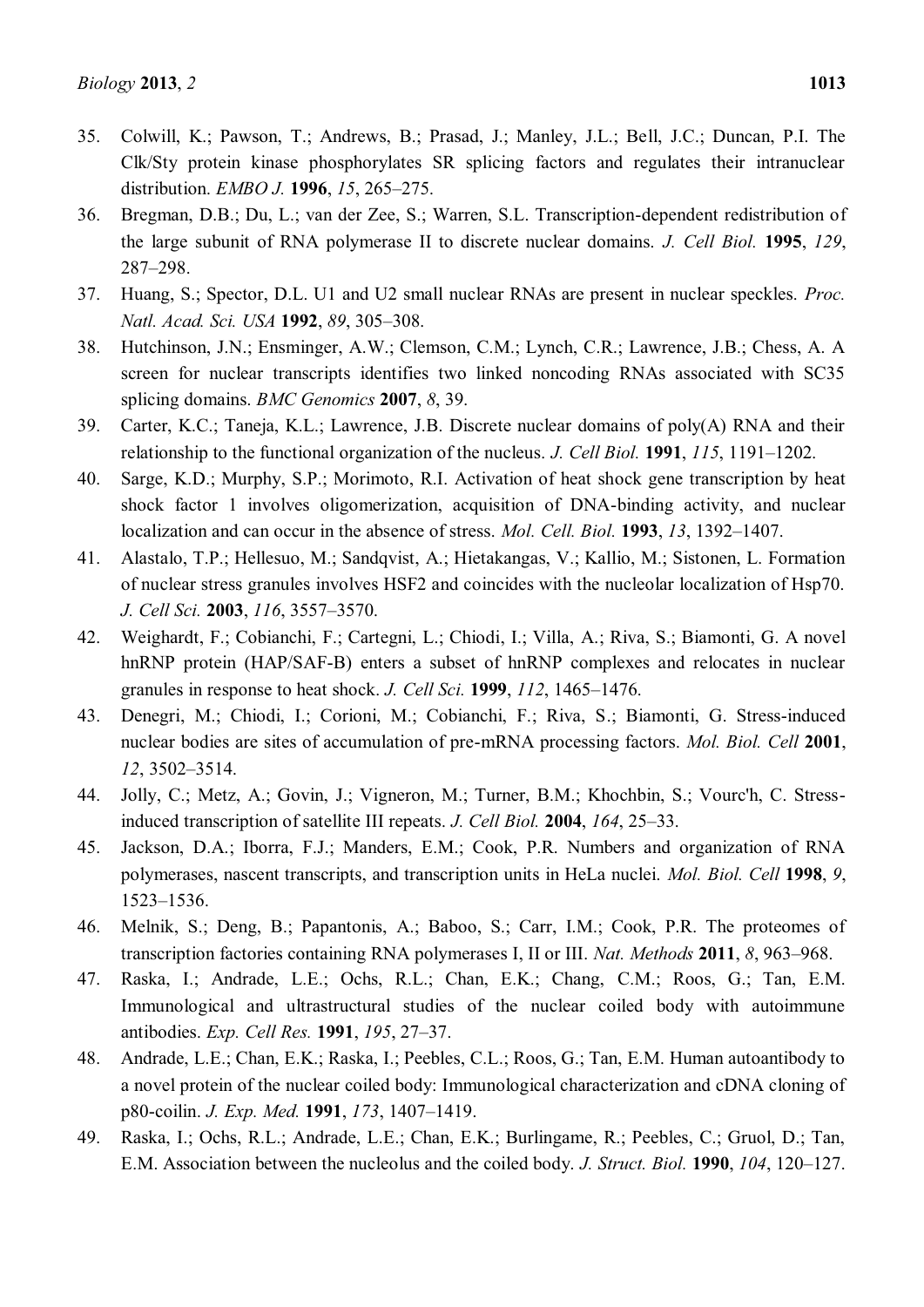- 50. Verheggen, C.; Lafontaine, D.L.; Samarsky, D.; Mouaikel, J.; Blanchard, J.M.; Bordonne, R.; Bertrand, E. Mammalian and yeast U3 snoRNPs are matured in specific and related nuclear compartments. *EMBO J.* **2002**, 21, 2736-2745.
- 51. Meier, U.T.; Blobel, G. NAP57, a mammalian nucleolar protein with a putative homolog in yeast and bacteria. *J. Cell Biol.* **1994**, *127*, 1505-1514.
- 52. Pogacic, V.; Dragon, F.; Filipowicz, W. Human H/ACA small nucleolar RNPs and telomerase share evolutionarily conserved proteins NHP2 and NOP10. *Mol. Cell. Biol.* **2000**, *20*, 9028-9040.
- 53. Zhu, Y.; Tomlinson, R.L.; Lukowiak, A.A.; Terns, R.M.; Terns, M.P. Telomerase RNA accumulates in Cajal bodies in human cancer cells. *Mol. Biol. Cell* 2004, 15, 81–90.
- 54. Venteicher, A.S.; Abreu, E.B.; Meng, Z.; McCann, K.E.; Terns, R.M.; Veenstra, T.D.; Terns, M.P.; Artandi, S.E. A human telomerase holoenzyme protein required for Cajal body localization and telomere synthesis. *Science* **2009**, 323, 644–648.
- 55. Carvalho, T.; Almeida, F.; Calapez, A.; Lafarga, M.; Berciano, M.T.; Carmo-Fonseca, M. The spinal muscular atrophy disease gene product, SMN: A link between snRNP biogenesis and the Cajal (coiled) body. *J. Cell Biol.* **1999**, *147*, 715–728.
- 56. Darzacq, X.; Jady, B.E.; Verheggen, C.; Kiss, A.M.; Bertrand, E.; Kiss, T. Cajal body-specific small nuclear RNAs: A novel class of 2'-O-methylation and pseudouridylation guide RNAs. *EMBO J.* 2002, 21, 2746-2756.
- 57. Carmo-Fonseca, M.; Pepperkok, R.; Carvalho, M.T.; Lamond, A.I. Transcription-dependent colocalization of the U1, U2, U4/U6, and U5 snRNPs in coiled bodies. *J. Cell Biol.* **1992**,  $117, 1-14.$
- 58. Matera, A.G.; Ward, D.C. Nucleoplasmic organization of small nuclear ribonucleoproteins in cultured human cells. *J. Cell Biol.* **1993**, *121*, 715-727.
- 59. Narayanan, A.; Speckmann, W.; Terns, R.; Terns, M.P. Role of the box C/D motif in localization of small nucleolar RNAs to coiled bodies and nucleoli. *Mol. Biol. Cell* 1999, 10, 2131-2147.
- 60. Liu, Q.; Dreyfuss, G. A novel nuclear structure containing the survival of motor neurons protein. *EMBO J.* **1996**, *15*, 3555-3565.
- 61. Liu, Q.; Fischer, U.; Wang, F.; Dreyfuss, G. The spinal muscular atrophy disease gene product, SMN, and its associated protein SIP1 are in a complex with spliceosomal snRNP proteins. *Cell*  **1997**, *90*, 1013-1021.
- 62. Charroux, B.; Pellizzoni, L.; Perkinson, R.A.; Shevchenko, A.; Mann, M.; Dreyfuss, G. Gemin3: A novel DEAD box protein that interacts with SMN, the spinal muscular atrophy gene product, and is a component of gems. *J. Cell Biol.* **1999**, *147*, **1181–1194**.
- 63. Charroux, B.; Pellizzoni, L.; Perkinson, R.A.; Yong, J.; Shevchenko, A.; Mann, M.; Dreyfuss, G. Gemin4: A novel component of the SMN complex that is found in both gems and nucleoli. *J. Cell Biol.* **2000**, *148*, 1177-1186.
- 64. Gubitz, A.K.; Mourelatos, Z.; Abel, L.; Rappsilber, J.; Mann, M.; Dreyfuss, G. Gemin5, a novel WD repeat protein component of the SMN complex that binds Sm proteins. *J. Biol. Chem.* **2002**, 277, 5631-5636.
- 65. Pellizzoni, L.; Baccon, J.; Rappsilber, J.; Mann, M.; Dreyfuss, G. Purification of native survival of motor neurons complexes and identification of Gemin6 as a novel component. *J. Biol. Chem.*  **2002**, 277, 7540-7545.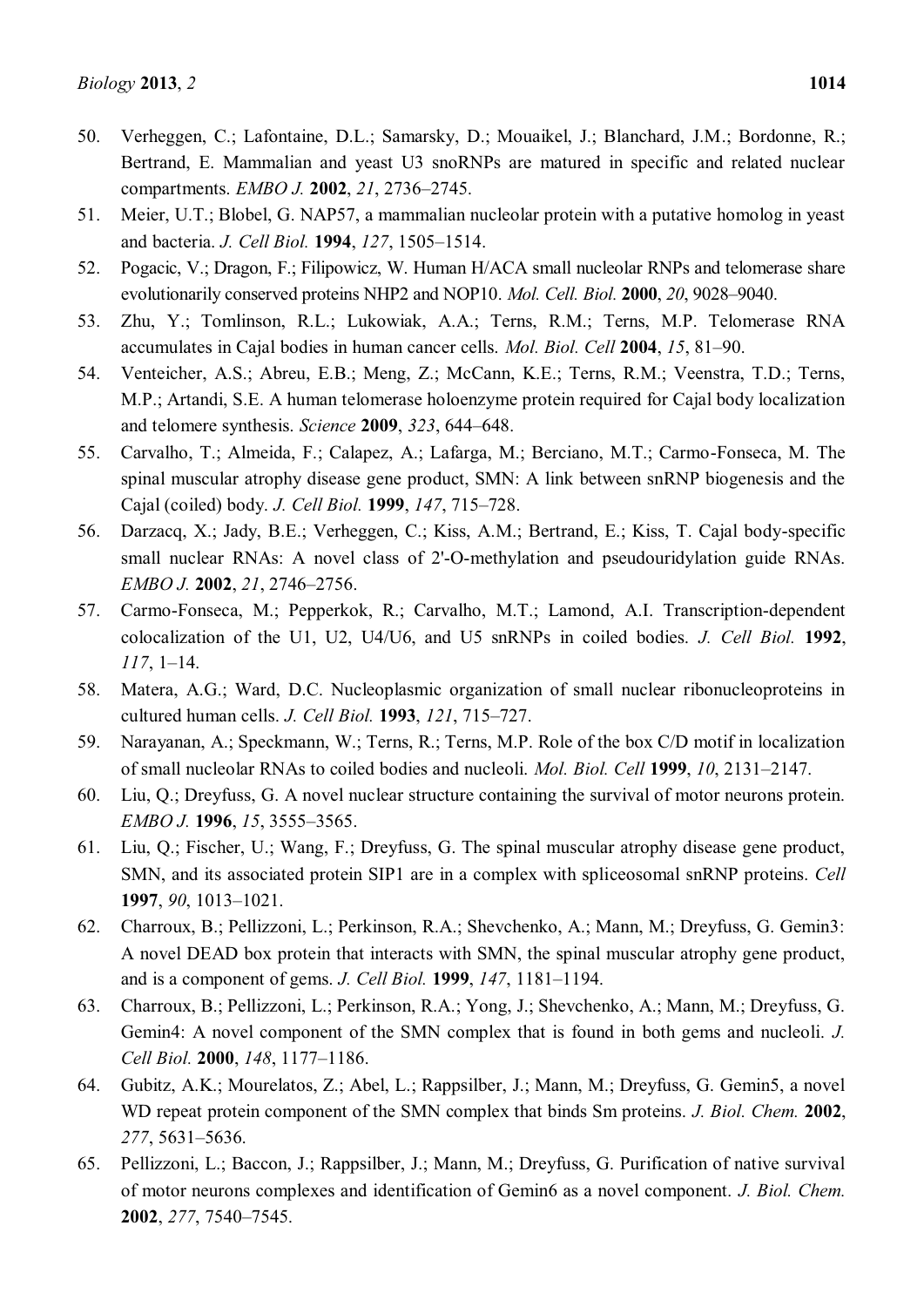- 66. Baccon, J.; Pellizzoni, L.; Rappsilber, J.; Mann, M.; Dreyfuss, G. Identification and characterization of Gemin7, a novel component of the survival of motor neuron complex. *J. Biol. Chem.* **2002**, 277, 31957-31962.
- 67. Carissimi, C.; Saieva, L.; Baccon, J.; Chiarella, P.; Maiolica, A.; Sawyer, A.; Rappsilber, J.; Pellizzoni, L. Gemin8 is a novel component of the survival motor neuron complex and functions in small nuclear ribonucleoprotein assembly. *J. Biol. Chem.* **2006**, 281, 8126–8134.
- 68. Gangwani, L.; Mikrut, M.; Theroux, S.; Sharma, M.; Davis, R.J. Spinal muscular atrophy disrupts the interaction of ZPR1 with the SMN protein. *Nat. Cell Biol.* **2001**, 3, 376–383.
- 69. Ma, T.; Van Tine, B.A.; Wei, Y.; Garrett, M.D.; Nelson, D.; Adams, P.D.; Wang, J.; Qin, J.; Chow, L.T.; Harper, J.W. Cell cycle-regulated phosphorylation of p220(NPAT) by cyclin E/Cdk2 in Cajal bodies promotes histone gene transcription. *Genes Dev.* 2000, 14, 2298–2313.
- 70. Ghule, P.N.; Dominski, Z.; Yang, X.C.; Marzluff, W.F.; Becker, K.A.; Harper, J.W.; Lian, J.B.; Stein, J.L.; van Wijnen, A.J.; Stein, G.S. Staged assembly of histone gene expression machinery at subnuclear foci in the abbreviated cell cycle of human embryonic stem cells. *Proc. Natl. Acad. Sci. USA* **2008**, *105*, 16964-16969.
- 71. Liu, J.L.; Murphy, C.; Buszczak, M.; Clatterbuck, S.; Goodman, R.; Gall, J.G. The Drosophila melanogaster Cajal body. *J. Cell Biol.* **2006**, *172*, 875-884.
- 72. Barcaroli, D.; Dinsdale, D.; Neale, M.H.; Bongiorno-Borbone, L.; Ranalli, M.; Munarriz, E.; Sayan, A.E.; McWilliam, J.M.; Smith, T.M.; Fava, E.; *et al.* FLASH is an essential component of Cajal bodies. *Proc. Natl. Acad. Sci. USA* **2006**, 103, 14802-14807.
- 73. Narita, T.; Yung, T.M.; Yamamoto, J.; Tsuboi, Y.; Tanabe, H.; Tanaka, K.; Yamaguchi, Y.; Handa, H. NELF interacts with CBC and participates in 3' end processing of replicationdependent histone mRNAs. *Mol. Cell* **2007**, 26, 349-365.
- 74. Miele, A.; Braastad, C.D.; Holmes, W.F.; Mitra, P.; Medina, R.; Xie, R.; Zaidi, S.K.; Ye, X.; Wei, Y.; Harper, J.W.; *et al.* HiNF-P directly links the cyclin E/CDK2/p220NPAT pathway to histone H4 gene regulation at the G1/S phase cell cycle transition. *Mol. Cell. Biol.* **2005**, *25*, 6140±6153.
- 75. Gangwani, L. Deficiency of the zinc finger protein ZPR1 causes defects in transcription and cell cycle progression. *J. Biol. Chem.* **2006**, *281*, 40330±40340.
- 76. Liu, J.L.; Wu, Z.; Nizami, Z.; Deryusheva, S.; Rajendra, T.K.; Beumer, K.J.; Gao, H.; Matera, A.G.; Carroll, D.; Gall, J.G. Coilin is essential for Cajal body organization in Drosophila melanogaster. *Mol. Biol. Cell* **2009**, 20, 1661-1670.
- 77. Frey, M.R.; Matera, A.G. Coiled bodies contain U7 small nuclear RNA and associate with specific DNA sequences in interphase human cells. *Proc. Natl. Acad. Sci. USA* **1995**, 92, 5915–5919.
- 78. Fox, A.H.; Lam, Y.W.; Leung, A.K.; Lyon, C.E.; Andersen, J.; Mann, M.; Lamond, A.I. Paraspeckles: A novel nuclear domain. *Curr. Biol.* **2002**, *12*, 13–25.
- 79. Prasanth, K.V.; Prasanth, S.G.; Xuan, Z.; Hearn, S.; Freier, S.M.; Bennett, C.F.; Zhang, M.Q.; Spector, D.L. Regulating gene expression through RNA nuclear retention. *Cell* 2005, 123, 249–263.
- 80. Dettwiler, S.; Aringhieri, C.; Cardinale, S.; Keller, W.; Barabino, S.M. Distinct sequence motifs within the 68-kDa subunit of cleavage factor Im mediate RNA binding, protein-protein interactions, and subcellular localization. *J. Biol. Chem.* **2004**, 279, 35788–35797.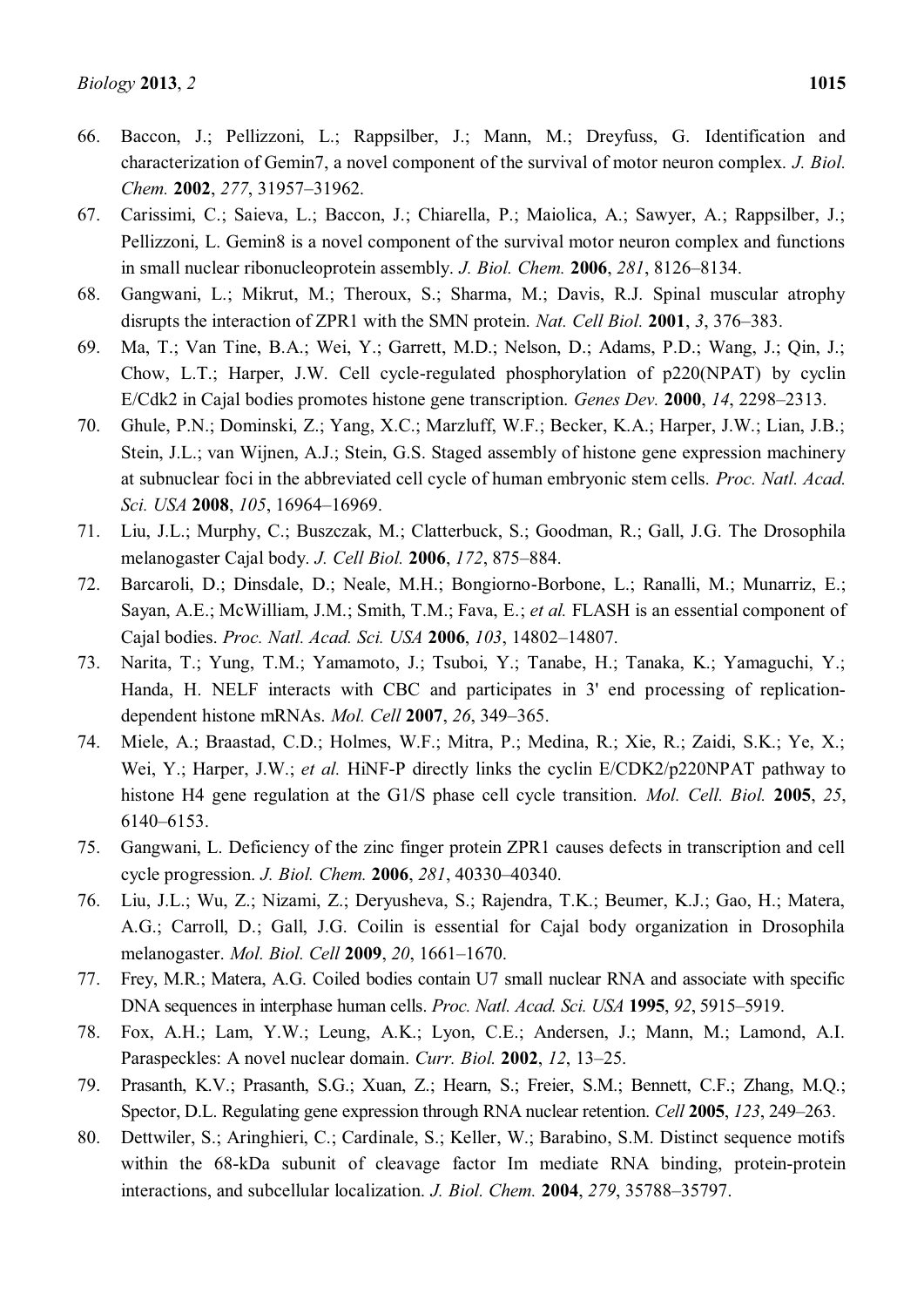- 81. Clemson, C.M.; Hutchinson, J.N.; Sara, S.A.; Ensminger, A.W.; Fox, A.H.; Chess, A.; Lawrence, J.B. An architectural role for a nuclear noncoding RNA: NEAT1 RNA is essential for the structure of paraspeckles. *Mol. Cell* **2009**, 33, 717–726.
- 82. Sunwoo, H.; Dinger, M.E.; Wilusz, J.E.; Amaral, P.P.; Mattick, J.S.; Spector, D.L. MEN epsilon/beta nuclear-retained non-coding RNAs are up-regulated upon muscle differentiation and are essential components of paraspeckles. *Genome Res.* **2009**, 19, 347–359.
- 83. Sasaki, Y.T.; Ideue, T.; Sano, M.; Mituyama, T.; Hirose, T. MENepsilon/beta noncoding RNAs are essential for structural integrity of nuclear paraspeckles. *Proc. Natl. Acad. Sci. USA* **2009**, *106*, 2525-2530.
- 84. Tollervey, D.; Lehtonen, H.; Carmo-Fonseca, M.; Hurt, E.C. The small nucleolar RNP protein NOP1 (fibrillarin) is required for pre-rRNA processing in yeast. *EMBO J.* **1991**, *10*, 573–583.
- 85. Jack, K.; Bellodi, C.; Landry, D.M.; Niederer, R.O.; Meskauskas, A.; Musalgaonkar, S.; Kopmar, N.; Krasnykh, O.; Dean, A.M.; Thompson, S.R.; *et al.* rRNA pseudouridylation defects affect ribosomal ligand binding and translational fidelity from yeast to human cells. *Mol. Cell*  **2011**, 44, 660–666.
- 86. Haaf, T.; Ward, D.C. Inhibition of RNA polymerase II transcription causes chromatin decondensation, loss of nucleolar structure, and dispersion of chromosomal domains. *Exp. Cell Res.* **1996**, 224, 163–173.
- 87. Flygare, J.; Aspesi, A.; Bailey, J.C.; Miyake, K.; Caffrey, J.M.; Karlsson, S.; Ellis, S.R. Human RPS19, the gene mutated in Diamond-Blackfan anemia, encodes a ribosomal protein required for the maturation of 40S ribosomal subunits. *Blood* 2007, 109, 980–986.
- 88. Hughes, J.M.; Ares, M., Jr. Depletion of U3 small nucleolar RNA inhibits cleavage in the 5' external transcribed spacer of yeast pre-ribosomal RNA and impairs formation of 18S ribosomal RNA. *EMBO J.* **1991**, *10*, 4231±4239.
- 89. Tripathi, V.; Song, D.Y.; Zong, X.; Shevtsov, S.P.; Hearn, S.; Fu, X.D.; Dundr, M.; Prasanth, K.V. SRSF1 regulates the assembly of pre-mRNA processing factors in nuclear speckles. *Mol. Biol. Cell* **2012**, 23, 3694-3706.
- 90. Sacco-Bubulya, P.; Spector, D.L. Disassembly of interchromatin granule clusters alters the coordination of transcription and pre-mRNA splicing. *J. Cell Biol.* **2002**, *156*, 425–436.
- 91. Tripathi, V.; Ellis, J.D.; Shen, Z.; Song, D.Y.; Pan, Q.; Watt, A.T.; Freier, S.M.; Bennett, C.F.; Sharma, A.; Bubulya, P.A.; *et al.* The nuclear-retained noncoding RNA MALAT1 regulates alternative splicing by modulating SR splicing factor phosphorylation. *Mol. Cell* **2010**, 39, 925–938.
- 92. Sharma, A.; Takata, H.; Shibahara, K.; Bubulya, A.; Bubulya, P.A. Son is essential for nuclear speckle organization and cell cycle progression. *Mol. Biol. Cell* **2010**, 21, 650–663.
- 93. Okada, M.; Jang, S.W.; Ye, K. Akt phosphorylation and nuclear phosphoinositide association mediate mRNA export and cell proliferation activities by ALY. *Proc. Natl. Acad. Sci. USA* **2008**, *105*, 8649–8654.
- 94. Dias, A.P.; Dufu, K.; Lei, H.; Reed, R. A role for TREX components in the release of spliced mRNA from nuclear speckle domains. *Nat. Commun.* **2010**, *1*, 97.
- 95. Nakagawa, S.; Ip, J.Y.; Shioi, G.; Tripathi, V.; Zong, X.; Hirose, T.; Prasanth, K.V. Malat1 is not an essential component of nuclear speckles in mice. *RNA* **2012**, *18*, 1487–1499.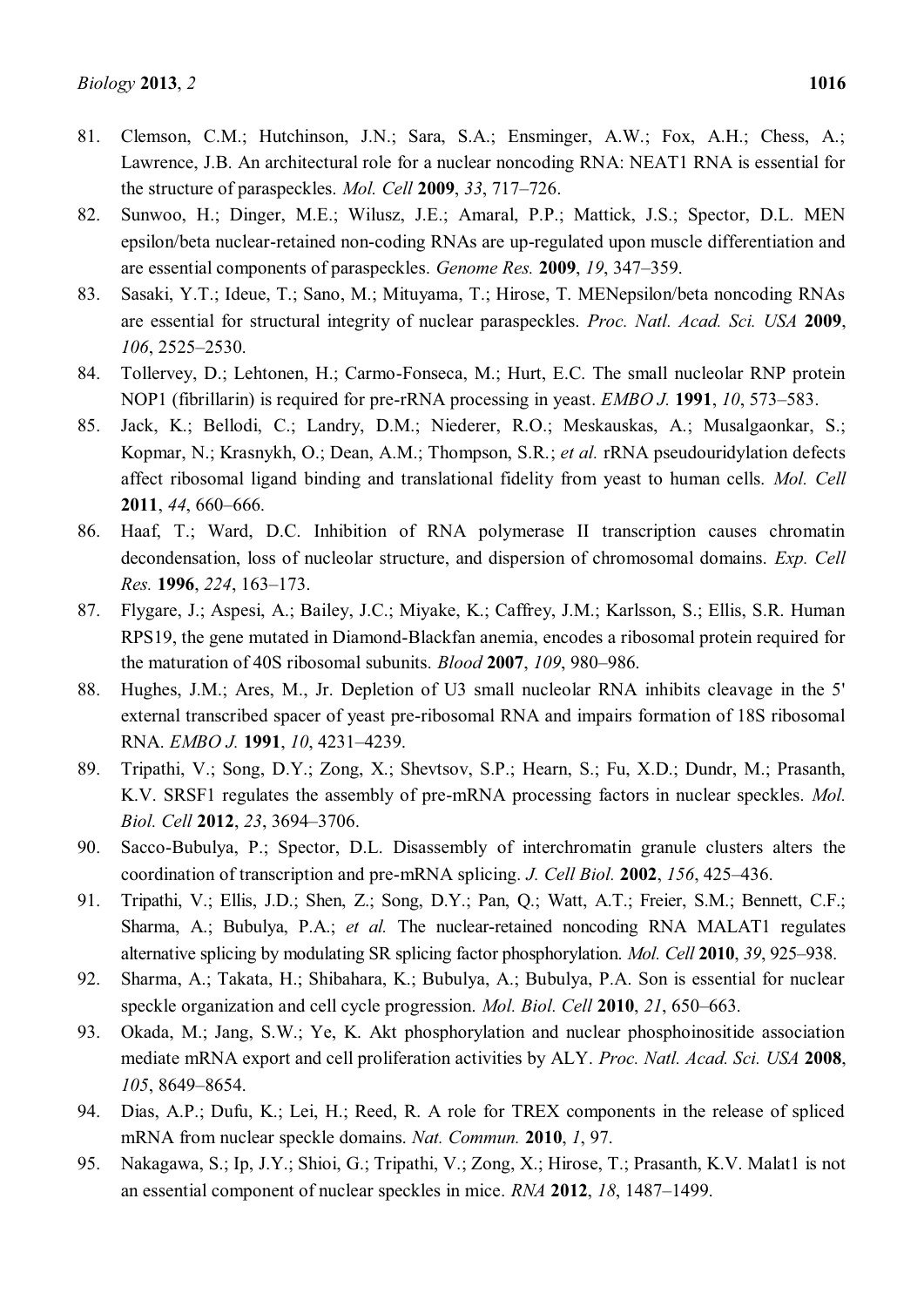- 96. Eissmann, M.; Gutschner, T.; Hammerle, M.; Gunther, S.; Caudron-Herger, M.; Gross, M.; Schirmacher, P.; Rippe, K.; Braun, T.; Zornig, M.; *et al.* Loss of the abundant nuclear non-coding RNA MALAT1 is compatible with life and development. *RNA Biol.* **2012**, 9, 1076–1087.
- 97. O'Keefe, R.T.; Mayeda, A.; Sadowski, C.L.; Krainer, A.R.; Spector, D.L. Disruption of pre-mRNA splicing in vivo results in reorganization of splicing factors. *J. Cell Biol.* **1994**, *124*, 249–260.
- 98. Sandqvist, A.; Bjork, J.K.; Akerfelt, M.; Chitikova, Z.; Grichine, A.; Vourc'h, C.; Jolly, C.; Salminen, T.A.; Nymalm, Y.; Sistonen, L. Heterotrimerization of heat-shock factors 1 and 2 provides a transcriptional switch in response to distinct stimuli. *Mol. Biol. Cell* **2009**, *20*, 1340–1347.
- 99. Jackson, D.A.; Hassan, A.B.; Errington, R.J.; Cook, P.R. Visualization of focal sites of transcription within human nuclei. *EMBO J.* **1993**, *12*, 1059–1065.
- 100. Pombo, A.; Jackson, D.A.; Hollinshead, M.; Wang, Z.; Roeder, R.G.; Cook, P.R. Regional specialization in human nuclei: Visualization of discrete sites of transcription by RNA polymerase III. *EMBO J.* **1999**, *18*, 2241–2253.
- 101. Tucker, K.E.; Berciano, M.T.; Jacobs, E.Y.; LePage, D.F.; Shpargel, K.B.; Rossire, J.J.; Chan, E.K.; Lafarga, M.; Conlon, R.A.; Matera, A.G. Residual Cajal bodies in coilin knockout mice fail to recruit Sm snRNPs and SMN, the spinal muscular atrophy gene product. *J. Cell Biol.*  **2001**, *154*, 293-307.
- 102. Walker, M.P.; Tian, L.; Matera, A.G. Reduced viability, fertility and fecundity in mice lacking the cajal body marker protein, coilin. *PLoS One* **2009**, *4*, e6171.
- 103. Bauer, D.W.; Gall, J.G. Coiled bodies without coilin. *Mol. Biol. Cell* **1997**, *8*, 73–82.
- 104. Deryusheva, S.; Gall, J.G. Small Cajal body-specific RNAs of Drosophila function in the absence of Cajal bodies. *Mol. Biol. Cell* **2009**, *20*, 5250±5259.
- 105. Batista, L.F.; Pech, M.F.; Zhong, F.L.; Nguyen, H.N.; Xie, K.T.; Zaug, A.J.; Crary, S.M.; Choi, J.; Sebastiano, V.; Cherry, A.; *et al.* Telomere shortening and loss of self-renewal in dyskeratosis congenita induced pluripotent stem cells. *Nature* 2011, 474, 399–402.
- 106. Renvoise, B.; Colasse, S.; Burlet, P.; Viollet, L.; Meier, U.T.; Lefebvre, S. The loss of the snoRNP chaperone Nopp140 from Cajal bodies of patient fibroblasts correlates with the severity of spinal muscular atrophy. *Hum. Mol. Genet.* **2009**, *18*, 1181–1189.
- 107. Lefebvre, S.; Burlet, P.; Liu, Q.; Bertrandy, S.; Clermont, O.; Munnich, A.; Dreyfuss, G.; Melki, J. Correlation between severity and SMN protein level in spinal muscular atrophy. *Nat. Genet.*  **1997**, *16*, 265–269.
- 108. Coovert, D.D.; Le, T.T.; McAndrew, P.E.; Strasswimmer, J.; Crawford, T.O.; Mendell, J.R.; Coulson, S.E.; Androphy, E.J.; Prior, T.W.; Burghes, A.H. The survival motor neuron protein in spinal muscular atrophy. *Hum. Mol. Genet.* **1997**, *6*, 1205-1214.
- 109. Girard, C.; Neel, H.; Bertrand, E.; Bordonne, R. Depletion of SMN by RNA interference in HeLa cells induces defects in Cajal body formation. *Nucleic Acids Res.* **2006**, 34, 2925–2932.
- 110. Feng, W.; Gubitz, A.K.; Wan, L.; Battle, D.J.; Dostie, J.; Golembe, T.J.; Dreyfuss, G. Gemins modulate the expression and activity of the SMN complex. *Hum. Mol. Genet.* **2005**, *14*, 1605–1611.
- 111. Shpargel, K.B.; Matera, A.G. Gemin proteins are required for efficient assembly of Sm-class ribonucleoproteins. *Proc. Natl. Acad. Sci. USA* **2005**, *102*, 17372-17377.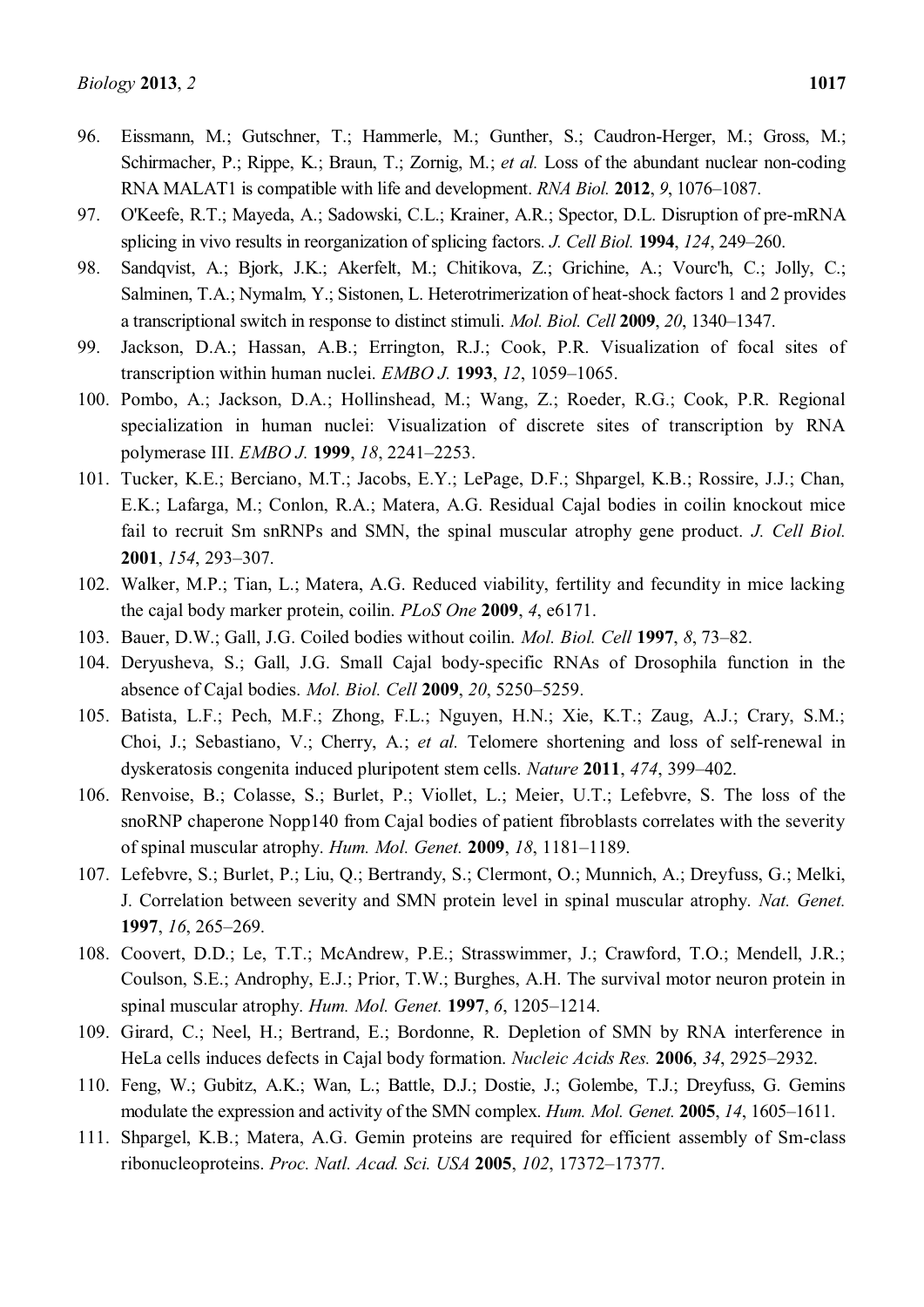- 112. Frugier, T.; Tiziano, F.D.; Cifuentes-Diaz, C.; Miniou, P.; Roblot, N.; Dierich, A.; Le Meur, M.; Melki, J. Nuclear targeting defect of SMN lacking the C-terminus in a mouse model of spinal muscular atrophy. *Hum. Mol. Genet.* **2000**, *9*, 849–858.
- 113. Gabanella, F.; Butchbach, M.E.; Saieva, L.; Carissimi, C.; Burghes, A.H.; Pellizzoni, L. Ribonucleoprotein assembly defects correlate with spinal muscular atrophy severity and preferentially affect a subset of spliceosomal snRNPs. *PLoS One* **2007**, *2*, e921.
- 114. Zhang, Z.; Lotti, F.; Dittmar, K.; Younis, I.; Wan, L.; Kasim, M.; Dreyfuss, G. SMN deficiency causes tissue-specific perturbations in the repertoire of snRNAs and widespread defects in splicing. *Cell* **2008**, 133, 585-600.
- 115. Campion, Y.; Neel, H.; Gostan, T.; Soret, J.; Bordonne, R. Specific splicing defects in S. pombe carrying a degron allele of the Survival of Motor Neuron gene. *EMBO J.* **2010**, 29, 1817–1829.
- 116. Shpargel, K.B.; Praveen, K.; Rajendra, T.K.; Matera, A.G. Gemin3 is an essential gene required for larval motor function and pupation in Drosophila. *Mol. Biol. Cell* **2009**, 20, 90–101.
- 117. Gangwani, L.; Flavell, R.A.; Davis, R.J. ZPR1 is essential for survival and is required for localization of the survival motor neurons (SMN) protein to Cajal bodies. *Mol. Cell. Biol.* **2005**, 25, 2744-2756.
- 118. Doran, B.; Gherbesi, N.; Hendricks, G.; Flavell, R.A.; Davis, R.J.; Gangwani, L. Deficiency of the zinc finger protein ZPR1 causes neurodegeneration. *Proc. Natl. Acad. Sci. USA* **2006**, *103*, 7471±7475.
- 119. Di Fruscio, M.; Weiher, H.; Vanderhyden, B.C.; Imai, T.; Shiomi, T.; Hori, T.A.; Jaenisch, R.; Gray, D.A. Proviral inactivation of the Npat gene of Mpv 20 mice results in early embryonic arrest. *Mol. Cell. Biol.* **1997**, 17, 4080-4086.
- 120. Sullivan, K.D.; Mullen, T.E.; Marzluff, W.F.; Wagner, E.J. Knockdown of SLBP results in nuclear retention of histone mRNA. *RNA* **2009**, 15, 459–472.
- 121. Sullivan, E.; Santiago, C.; Parker, E.D.; Dominski, Z.; Yang, X.; Lanzotti, D.J.; Ingledue, T.C.; Marzluff, W.F.; Duronio, R.J. Drosophila stem loop binding protein coordinates accumulation of mature histone mRNA with cell cycle progression. *Genes Dev.* **2001**, *15*, 173–187.
- 122. White, A.E.; Leslie, M.E.; Calvi, B.R.; Marzluff, W.F.; Duronio, R.J. Developmental and cell cycle regulation of the Drosophila histone locus body. *Mol. Biol. Cell* 2007, 18, 2491–2502.
- 123. Godfrey, A.C.; White, A.E.; Tatomer, D.C.; Marzluff, W.F.; Duronio, R.J. The Drosophila U7 snRNP proteins Lsm10 and Lsm11 are required for histone pre-mRNA processing and play an essential role in development. *RNA* **2009**, *15*, 1661–1672.
- 124. Barcaroli, D.; Bongiorno-Borbone, L.; Terrinoni, A.; Hofmann, T.G.; Rossi, M.; Knight, R.A.; Matera, A.G.; Melino, G.; De Laurenzi, V. FLASH is required for histone transcription and Sphase progression. *Proc. Natl. Acad. Sci. USA* **2006**, 103, 14808–14812.
- 125. De Cola, A.; Bongiorno-Borbone, L.; Bianchi, E.; Barcaroli, D.; Carletti, E.; Knight, R.A.; Di Ilio, C.; Melino, G.; Sette, C.; De Laurenzi, V. FLASH is essential during early embryogenesis and cooperates with p73 to regulate histone gene transcription. *Oncogene* 2012, 31, 573–582.
- 126. Xie, R.; Medina, R.; Zhang, Y.; Hussain, S.; Colby, J.; Ghule, P.; Sundararajan, S.; Keeler, M.; Liu, L.J.; van der Deen, M.; *et al.* The histone gene activator HINFP is a nonredundant cyclin E/CDK2 effector during early embryonic cell cycles. *Proc. Natl. Acad. Sci. USA* **2009**, *106*, 12359±12364.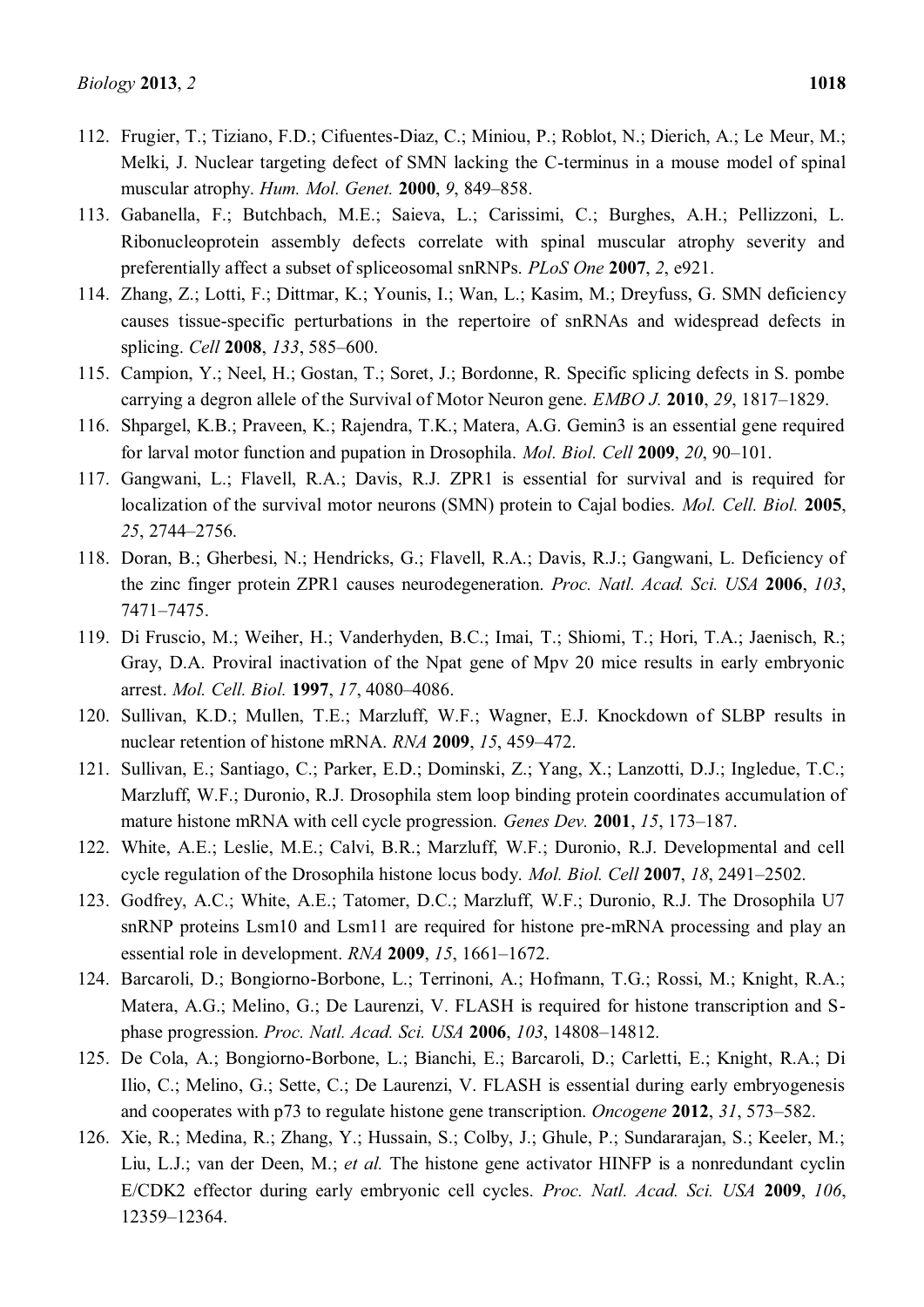- 127. Godfrey, A.C.; Kupsco, J.M.; Burch, B.D.; Zimmerman, R.M.; Dominski, Z.; Marzluff, W.F.; Duronio, R.J. U7 snRNA mutations in Drosophila block histone pre-mRNA processing and disrupt oogenesis. *RNA* **2006**, *12*, 396–409.
- 128. Salzler, H.R.; Tatomer, D.C.; Malek, P.Y.; McDaniel, S.L.; Orlando, A.N.; Marzluff, W.F.; Duronio, R.J. A Sequence in the Drosophila H3-H4 Promoter Triggers Histone Locus Body Assembly and Biosynthesis of Replication-Coupled Histone mRNAs. *Dev. Cell* 2013, 24, 623–634.
- 129. Hata, K.; Nishimura, R.; Muramatsu, S.; Matsuda, A.; Matsubara, T.; Amano, K.; Ikeda, F.; Harley, V.R.; Yoneda, T. Paraspeckle protein p54nrb links Sox9-mediated transcription with RNA processing during chondrogenesis in mice. *J. Clin. Invest.* **2008**, *118*, 3098–3108.
- 130. Brown, S.A.; Ripperger, J.; Kadener, S.; Fleury-Olela, F.; Vilbois, F.; Rosbash, M.; Schibler, U. PERIOD1-associated proteins modulate the negative limb of the mammalian circadian oscillator. *Science* **2005**, *308*, 693-696.
- 131. Chen, L.L.; Carmichael, G.G. Altered nuclear retention of mRNAs containing inverted repeats in human embryonic stem cells: Functional role of a nuclear noncoding RNA. *Mol. Cell* **2009**, *35*, 467±478.
- 132. Kowalska, E.; Ripperger, J.A.; Muheim, C.; Maier, B.; Kurihara, Y.; Fox, A.H.; Kramer, A.; Brown, S.A. Distinct roles of DBHS family members in the circadian transcriptional feedback loop. *Mol. Cell. Biol.* **2012**, 32, 4585–4594.
- 133. Nakagawa, S.; Naganuma, T.; Shioi, G.; Hirose, T. Paraspeckles are subpopulation-specific nuclear bodies that are not essential in mice. *J. Cell Biol.* **2011**, *193*, 31–39.
- 134. Murano, K.; Okuwaki, M.; Hisaoka, M.; Nagata, K. Transcription regulation of the rRNA gene by a multifunctional nucleolar protein, B23/nucleophosmin, through its histone chaperone activity. *Mol. Cell. Biol.* **2008**, *28*, 3114±3126.
- 135. Cong, R.; Das, S.; Ugrinova, I.; Kumar, S.; Mongelard, F.; Wong, J.; Bouvet, P. Interaction of nucleolin with ribosomal RNA genes and its role in RNA polymerase I transcription. *Nucleic Acids Res.* **2012**, *40*, 9441-9454.
- 136. Lessard, F.; Stefanovsky, V.; Tremblay, M.G.; Moss, T. The cellular abundance of the essential transcription termination factor TTF-I regulates ribosome biogenesis and is determined by MDM2 ubiquitinylation. *Nucleic Acids Res.* **2012**, *40*, 5357±5367.
- 137. Boyd, M.T.; Vlatkovic, N.; Rubbi, C.P. The nucleolus directly regulates p53 export and degradation. *J. Cell Biol.* **2011**, *194*, 689–703.
- 138. Richardson, L.A.; Reed, B.J.; Charette, J.M.; Freed, E.F.; Fredrickson, E.K.; Locke, M.N.; Baserga, S.J.; Gardner, R.G. A conserved deubiquitinating enzyme controls cell growth by regulating RNA polymerase I stability. *Cell Rep.* 2012, 2, 372–385.
- 139. Westman, B.J.; Verheggen, C.; Hutten, S.; Lam, Y.W.; Bertrand, E.; Lamond, A.I. A proteomic screen for nucleolar SUMO targets shows SUMOylation modulates the function of Nop5/Nop58. *Mol. Cell* **2010**, 39, 618-631.
- 140. Haindl, M.; Harasim, T.; Eick, D.; Muller, S. The nucleolar SUMO-specific protease SENP3 reverses SUMO modification of nucleophosmin and is required for rRNA processing. *EMBO Rep.* **2008**, *9*, 273±279.
- 141. Bernardi, R.; Scaglioni, P.P.; Bergmann, S.; Horn, H.F.; Vousden, K.H.; Pandolfi, P.P. PML regulates p53 stability by sequestering Mdm2 to the nucleolus. *Nat. Cell Biol.* **2004**, *6*, 665–672.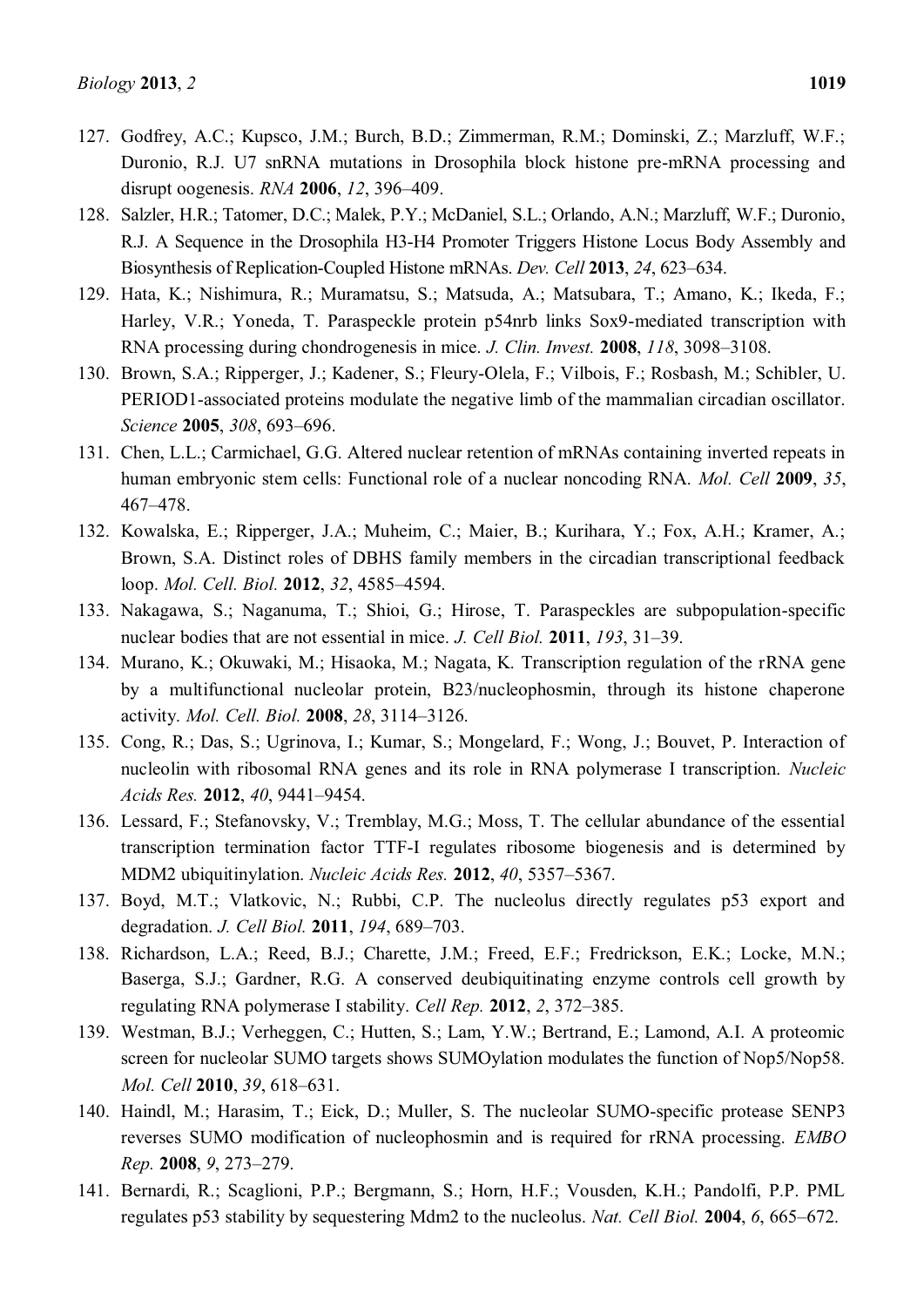- 142. Mekhail, K.; Gunaratnam, L.; Bonicalzi, M.E.; Lee, S. HIF activation by pH-dependent nucleolar sequestration of VHL. *Nat. Cell Biol.* **2004**, *6*, 642–647.
- 143. Fatyol, K.; Szalay, A.A. The p14ARF tumor suppressor protein facilitates nucleolar sequestration of hypoxia-inducible factor-1alpha (HIF-1alpha ) and inhibits HIF-1-mediated transcription. *J. Biol. Chem.* **2001**, 276, 28421-28429.
- 144. Lin, D.Y.; Shih, H.M. Essential role of the 58-kDa microspherule protein in the modulation of Daxx-dependent transcriptional repression as revealed by nucleolar sequestration. *J. Biol. Chem.*  **2002**, 277, 25446-25456.
- 145. Bywater, M.J.; Pearson, R.B.; McArthur, G.A.; Hannan, R.D. Dysregulation of the basal RNA polymerase transcription apparatus in cancer. *Nat. Rev. Cancer* 2013, 13, 299–314.
- 146. The Treacher Collins Syndrome Collaborative Group. Positional cloning of a gene involved in the pathogenesis of Treacher Collins syndrome. *Nat. Genet.* **1996**, *12*, **130**–136.
- 147. Dauwerse, J.G.; Dixon, J.; Seland, S.; Ruivenkamp, C.A.; van Haeringen, A.; Hoefsloot, L.H.; Peters, D.J.; Boers, A.C.; Daumer-Haas, C.; Maiwald, R.; *et al.* Mutations in genes encoding subunits of RNA polymerases I and III cause Treacher Collins syndrome. *Nat. Genet.* **2011**, *43*, 20–22.
- 148. Draptchinskaia, N.; Gustavsson, P.; Andersson, B.; Pettersson, M.; Willig, T.N.; Dianzani, I.; Ball, S.; Tchernia, G.; Klar, J.; Matsson, H.; *et al.* The gene encoding ribosomal protein S19 is mutated in Diamond-Blackfan anaemia. *Nat. Genet.* **1999**, 21, 169-175.
- 149. Gazda, H.T.; Grabowska, A.; Merida-Long, L.B.; Latawiec, E.; Schneider, H.E.; Lipton, J.M.; Vlachos, A.; Atsidaftos, E.; Ball, S.E.; Orfali, K.A.; *et al.* Ribosomal protein S24 gene is mutated in Diamond-Blackfan anemia. *Am. J. Hum. Genet.* **2006**, 79, 1110-1118.
- 150. Cmejla, R.; Cmejlova, J.; Handrkova, H.; Petrak, J.; Pospisilova, D. Ribosomal protein S17 gene (RPS17) is mutated in Diamond-Blackfan anemia. *Hum. Mutat.* **2007**, 28, 1178-1182.
- 151. Farrar, J.E.; Nater, M.; Caywood, E.; McDevitt, M.A.; Kowalski, J.; Takemoto, C.M.; Talbot, C.C., Jr.; Meltzer, P.; Esposito, D.; Beggs, A.H.; *et al.* Abnormalities of the large ribosomal subunit protein, Rpl35a, in Diamond-Blackfan anemia. *Blood* 2008, 112, 1582-1592.
- 152. Gazda, H.T.; Sheen, M.R.; Vlachos, A.; Choesmel, V.; O'Donohue, M.F.; Schneider, H.; Darras, N.; Hasman, C.; Sieff, C.A.; Newburger, P.E.; *et al.* Ribosomal protein L5 and L11 mutations are associated with cleft palate and abnormal thumbs in Diamond-Blackfan anemia patients. *Am. J. Hum. Genet.* **2008**, 83, 769-780.
- 153. Doherty, L.; Sheen, M.R.; Vlachos, A.; Choesmel, V.; O'Donohue, M.F.; Clinton, C.; Schneider, H.E.; Sieff, C.A.; Newburger, P.E.; Ball, S.E.; *et al.* Ribosomal protein genes RPS10 and RPS26 are commonly mutated in Diamond-Blackfan anemia. *Am. J. Hum. Genet.* **2010**, *86*, 222–228.
- 154. Gazda, H.T.; Preti, M.; Sheen, M.R.; O'Donohue, M.F.; Vlachos, A.; Davies, S.M.; Kattamis, A.; Doherty, L.; Landowski, M.; Buros, C.; *et al.* Frameshift mutation in p53 regulator RPL26 is associated with multiple physical abnormalities and a specific pre-ribosomal RNA processing defect in diamond-blackfan anemia. *Hum. Mutat.* **2012**, 33, 1037-1044.
- 155. Yu, C.E.; Oshima, J.; Fu, Y.H.; Wijsman, E.M.; Hisama, F.; Alisch, R.; Matthews, S.; Nakura, J.; Miki, T.; Ouais, S.; *et al.* Positional cloning of the Werner's syndrome gene. *Science* **1996**, 272, 258-262.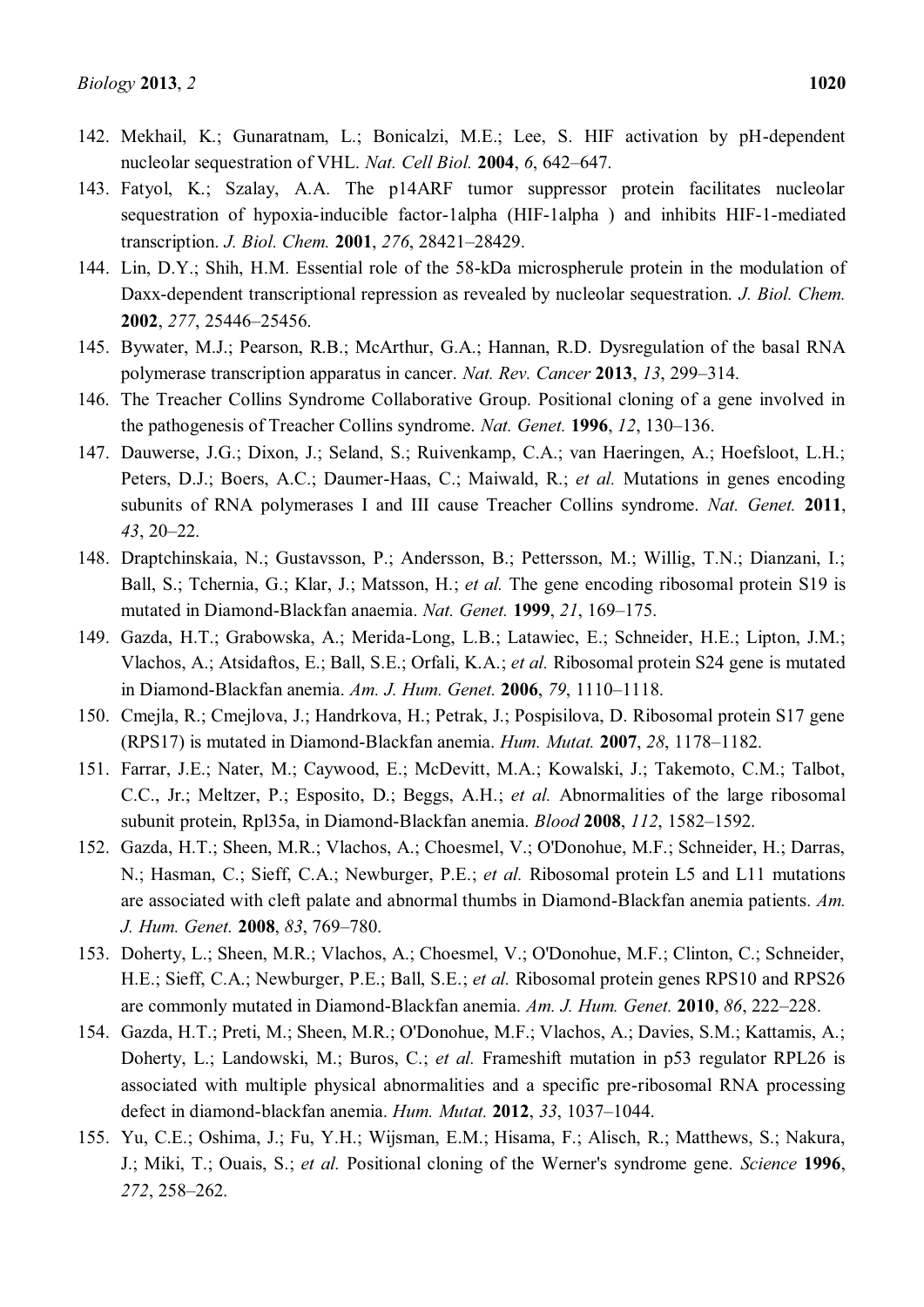- 156. Ellis, N.A.; Groden, J.; Ye, T.Z.; Straughen, J.; Lennon, D.J.; Ciocci, S.; Proytcheva, M.; German, J. The Bloom's syndrome gene product is homologous to RecQ helicases. *Cell* **1995**, 83, 655–666.
- 157. Chakarova, C.F.; Hims, M.M.; Bolz, H.; Abu-Safieh, L.; Patel, R.J.; Papaioannou, M.G.; Inglehearn, C.F.; Keen, T.J.; Willis, C.; Moore, A.T.; *et al.* Mutations in HPRP3, a third member of pre-mRNA splicing factor genes, implicated in autosomal dominant retinitis pigmentosa. *Hum. Mol. Genet.* **2002**, 11, 87-92.
- 158. Tanackovic, G.; Ransijn, A.; Ayuso, C.; Harper, S.; Berson, E.L.; Rivolta, C. A missense mutation in PRPF6 causes impairment of pre-mRNA splicing and autosomal-dominant retinitis pigmentosa. *Am. J. Hum. Genet.* **2011**, *88*, 643±649.
- 159. McKie, A.B.; McHale, J.C.; Keen, T.J.; Tarttelin, E.E.; Goliath, R.; van Lith-Verhoeven, J.J.; Greenberg, J.; Ramesar, R.S.; Hoyng, C.B.; Cremers, F.P.; *et al.* Mutations in the pre-mRNA splicing factor gene PRPC8 in autosomal dominant retinitis pigmentosa (RP13). *Hum. Mol. Genet.* **2001**, *10*, 1555-1562.
- 160. Zhao, C.; Bellur, D.L.; Lu, S.; Zhao, F.; Grassi, M.A.; Bowne, S.J.; Sullivan, L.S.; Daiger, S.P.; Chen, L.J.; Pang, C.P.; *et al.* Autosomal-dominant retinitis pigmentosa caused by a mutation in SNRNP200, a gene required for unwinding of U4/U6 snRNAs. *Am. J. Hum. Genet.* **2009**, 85, 617–627.
- 161. Lines, M.A.; Huang, L.; Schwartzentruber, J.; Douglas, S.L.; Lynch, D.C.; Beaulieu, C.; Guion-Almeida, M.L.; Zechi-Ceide, R.M.; Gener, B.; Gillessen-Kaesbach, G.; *et al.* Haploinsufficiency of a spliceosomal GTPase encoded by EFTUD2 causes mandibulofacial dysostosis with microcephaly. *Am. J. Hum. Genet.* **2012**, *90*, 369-377.
- 162. Albers, C.A.; Paul, D.S.; Schulze, H.; Freson, K.; Stephens, J.C.; Smethurst, P.A.; Jolley, J.D.; Cvejic, A.; Kostadima, M.; Bertone, P.; *et al.* Compound inheritance of a low-frequency regulatory SNP and a rare null mutation in exon-junction complex subunit RBM8A causes TAR syndrome. *Nat. Genet.* **2012**, 44, 435–439, S431–S432.
- 163. Bernard, G.; Chouery, E.; Putorti, M.L.; Tetreault, M.; Takanohashi, A.; Carosso, G.; Clement, I.; Boespflug-Tanguy, O.; Rodriguez, D.; Delague, V.; *et al.* Mutations of POLR3A encoding a catalytic subunit of RNA polymerase Pol III cause a recessive hypomyelinating leukodystrophy. *Am. J. Hum. Genet.* **2011**, 89, 415-423.
- 164. Saitsu, H.; Osaka, H.; Sasaki, M.; Takanashi, J.; Hamada, K.; Yamashita, A.; Shibayama, H.; Shiina, M.; Kondo, Y.; Nishiyama, K.; *et al.* Mutations in POLR3A and POLR3B encoding RNA Polymerase III subunits cause an autosomal-recessive hypomyelinating leukoencephalopathy. *Am. J. Hum. Genet.* **2011**, 89, 644-651.
- 165. Tetreault, M.; Choquet, K.; Orcesi, S.; Tonduti, D.; Balottin, U.; Teichmann, M.; Fribourg, S.; Schiffmann, R.; Brais, B.; Vanderver, A.; *et al.* Recessive mutations in POLR3B, encoding the second largest subunit of Pol III, cause a rare hypomyelinating leukodystrophy. *Am. J. Hum. Genet.* **2011**, 89, 652-655.
- 166. Schwartz, C.E.; Tarpey, P.S.; Lubs, H.A.; Verloes, A.; May, M.M.; Risheg, H.; Friez, M.J.; Futreal, P.A.; Edkins, S.; Teague, J.; *et al.* The original Lujan syndrome family has a novel missense mutation (p.N1007S) in the MED12 gene. *J. Med. Genet.* **2007**, 44, 472–477.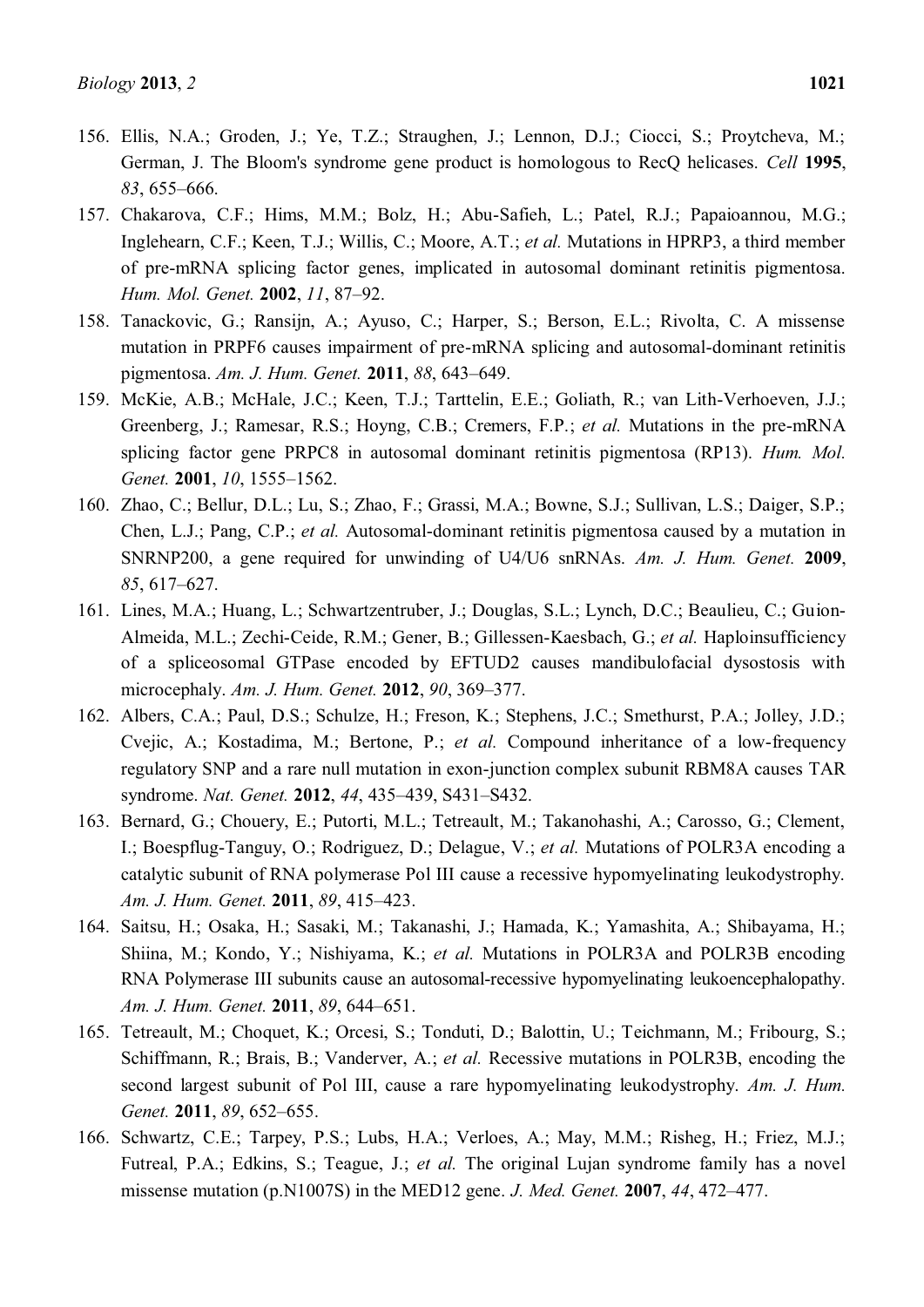- 167. Risheg, H.; Graham, J.M., Jr.; Clark, R.D.; Rogers, R.C.; Opitz, J.M.; Moeschler, J.B.; Peiffer, A.P.; May, M.; Joseph, S.M.; Jones, J.R.; *et al.* A recurrent mutation in MED12 leading to R961W causes Opitz-Kaveggia syndrome. *Nat. Genet.* **2007**, 39, 451–453.
- 168. Kaufmann, R.; Straussberg, R.; Mandel, H.; Fattal-Valevski, A.; Ben-Zeev, B.; Naamati, A.; Shaag, A.; Zenvirt, S.; Konen, O.; Mimouni-Bloch, A.; *et al.* Infantile cerebral and cerebellar atrophy is associated with a mutation in the MED17 subunit of the transcription preinitiation mediator complex. *Am. J. Hum. Genet.* **2010**, 87, 667-670.
- 169. Hashimoto, S.; Boissel, S.; Zarhrate, M.; Rio, M.; Munnich, A.; Egly, J.M.; Colleaux, L. MED23 mutation links intellectual disability to dysregulation of immediate early gene expression. *Science* **2011**, 333, 1161-1163.
- 170. Leal, A.; Huehne, K.; Bauer, F.; Sticht, H.; Berger, P.; Suter, U.; Morera, B.; Del Valle, G.; Lupski, J.R.; Ekici, A.; *et al.* Identification of the variant Ala335Val of MED25 as responsible for CMT2B2: molecular data, functional studies of the SH3 recognition motif and correlation between wild-type MED25 and PMP22 RNA levels in CMT1A animal models. *Neurogenetics* **2009**.
- 171. Arrand, J.E.; Bone, N.M.; Johnson, R.T. Molecular cloning and characterization of a mammalian excision repair gene that partially restores UV resistance to xeroderma pigmentosum complementation group D cells. *Proc. Natl. Acad. Sci. USA* **1989**, *86*, 6997-7001.
- 172. Graham, J.M., Jr.; Anyane-Yeboa, K.; Raams, A.; Appeldoorn, E.; Kleijer, W.J.; Garritsen, V.H.; Busch, D.; Edersheim, T.G.; Jaspers, N.G. Cerebro-oculo-facio-skeletal syndrome with a nucleotide excision-repair defect and a mutated XPD gene, with prenatal diagnosis in a triplet pregnancy. *Am. J. Hum. Genet.* **2001**, *69*, 291–300.
- 173. Broughton, B.C.; Steingrimsdottir, H.; Weber, C.A.; Lehmann, A.R. Mutations in the xeroderma pigmentosum group D DNA repair/transcription gene in patients with trichothiodystrophy. *Nat. Genet.* **1994**, 7, 189-194.
- 174. Weeda, G.; van Ham, R.C.; Vermeulen, W.; Bootsma, D.; van der Eb, A.J.; Hoeijmakers, J.H. A presumed DNA helicase encoded by ERCC-3 is involved in the human repair disorders xeroderma pigmentosum and Cockayne's syndrome. *Cell* 1990, *62*, 777-791.
- 175. Weeda, G.; Eveno, E.; Donker, I.; Vermeulen, W.; Chevallier-Lagente, O.; Taieb, A.; Stary, A.; Hoeijmakers, J.H.; Mezzina, M.; Sarasin, A. A mutation in the XPB/ERCC3 DNA repair transcription gene, associated with trichothiodystrophy. *Am. J. Hum. Genet.* **1997**, *60*, 320–329.
- 176. Giglia-Mari, G.; Coin, F.; Ranish, J.A.; Hoogstraten, D.; Theil, A.; Wijgers, N.; Jaspers, N.G.; Raams, A.; Argentini, M.; van der Spek, P.J.; *et al.* A new, tenth subunit of TFIIH is responsible for the DNA repair syndrome trichothiodystrophy group A. *Nat. Genet.* **2004**, 36, 714–719.
- 177. Lefebvre, S.; Burglen, L.; Reboullet, S.; Clermont, O.; Burlet, P.; Viollet, L.; Benichou, B.; Cruaud, C.; Millasseau, P.; Zeviani, M.; *et al.* Identification and characterization of a spinal muscular atrophy-determining gene. *Cell* **1995**, 80, 155-165.
- 178. Heiss, N.S.; Knight, S.W.; Vulliamy, T.J.; Klauck, S.M.; Wiemann, S.; Mason, P.J.; Poustka, A.; Dokal, I. X-linked dyskeratosis congenita is caused by mutations in a highly conserved gene with putative nucleolar functions. *Nat. Genet.* **1998**, *19*, 32–38.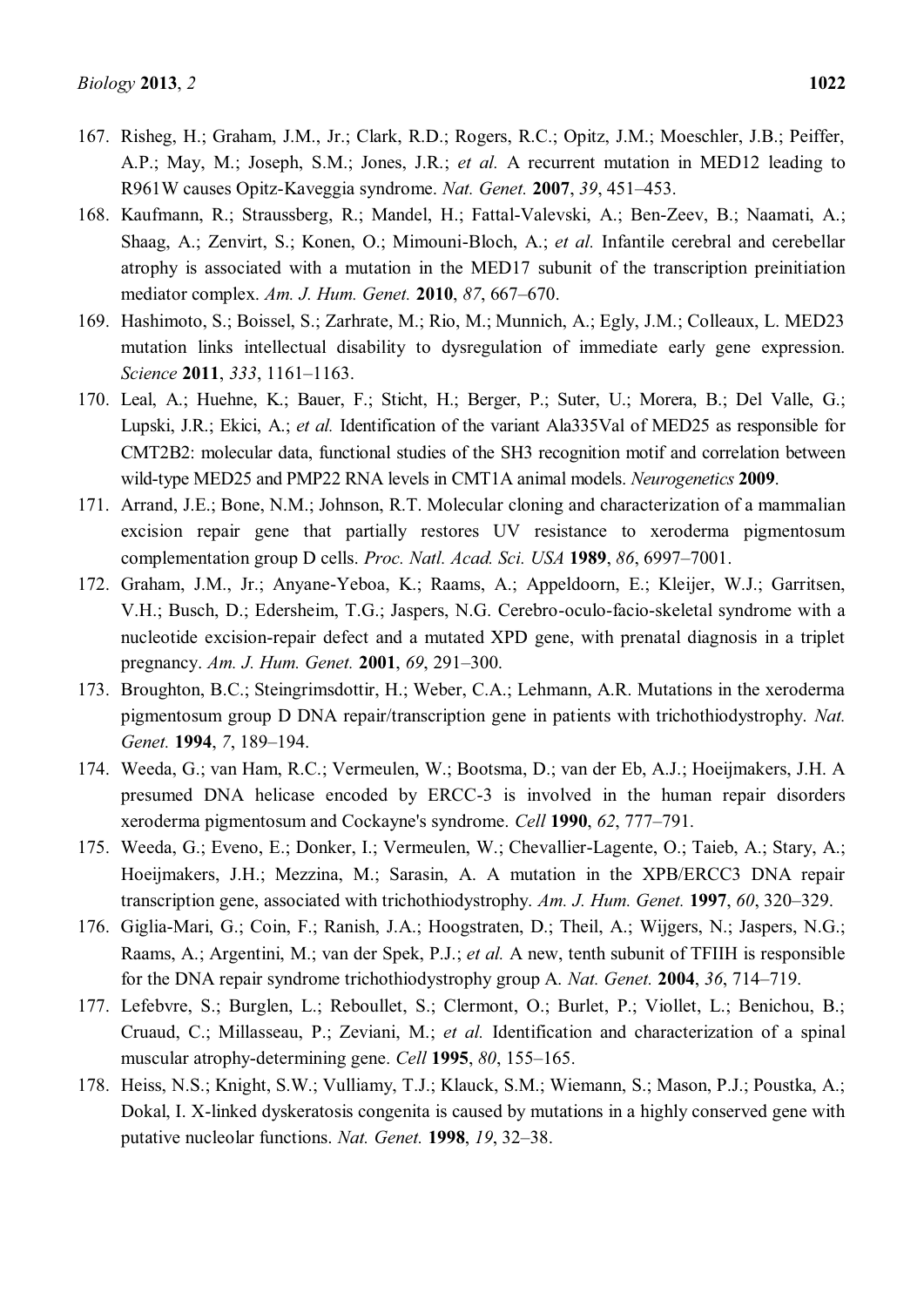- 179. Knight, S.W.; Heiss, N.S.; Vulliamy, T.J.; Aalfs, C.M.; McMahon, C.; Richmond, P.; Jones, A.; Hennekam, R.C.; Poustka, A.; Mason, P.J.; *et al.* Unexplained aplastic anaemia, immunodeficiency, and cerebellar hypoplasia (Hoyeraal-Hreidarsson syndrome) due to mutations in the dyskeratosis congenita gene, DKC1. *Br. J. Haematol.* **1999**, *107*, 335±339.
- 180. Vulliamy, T.; Beswick, R.; Kirwan, M.; Marrone, A.; Digweed, M.; Walne, A.; Dokal, I. Mutations in the telomerase component NHP2 cause the premature ageing syndrome dyskeratosis congenita. *Proc. Natl. Acad. Sci. USA* **2008**, 105, 8073-8078.
- 181. Walne, A.J.; Vulliamy, T.; Marrone, A.; Beswick, R.; Kirwan, M.; Masunari, Y.; Al-Qurashi, F.H.; Aljurf, M.; Dokal, I. Genetic heterogeneity in autosomal recessive dyskeratosis congenita with one subtype due to mutations in the telomerase-associated protein NOP10. *Hum. Mol. Genet.* **2007**, *16*, 1619-1629.
- 182. Armanios, M.; Chen, J.L.; Chang, Y.P.; Brodsky, R.A.; Hawkins, A.; Griffin, C.A.; Eshleman, J.R.; Cohen, A.R.; Chakravarti, A.; Hamosh, A.; *et al.* Haploinsufficiency of telomerase reverse transcriptase leads to anticipation in autosomal dominant dyskeratosis congenita. *Proc. Natl. Acad. Sci. USA* 2005, 102, 15960-15964.
- 183. Marrone, A.; Walne, A.; Tamary, H.; Masunari, Y.; Kirwan, M.; Beswick, R.; Vulliamy, T.; Dokal, I. Telomerase reverse-transcriptase homozygous mutations in autosomal recessive dyskeratosis congenita and Hoyeraal-Hreidarsson syndrome. *Blood* 2007, 110, 4198-4205.
- 184. Zhong, F.; Savage, S.A.; Shkreli, M.; Giri, N.; Jessop, L.; Myers, T.; Chen, R.; Alter, B.P.; Artandi, S.E. Disruption of telomerase trafficking by TCAB1 mutation causes dyskeratosis congenita. *Genes Dev.* **2011**, 25, 11-16.
- 185. Vulliamy, T.; Marrone, A.; Goldman, F.; Dearlove, A.; Bessler, M.; Mason, P.J.; Dokal, I. The RNA component of telomerase is mutated in autosomal dominant dyskeratosis congenita. *Nature*  **2001**, 413, 432–435.
- 186. Cajal, S.R. El núcleo de las células piramidales del cerebro humano y de algunos mamíferos. *Trab. Lab. Inv. Biol. Univ. Madr.* **1910**, *8*, 27–62.
- 187. Beck, J.S. Variations in the morphological patterns of "autoimmune" nuclear fluorescence. *Lancet* **1961**, *1*, 1203-1205.
- 188. Swift, H. Studies on nuclear fine structure. *Brookhaven Symp. Biol.* **1959**, *12*, **134**-152.
- 189. Perraud, M.; Gioud, M.; Monier, J.C. Intranuclear structures recognized by autoantibodies against ribonucleoproteins: Study on monkey kidney cells in culture using immunofluorescent techniques and immunoelectron microscopy. Ann. Immunol. (Paris) **1979**, 130, 635–647.
- 190. Lerner, E.A.; Lerner, M.R.; Janeway, C.A., Jr.; Steitz, J.A. Monoclonal antibodies to nucleic acid-containing cellular constituents: Probes for molecular biology and autoimmune disease. *Proc. Natl. Acad. Sci. USA* **1981**, *78*, 2737±2741.
- 191. Spector, D.L.; Schrier, W.H.; Busch, H. Immunoelectron microscopic localization of snRNPs. *Biol. Cell* **1983**, 49, 1-10.
- 192. Girard, C.; Will, C.L.; Peng, J.; Makarov, E.M.; Kastner, B.; Lemm, I.; Urlaub, H.; Hartmuth, K.; Luhrmann, R. Post-transcriptional spliceosomes are retained in nuclear speckles until splicing completion. *Nat. Commun.* **2012**, *3*, 994.
- 193. Lin, S.; Coutinho-Mansfield, G.; Wang, D.; Pandit, S.; Fu, X.D. The splicing factor SC35 has an active role in transcriptional elongation. *Nat. Struct. Mol. Biol.* 2008, 15, 819-826.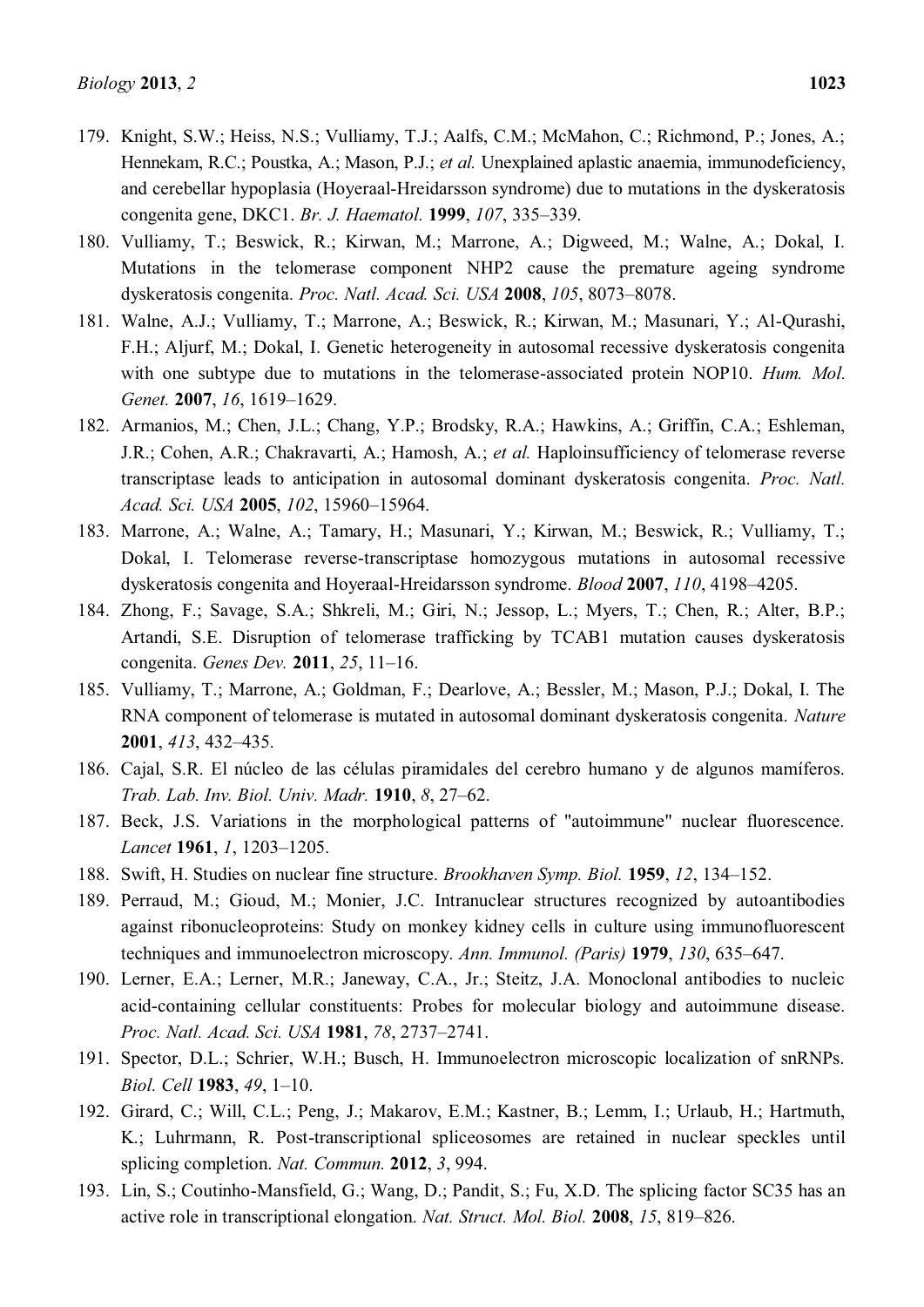- 194. Zhong, X.Y.; Wang, P.; Han, J.; Rosenfeld, M.G.; Fu, X.D. SR proteins in vertical integration of gene expression from transcription to RNA processing to translation. *Mol. Cell* 2009, 35, 1–10.
- 195. Chang, Y.F.; Imam, J.S.; Wilkinson, M.F. The nonsense-mediated decay RNA surveillance pathway. *Annu. Rev. Biochem.* **2007**, 76, 51–74.
- 196. Wei, X.; Somanathan, S.; Samarabandu, J.; Berezney, R. Three-dimensional visualization of transcription sites and their association with splicing factor-rich nuclear speckles. *J. Cell Biol.*  **1999**, *146*, 543-558.
- 197. Long, J.C.; Caceres, J.F. The SR protein family of splicing factors: Master regulators of gene expression. *Biochem. J.* **2009**, 417, 15-27.
- 198. Misteli, T.; Caceres, J.F.; Clement, J.Q.; Krainer, A.R.; Wilkinson, M.F.; Spector, D.L. Serine phosphorylation of SR proteins is required for their recruitment to sites of transcription in vivo. *J. Cell Biol.* **1998**, *143*, 297-307.
- 199. Strasser, K.; Masuda, S.; Mason, P.; Pfannstiel, J.; Oppizzi, M.; Rodriguez-Navarro, S.; Rondon, A.G.; Aguilera, A.; Struhl, K.; Reed, R.; *et al.* TREX is a conserved complex coupling transcription with messenger RNA export. *Nature* 2002, 417, 304–308.
- 200. Cmarko, D.; Verschure, P.J.; Martin, T.E.; Dahmus, M.E.; Krause, S.; Fu, X.D.; van Driel, R.; Fakan, S. Ultrastructural analysis of transcription and splicing in the cell nucleus after bromo-UTP microinjection. *Mol. Biol. Cell* **1999**, *10*, 211-223.
- 201. Jolly, C.; Usson, Y.; Morimoto, R.I. Rapid and reversible relocalization of heat shock factor 1 within seconds to nuclear stress granules. *Proc. Natl. Acad. Sci. USA* **1999**, *96*, 6769–6774.
- 202. Cotto, J.; Fox, S.; Morimoto, R. HSF1 granules: A novel stress-induced nuclear compartment of human cells. *J. Cell Sci.* **1997**, *110*, 2925-2934.
- 203. Denegri, M.; Moralli, D.; Rocchi, M.; Biggiogera, M.; Raimondi, E.; Cobianchi, F.; De Carli, L.; Riva, S.; Biamonti, G. Human chromosomes 9, 12, and 15 contain the nucleation sites of stressinduced nuclear bodies. *Mol. Biol. Cell* **2002**, 13, 2069-2079.
- 204. Morton, E.A.; Lamitina, T. Caenorhabditis elegans HSF-1 is an essential nuclear protein that forms stress granule-like structures following heat shock. *Aging Cell* **2012**.
- 205. Prasanth, K.V.; Rajendra, T.K.; Lal, A.K.; Lakhotia, S.C. Omega speckles—a novel class of nuclear speckles containing hnRNPs associated with noncoding hsr-omega RNA in Drosophila. *J. Cell Sci.* **2000**, *113*, 3485-3497.
- 206. Mahl, P.; Lutz, Y.; Puvion, E.; Fuchs, J.P. Rapid effect of heat shock on two heterogeneous nuclear ribonucleoprotein-associated antigens in HeLa cells. *J. Cell Biol.* **1989**, *109*, **1921**-1935.
- 207. Xiao, H.; Lis, J.T. Germline transformation used to define key features of heat-shock response elements. *Science* **1988**, 239, 1139-1142.
- 208. Jolly, C.; Konecny, L.; Grady, D.L.; Kutskova, Y.A.; Cotto, J.J.; Morimoto, R.I.; Vourc'h, C. In vivo binding of active heat shock transcription factor 1 to human chromosome 9 heterochromatin during stress. *J. Cell Biol.* **2002**, *156*, 775–781.
- 209. Oesterreich, S.; Lee, A.V.; Sullivan, T.M.; Samuel, S.K.; Davie, J.R.; Fuqua, S.A. Novel nuclear matrix protein HET binds to and influences activity of the HSP27 promoter in human breast cancer cells. *J. Cell. Biochem.* **1997**, *67*, 275-286.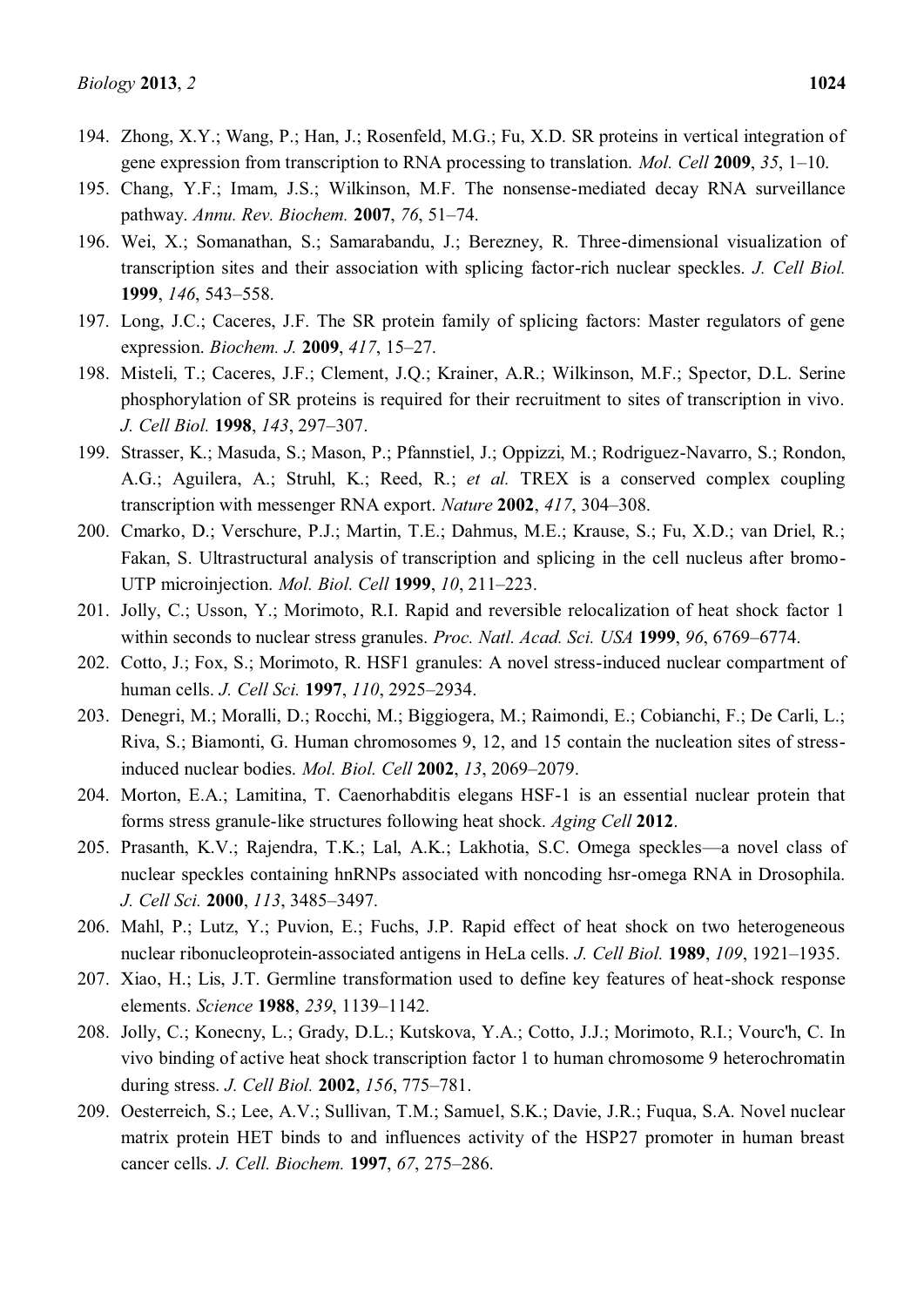- 210. Townson, S.M.; Kang, K.; Lee, A.V.; Oesterreich, S. Structure-function analysis of the estrogen receptor alpha corepressor scaffold attachment factor-B1: identification of a potent transcriptional repression domain. *J. Biol. Chem.* **2004**, 279, 26074–26081.
- 211. Montgomery, T.H. Comparative cytological studies, with especial regard to the morphology of the nucleolus. *J. Morphol.* **1898**, *15*, 265–582.
- 212. Islinger, M.; Willimski, D.; Volkl, A.; Braunbeck, T. Effects of 17a-ethinylestradiol on the expression of three estrogen-responsive genes and cellular ultrastructure of liver and testes in male zebrafish. *Aquat. Toxicol.* **2003**, *62*, 85–103.
- 213. Knibiehler, B.; Mirre, C.; Rosset, R. Nucleolar organizer structure and activity in a nucleolus without fibrillar centres: The nucleolus in an established Drosophila cell line. *J. Cell Sci.* **1982**, 57, 351-364.
- 214. Lee, L.W.; Lee, C.C.; Huang, C.R.; Lo, S.J. The nucleolus of Caenorhabditis elegans. *J. Biomed. Biotechnol.* **2012**, *2012*, 601274.
- 215. Smitt, W.W.; Vlak, J.M.; Molenaar, I.; Rozijn, T.H. Nucleolar function of the dense crescent in the yeast nucleus. A biochemical and ultrastructural study. *Exp. Cell Res.* **1973**, *80*, 313±321.
- 216. Monneron, A.; Bernhard, W. Fine structural organization of the interphase nucleus in some mammalian cells. *J. Ultrastruct. Res.* **1969**, 27, 266-288.
- 217. Wu, Z.A.; Murphy, C.; Callan, H.G.; Gall, J.G. Small nuclear ribonucleoproteins and heterogeneous nuclear ribonucleoproteins in the amphibian germinal vesicle: loops, spheres, and snurposomes. *J. Cell Biol.* **1991**, *113*, 465-483.
- 218. Segalat, L.; Lepesant, J.A. Spatial distribution of the Sm antigen in Drosophila early embryos. *Biol. Cell* **1992**, 75, 181-185.
- 219. Potashkin, J.A.; Derby, R.J.; Spector, D.L. Differential distribution of factors involved in pre-mRNA processing in the yeast cell nucleus. *Mol. Cell. Biol.* **1990**, *10*, 3524–3534.
- 220. Schoenfelder, S.; Sexton, T.; Chakalova, L.; Cope, N.F.; Horton, A.; Andrews, S.; Kurukuti, S.; Mitchell, J.A.; Umlauf, D.; Dimitrova, D.S.; *et al.* Preferential associations between co-regulated genes reveal a transcriptional interactome in erythroid cells. *Nat. Genet.* **2010**, 42, 53-61.
- 221. Cajal, S.R. Un sencillo método de coloración seletiva del retículo protoplasmático y sus efectos en los diversos órganos nerviosos de vertebrados e invertebrados. *Trab. Lab. Inv. Biol. Univ. Madr.* **1903**, 2, 129-221.
- 222. Nizami, Z.F.; Gall, J.G. Pearls are novel Cajal body-like structures in the Xenopus germinal vesicle that are dependent on RNA pol III transcription. *Chromosome Res.* **2012**, *20*, 953–969.
- 223. Strzelecka, M.; Oates, A.C.; Neugebauer, K.M. Dynamic control of Cajal body number during zebrafish embryogenesis. *Nucleus* **2010**, *1*, 96–108.
- 224. Verheggen, C.; Mouaikel, J.; Thiry, M.; Blanchard, J.M.; Tollervey, D.; Bordonne, R.; Lafontaine, D.L.; Bertrand, E. Box C/D small nucleolar RNA trafficking involves small nucleolar RNP proteins, nucleolar factors and a novel nuclear domain. *EMBO J.* **2001**, *20*, 5480–5490.
- 225. Francis, J.W.; Sandrock, A.W.; Bhide, P.G.; Vonsattel, J.P.; Brown, R.H., Jr. Heterogeneity of subcellular localization and electrophoretic mobility of survival motor neuron (SMN) protein in mammalian neural cells and tissues. *Proc. Natl. Acad. Sci. USA* **1998**, 95, 6492–6497.
- 226. Cauchi, R.J. Gem formation upon constitutive Gemin3 overexpression in Drosophila. *Cell Biol. Int.* 2011, 35, 1233-1238.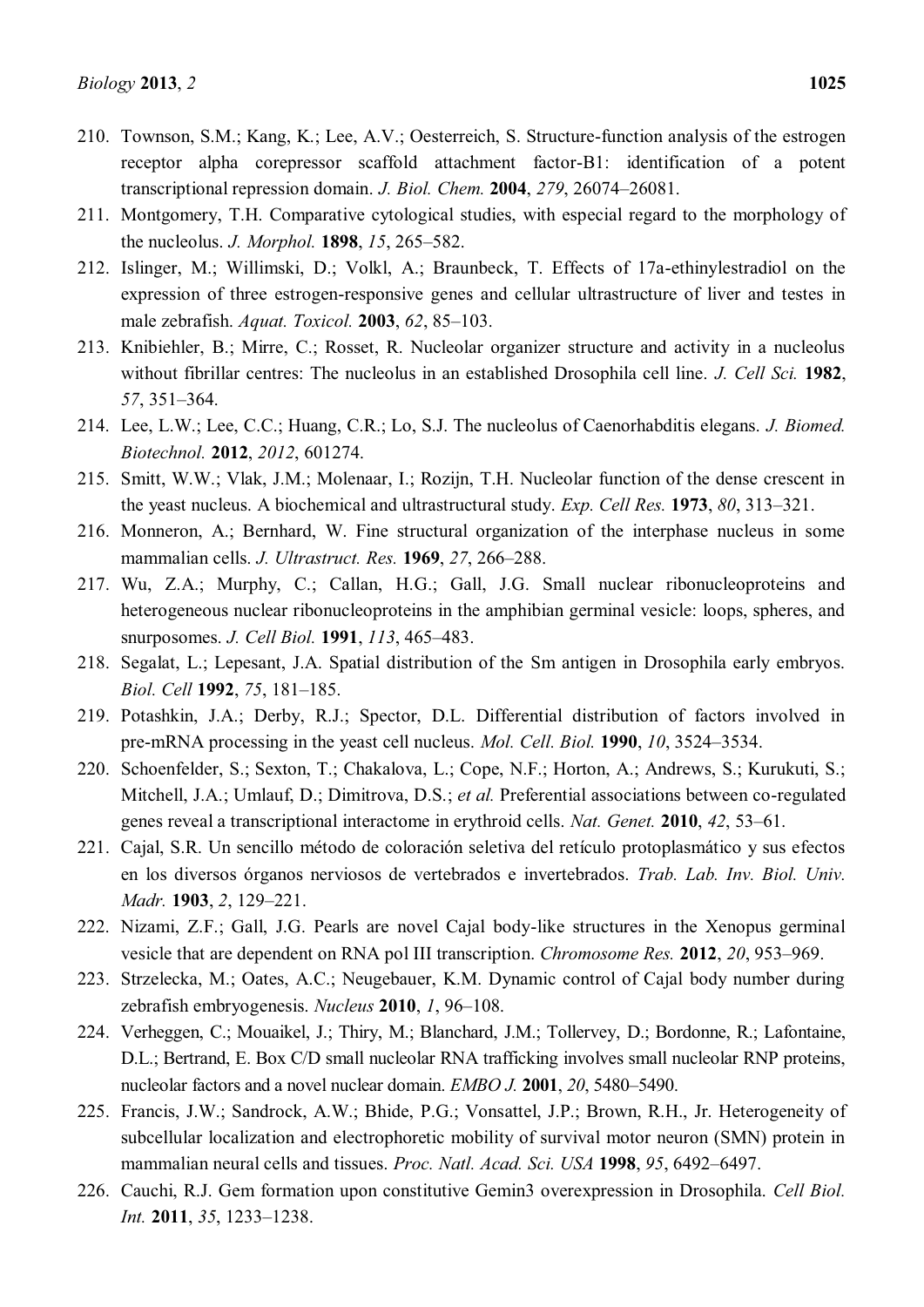- 227. Wu, C.H.; Gall, J.G. U7 small nuclear RNA in C snurposomes of the Xenopus germinal vesicle. *Proc. Natl. Acad. Sci. USA* **1993**, 90, 6257-6259.
- 228. Bongiorno-Borbone, L.; De Cola, A.; Vernole, P.; Finos, L.; Barcaroli, D.; Knight, R.A.; Melino, G.; De Laurenzi, V. FLASH and NPAT positive but not Coilin positive Cajal Bodies correlate with cell ploidy. *Cell Cycle* **2008**, 7, 2357–2367.
- 229. Ge, H.; Manley, J.L. A protein factor, ASF, controls cell-specific alternative splicing of SV40 early pre-mRNA in vitro. *Cell* **1990**, *62*, 25–34.
- 230. Wu, H.; Sun, S.; Tu, K.; Gao, Y.; Xie, B.; Krainer, A.R.; Zhu, J. A splicing-independent function of SF2/ASF in microRNA processing. *Mol. Cell* **2010**, 38, 67–77.
- 231. Jolly, C.; Vourc'h, C.; Robert-Nicoud, M.; Morimoto, R.I. Intron-independent association of splicing factors with active genes. *J. Cell Biol.* **1999**, *145*, 1133-1143.
- 232. Fu, X.D. Specific commitment of different pre-mRNAs to splicing by single SR proteins. *Nature*  **1993**, 365, 82–85.
- 233. Busa, R.; Geremia, R.; Sette, C. Genotoxic stress causes the accumulation of the splicing regulator Sam68 in nuclear foci of transcriptionally active chromatin. *Nucleic Acids Res.* **2010**, 38, 3005-3018.
- 234. Metz, A.; Soret, J.; Vourc'h, C.; Tazi, J.; Jolly, C. A key role for stress-induced satellite III transcripts in the relocalization of splicing factors into nuclear stress granules. *J. Cell Sci.* **2004**, *117*, 4551-4558.
- 235. Shevtsov, S.P.; Dundr, M. Nucleation of nuclear bodies by RNA. *Nat. Cell Biol.* **2011**, *13*, 167–173.
- 236. Fritah, S.; Col, E.; Boyault, C.; Govin, J.; Sadoul, K.; Chiocca, S.; Christians, E.; Khochbin, S.; Jolly, C.; Vourc'h, C. Heat-shock factor 1 controls genome-wide acetylation in heat-shocked cells. *Mol. Biol. Cell* **2009**, *20*, 4976±4984.
- 237. Papantonis, A.; Larkin, J.D.; Wada, Y.; Ohta, Y.; Ihara, S.; Kodama, T.; Cook, P.R. Active RNA polymerases: Mobile or immobile molecular machines? *PLoS Biol.* **2010**, *8*, e1000419.
- 238. Dickinson, P.; Cook, P.R.; Jackson, D.A. Active RNA polymerase I is fixed within the nucleus of HeLa cells. *EMBO J.* **1990**, 9, 2207-2214.
- 239. Mitchell, J.A.; Fraser, P. Transcription factories are nuclear subcompartments that remain in the **absence of transcription.** *Genes Dev.* **2008**, 22, 20–25.
- 240. Cook, P.R. Predicting three-dimensional genome structure from transcriptional activity. *Nat. Genet.* **2002**, 32, 347-352.
- 241. McCracken, S.; Fong, N.; Yankulov, K.; Ballantyne, S.; Pan, G.; Greenblatt, J.; Patterson, S.D.; Wickens, M.; Bentley, D.L. The C-terminal domain of RNA polymerase II couples mRNA processing to transcription. *Nature* **1997**, 385, 357–361.
- 242. Gall, J.G. The centennial of the Cajal body. *Nat. Rev. Mol. Cell Biol.* **2003**, 4, 975–980.
- 243. Dundr, M. Nuclear bodies: Multifunctional companions of the genome. *Curr. Opin. Cell Biol.*  **2012.** *24*, 415-422.
- 244. Machyna, M.; Heyn, P.; Neugebauer, K.M. Cajal bodies: Where form meets function. *Wiley Interdiscip Rev RNA* **2013**, 4, 17-34.
- 245. Jady, B.E.; Bertrand, E.; Kiss, T. Human telomerase RNA and box H/ACA scaRNAs share a common Cajal body-specific localization signal. *J. Cell Biol.* **2004**, *164*, 647–652.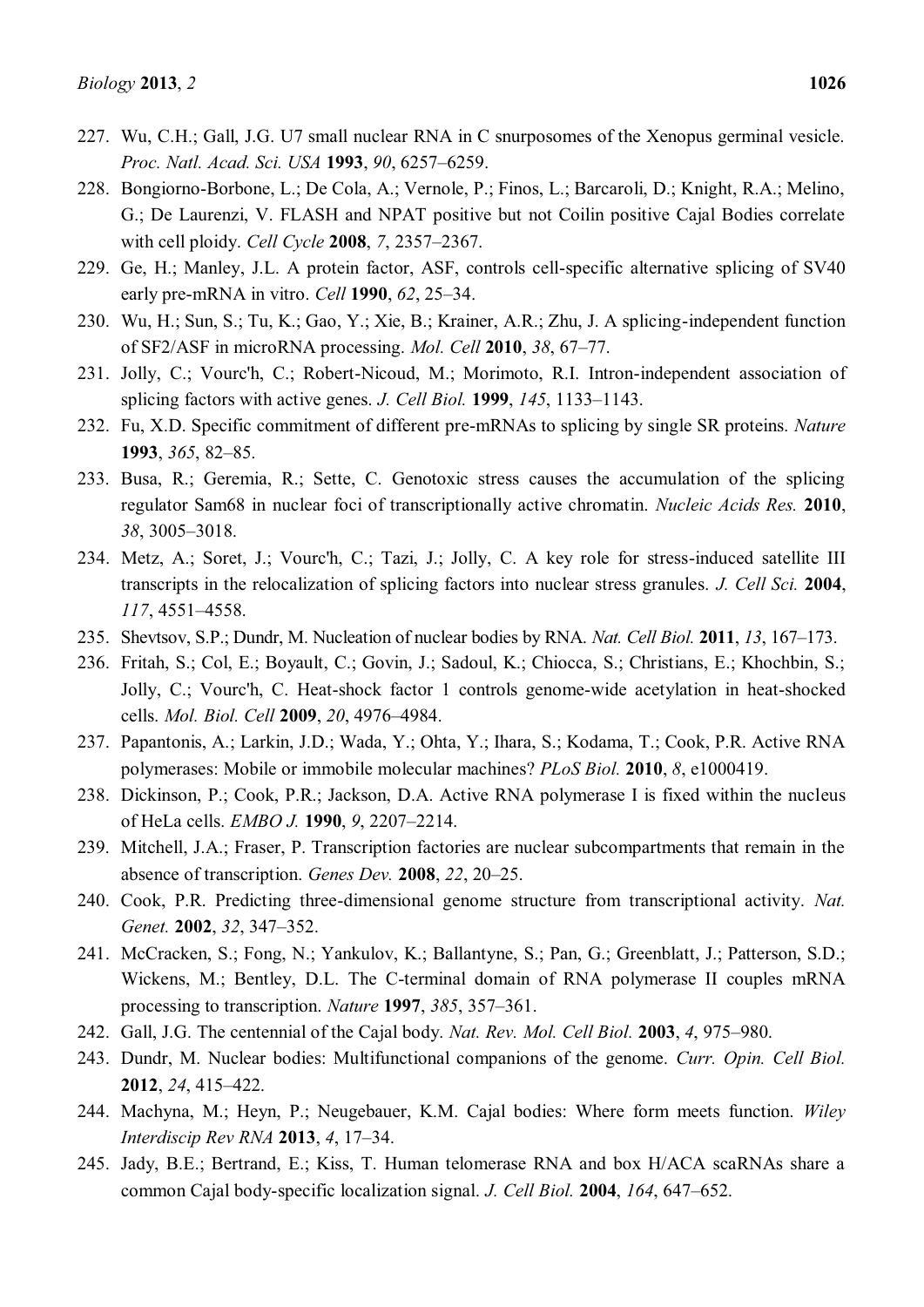- 247. Takata, H.; Nishijima, H.; Maeshima, K.; Shibahara, K. The integrator complex is required for integrity of Cajal bodies. *J. Cell Sci.* **2012**, *125*, 166–175.
- 248. Xu, H.; Pillai, R.S.; Azzouz, T.N.; Shpargel, K.B.; Kambach, C.; Hebert, M.D.; Schumperli, D.; Matera, A.G. The C-terminal domain of coilin interacts with Sm proteins and U snRNPs. *Chromosoma* **2005**, *114*, 155-166.
- 249. Broome, H.J.; Hebert, M.D. Coilin displays differential affinity for specific RNAs in vivo and is linked to telomerase RNA biogenesis. *J. Mol. Biol.* **2013**.
- 250. Hebert, M.D.; Szymczyk, P.W.; Shpargel, K.B.; Matera, A.G. Coilin forms the bridge between Cajal bodies and SMN, the spinal muscular atrophy protein. *Genes Dev.* 2001, 15, 2720–2729.
- 251. Broome, H.J.; Hebert, M.D. In vitro RNase and nucleic acid binding activities implicate coilin in U snRNA processing. *PLoS One* **2012**, *7*, e36300.
- 252. Sleeman, J.E.; Lamond, A.I. Newly assembled snRNPs associate with coiled bodies before speckles, suggesting a nuclear snRNP maturation pathway. *Curr. Biol.* **1999**, 9, 1065–1074.
- 253. Stanek, D.; Neugebauer, K.M. Detection of snRNP assembly intermediates in Cajal bodies by fluorescence resonance energy transfer. *J. Cell Biol.* **2004**, *166*, 1015-1025.
- 254. Nesic, D.; Tanackovic, G.; Kramer, A. A role for Cajal bodies in the final steps of U2 snRNP biogenesis. *J. Cell Sci.* **2004**, 117, 4423-4433.
- 255. Kiss, T.; Fayet, E.; Jady, B.E.; Richard, P.; Weber, M. Biogenesis and intranuclear trafficking of human box C/D and H/ACA RNPs. *Cold Spring Harb. Symp. Quant. Biol.* **2006**, 71, 407-417.
- 256. Mahmoudi, S.; Henriksson, S.; Weibrecht, I.; Smith, S.; Soderberg, O.; Stromblad, S.; Wiman, K.G.; Farnebo, M. WRAP53 is essential for Cajal body formation and for targeting the survival of motor neuron complex to Cajal bodies. *PLoS Biol.* **2010**, *8*, e1000521.
- 257. Davis, D.R. Stabilization of RNA stacking by pseudouridine. *Nucleic Acids Res.* **1995**, *23*, 5020-5026.
- 258. Wu, G.; Xiao, M.; Yang, C.; Yu, Y.T. U2 snRNA is inducibly pseudouridylated at novel sites by Pus7p and snR81 RNP. *EMBO J*. **2011**, 30, 79-89.
- 259. Frey, M.R.; Bailey, A.D.; Weiner, A.M.; Matera, A.G. Association of snRNA genes with coiled bodies is mediated by nascent snRNA transcripts. *Curr. Biol.* **1999**, 9, 126-135.
- 260. Smith, K.P.; Carter, K.C.; Johnson, C.V.; Lawrence, J.B. U2 and U1 snRNA gene loci associate with coiled bodies. *J. Cell. Biochem.* **1995**, 59, 473-485.
- 261. Smith, K.P.; Lawrence, J.B. Interactions of U2 gene loci and their nuclear transcripts with Cajal (coiled) bodies: Evidence for PreU2 within Cajal bodies. *Mol. Biol. Cell* 2000, 11, 2987–2998.
- 262. Sleeman, J.E.; Lamond, A.I. Newly assembled snRNPs associate with coiled bodies before speckles, suggesting a nuclear snRNP maturation pathway. *Curr. Biol.* **1999**, 9, 1065–1074.
- 263. Cristofari, G.; Adolf, E.; Reichenbach, P.; Sikora, K.; Terns, R.M.; Terns, M.P.; Lingner, J. Human telomerase RNA accumulation in Cajal bodies facilitates telomerase recruitment to telomeres and telomere elongation. *Mol. Cell* 2007, 27, 882–889.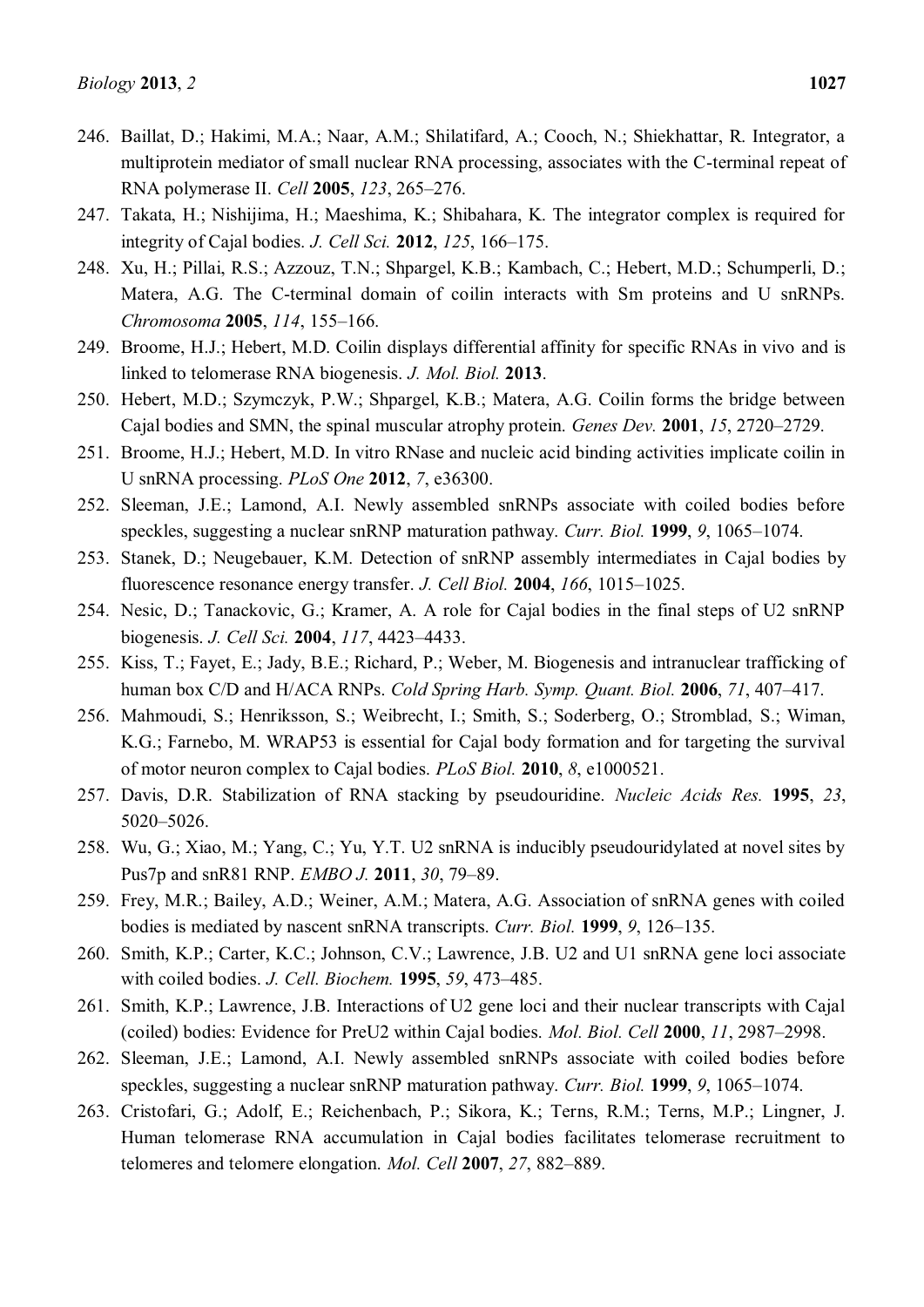- 264. Tomlinson, R.L.; Abreu, E.B.; Ziegler, T.; Ly, H.; Counter, C.M.; Terns, R.M.; Terns, M.P. Telomerase reverse transcriptase is required for the localization of telomerase RNA to Cajal bodies and telomeres in human cancer cells. *Mol. Biol. Cell* **2008**, *19*, 3793-3800.
- 265. Tomlinson, R.L.; Ziegler, T.D.; Supakorndej, T.; Terns, R.M.; Terns, M.P. Cell cycle-regulated trafficking of human telomerase to telomeres. *Mol. Biol. Cell* **2006**, 17, 955–965.
- 266. Jady, B.E.; Richard, P.; Bertrand, E.; Kiss, T. Cell cycle-dependent recruitment of telomerase RNA and Cajal bodies to human telomeres. *Mol. Biol. Cell* 2006, 17, 944-954.
- 267. Werdnig, G. Zwei frühinfantile hereditäre fälle von progressiver muskelatrophie unter dem bilde der dystrophie, aber auf neurotischer grundlage. Arch. Psychiatr. Nervenkr. **1891**, 22, 437–481.
- 268. Hoffmann, J. Weitere beiträge zur lehre von der progressiven neurotischen muskeldystrophie. *Dtsch. Z. Nervenheilkd.* **1891**, *1*, 95-120.
- 269. Strasswimmer, J.; Lorson, C.L.; Breiding, D.E.; Chen, J.J.; Le, T.; Burghes, A.H.; Androphy, E.J. Identification of survival motor neuron as a transcriptional activator-binding protein. *Hum. Mol. Genet.* **1999**, 8, 1219-1226.
- 270. Pellizzoni, L.; Charroux, B.; Rappsilber, J.; Mann, M.; Dreyfuss, G. A functional interaction between the survival motor neuron complex and RNA polymerase II. *J. Cell Biol.* **2001**, *152*, 75–85.
- 271. Sanchez, G.; Dury, A.Y.; Murray, L.M.; Biondi, O.; Tadesse, H.; El Fatimy, R.; Kothary, R.; Charbonnier, F.; Khandjian, E.W.; Cote, J. A novel function for the survival motoneuron protein as a translational regulator. *Hum. Mol. Genet.* **2012**.
- 272. Battle, D.J.; Lau, C.K.; Wan, L.; Deng, H.; Lotti, F.; Dreyfuss, G. The Gemin5 protein of the SMN complex identifies snRNAs. *Mol. Cell* **2006**, 23, 273-279.
- 273. Galcheva-Gargova, Z.; Gangwani, L.; Konstantinov, K.N.; Mikrut, M.; Theroux, S.J.; Enoch, T.; Davis, R.J. The cytoplasmic zinc finger protein ZPR1 accumulates in the nucleolus of proliferating cells. *Mol. Biol. Cell* **1998**, 9, 2963–2971.
- 274. Galcheva-Gargova, Z.; Konstantinov, K.N.; Wu, I.H.; Klier, F.G.; Barrett, T.; Davis, R.J. Binding of zinc finger protein ZPR1 to the epidermal growth factor receptor. *Science* **1996**, *272*, 1797±1802.
- 275. Hebert, M.D.; Shpargel, K.B.; Ospina, J.K.; Tucker, K.E.; Matera, A.G. Coilin methylation regulates nuclear body formation. *Dev. Cell* 2002, 3, 329–337.
- 276. Shafey, D.; Cote, P.D.; Kothary, R. Hypomorphic Smn knockdown C2C12 myoblasts reveal intrinsic defects in myoblast fusion and myotube morphology. *Exp. Cell Res.* **2005**,  $311$ ,  $49-61$ .
- 277. Yang, X.C.; Sabath, I.; Debski, J.; Kaus-Drobek, M.; Dadlez, M.; Marzluff, W.F.; Dominski, Z. A complex containing the CPSF73 endonuclease and other polyadenylation factors associates with U7 snRNP and is recruited to histone pre-mRNA for 3'-end processing. *Mol. Cell. Biol.*  **2013**, 33, 28–37.
- 278. Sanchez, R.; Marzluff, W.F. The stem-loop binding protein is required for efficient translation of histone mRNA in vivo and in vitro. *Mol. Cell. Biol.* **2002**, 22, 7093–7104.
- 279. Krishnan, N.; Lam, T.T.; Fritz, A.; Rempinski, D.; O'Loughlin, K.; Minderman, H.; Berezney, R.; Marzluff, W.F.; Thapar, R. The prolyl isomerase Pin1 targets stem-loop binding protein (SLBP) to dissociate the SLBP-histone mRNA complex linking histone mRNA decay with SLBP ubiquitination. *Mol. Cell. Biol.* **2012**, 32, 4306–4322.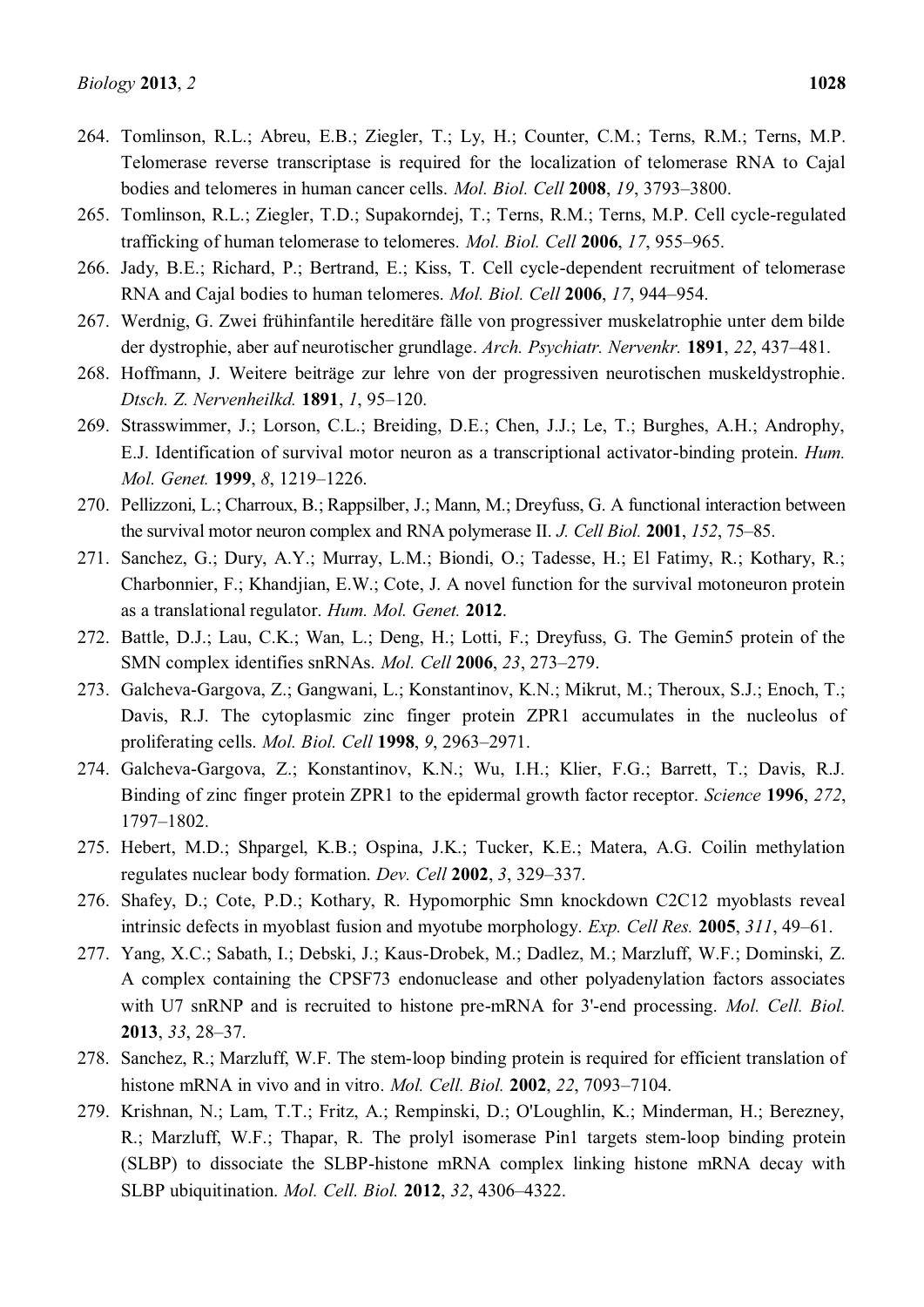- 280. Fox, A.H.; Bond, C.S.; Lamond, A.I. p54nrb forms a heterodimer with PSP1 that localizes to paraspeckles in an RNA-dependent manner. *Mol. Biol. Cell* **2005**, *16*, 5304–5315.
- 281. Naganuma, T.; Nakagawa, S.; Tanigawa, A.; Sasaki, Y.F.; Goshima, N.; Hirose, T. Alternative 3'-end processing of long noncoding RNA initiates construction of nuclear paraspeckles. *EMBO J.* 2012, 31, 4020–4034.
- 282. Rosonina, E.; Ip, J.Y.; Calarco, J.A.; Bakowski, M.A.; Emili, A.; McCracken, S.; Tucker, P.; Ingles, C.J.; Blencowe, B.J. Role for PSF in mediating transcriptional activator-dependent stimulation of pre-mRNA processing in vivo. *Mol. Cell. Biol.* **2005**, 25, 6734–6746.
- 283. Kaneko, S.; Rozenblatt-Rosen, O.; Meyerson, M.; Manley, J.L. The multifunctional protein p54nrb/PSF recruits the exonuclease XRN2 to facilitate pre-mRNA 3' processing and transcription termination. *Genes Dev.* **2007**, 21, 1779–1789.
- 284. Patton, J.G.; Porro, E.B.; Galceran, J.; Tempst, P.; Nadal-Ginard, B. Cloning and characterization of PSF, a novel pre-mRNA splicing factor. *Genes Dev.* **1993**, 7, 393–406.
- 285. Peng, R.; Dye, B.T.; Perez, I.; Barnard, D.C.; Thompson, A.B.; Patton, J.G. PSF and p54nrb bind a conserved stem in U5 snRNA. *RNA* **2002**, *8*, 1334-1347.
- 286. Kameoka, S.; Duque, P.; Konarska, M.M. p54(nrb) associates with the 5' splice site within large transcription/splicing complexes. *EMBO J.* **2004**, 23, 1782–1791.
- 287. Bladen, C.L.; Udayakumar, D.; Takeda, Y.; Dynan, W.S. Identification of the polypyrimidine tract binding protein-associated splicing factor p54(nrb) complex as a candidate DNA doublestrand break rejoining factor. *J. Biol. Chem.* **2005**, *280*, 5205–5210.
- 288. Li, S.; Kuhne, W.W.; Kulharya, A.; Hudson, F.Z.; Ha, K.; Cao, Z.; Dynan, W.S. Involvement of p54(nrb), a PSF partner protein, in DNA double-strand break repair and radioresistance. *Nucleic Acids Res.* **2009**, 37, 6746-6753.
- 289. Salton, M.; Lerenthal, Y.; Wang, S.Y.; Chen, D.J.; Shiloh, Y. Involvement of Matrin 3 and SFPQ/NONO in the DNA damage response. *Cell Cycle* **2010**, 9, 1568–1576.
- 290. Ha, K.; Takeda, Y.; Dynan, W.S. Sequences in PSF/SFPQ mediate radioresistance and recruitment of PSF/SFPQ-containing complexes to DNA damage sites in human cells. *DNA Repair (Amst)* **2011**, *10*, 252-259.
- 291. Lowery, L.A.; Rubin, J.; Sive, H. Whitesnake/sfpq is required for cell survival and neuronal development in the zebrafish. *Dev. Dyn.* **2007**, 236, 1347–1357.
- 292. Auboeuf, D.; Dowhan, D.H.; Li, X.; Larkin, K.; Ko, L.; Berget, S.M.; O'Malley, B.W. CoAA, a nuclear receptor coactivator protein at the interface of transcriptional coactivation and RNA splicing. *Mol. Cell. Biol.* **2004**, 24, 442–453.
- 293. Ruegsegger, U.; Beyer, K.; Keller, W. Purification and characterization of human cleavage factor Im involved in the 3' end processing of messenger RNA precursors. *J. Biol. Chem.* **1996**, *271*, 6107±6113.
- 294. Ruepp, M.D.; Aringhieri, C.; Vivarelli, S.; Cardinale, S.; Paro, S.; Schumperli, D.; Barabino, S.M. Mammalian pre-mRNA 3' end processing factor CF I m 68 functions in mRNA export. *Mol. Biol. Cell* 2009, 20, 5211-5223.
- 295. Zhang, Z.; Carmichael, G.G. The fate of dsRNA in the nucleus: A p54(nrb)-containing complex mediates the nuclear retention of promiscuously A-to-I edited RNAs. *Cell* 2001, *106*, 465–475.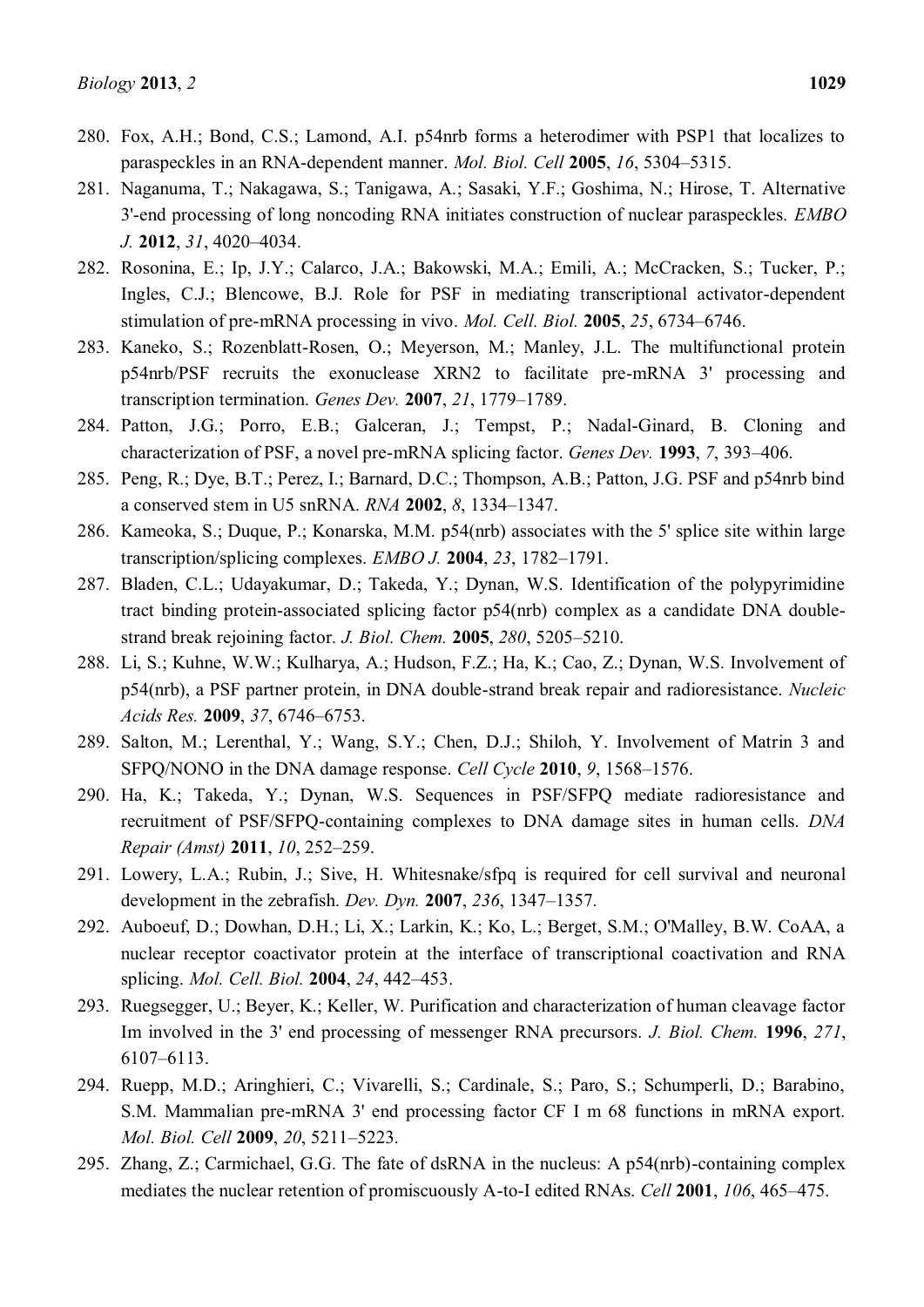- 296. Moncada, S.; Higgs, A. The L-arginine-nitric oxide pathway. *N. Engl. J. Med.* **1993**, *329*, 2002±2012.
- 297. Herman, R.C.; Williams, J.G.; Penman, S. Message and non-message sequences adjacent to poly(A) in steady state heterogeneous nuclear RNA of HeLa cells. *Cell* **1976**, *7*, 429±437.
- 298. Athanasiadis, A.; Rich, A.; Maas, S. Widespread A-to-I RNA editing of Alu-containing mRNAs in the human transcriptome. *PLoS Biol.* **2004**, *2*, e391.
- 299. Kim, D.D.; Kim, T.T.; Walsh, T.; Kobayashi, Y.; Matise, T.C.; Buyske, S.; Gabriel, A. Widespread RNA editing of embedded alu elements in the human transcriptome. *Genome Res.*  **2004**, *14*, 1719-1725.
- 300. Levanon, E.Y.; Eisenberg, E.; Yelin, R.; Nemzer, S.; Hallegger, M.; Shemesh, R.; Fligelman, Z.Y.; Shoshan, A.; Pollock, S.R.; Sztybel, D.; *et al.* Systematic identification of abundant A-to-I editing sites in the human transcriptome. *Nat. Biotechnol.* **2004**, 22, 1001–1005.
- 301. Rabl, C. Über Zelltheilung. *Morphol. Jahrbuch* **1885**, *10*, 214±330.
- 302. Bischoff, A.; Albers, J.; Kharboush, I.; Stelzer, E.; Cremer, T.; Cremer, C. Differences of size and shape of active and inactive X-chromosome domains in human amniotic fluid cell nuclei. *Microsc. Res. Tech.* **1993**, 25, 68-77.
- 303. Cremer, T.; Cremer, C. Chromosome territories, nuclear architecture and gene regulation in mammalian cells. *Nat. Rev. Genet.* **2001**, 2, 292-301.
- 304. Cremer, T.; Lichter, P.; Borden, J.; Ward, D.C.; Manuelidis, L. Detection of chromosome aberrations in metaphase and interphase tumor cells by in situ hybridization using chromosomespecific library probes. *Hum. Genet.* **1988**, *80*, 235–246.
- 305. Lichter, P.; Cremer, T.; Borden, J.; Manuelidis, L.; Ward, D.C. Delineation of individual human chromosomes in metaphase and interphase cells by in situ suppression hybridization using recombinant DNA libraries. *Hum. Genet.* **1988**, *80*, 224-234.
- 306. Pinkel, D.; Landegent, J.; Collins, C.; Fuscoe, J.; Segraves, R.; Lucas, J.; Gray, J. Fluorescence in situ hybridization with human chromosome-specific libraries: detection of trisomy 21 and translocations of chromosome 4. *Proc. Natl. Acad. Sci. USA* **1988**, 85, 9138-9142.
- 307. Chambeyron, S.; Bickmore, W.A. Chromatin decondensation and nuclear reorganization of the HoxB locus upon induction of transcription. *Genes Dev.* **2004**, 18, 1119-1130.
- 308. Chambeyron, S.; Da Silva, N.R.; Lawson, K.A.; Bickmore, W.A. Nuclear re-organisation of the Hoxb complex during mouse embryonic development. *Development* **2005**, *132*, 2215±2223.
- 309. Dietzel, S.; Schiebel, K.; Little, G.; Edelmann, P.; Rappold, G.A.; Eils, R.; Cremer, C.; Cremer, T. The 3D positioning of ANT2 and ANT3 genes within female X chromosome territories correlates with gene activity. *Exp. Cell Res.* **1999**, 252, 363–375.
- 310. Ferrai, C.; Xie, S.Q.; Luraghi, P.; Munari, D.; Ramirez, F.; Branco, M.R.; Pombo, A.; Crippa, M.P. Poised transcription factories prime silent uPA gene prior to activation. *PLoS Biol.* **2010**, *8*, e1000270.
- 311. Kurz, A.; Lampel, S.; Nickolenko, J.E.; Bradl, J.; Benner, A.; Zirbel, R.M.; Cremer, T.; Lichter, P. Active and inactive genes localize preferentially in the periphery of chromosome territories. *J. Cell Biol.* **1996**, *135*, 1195-1205.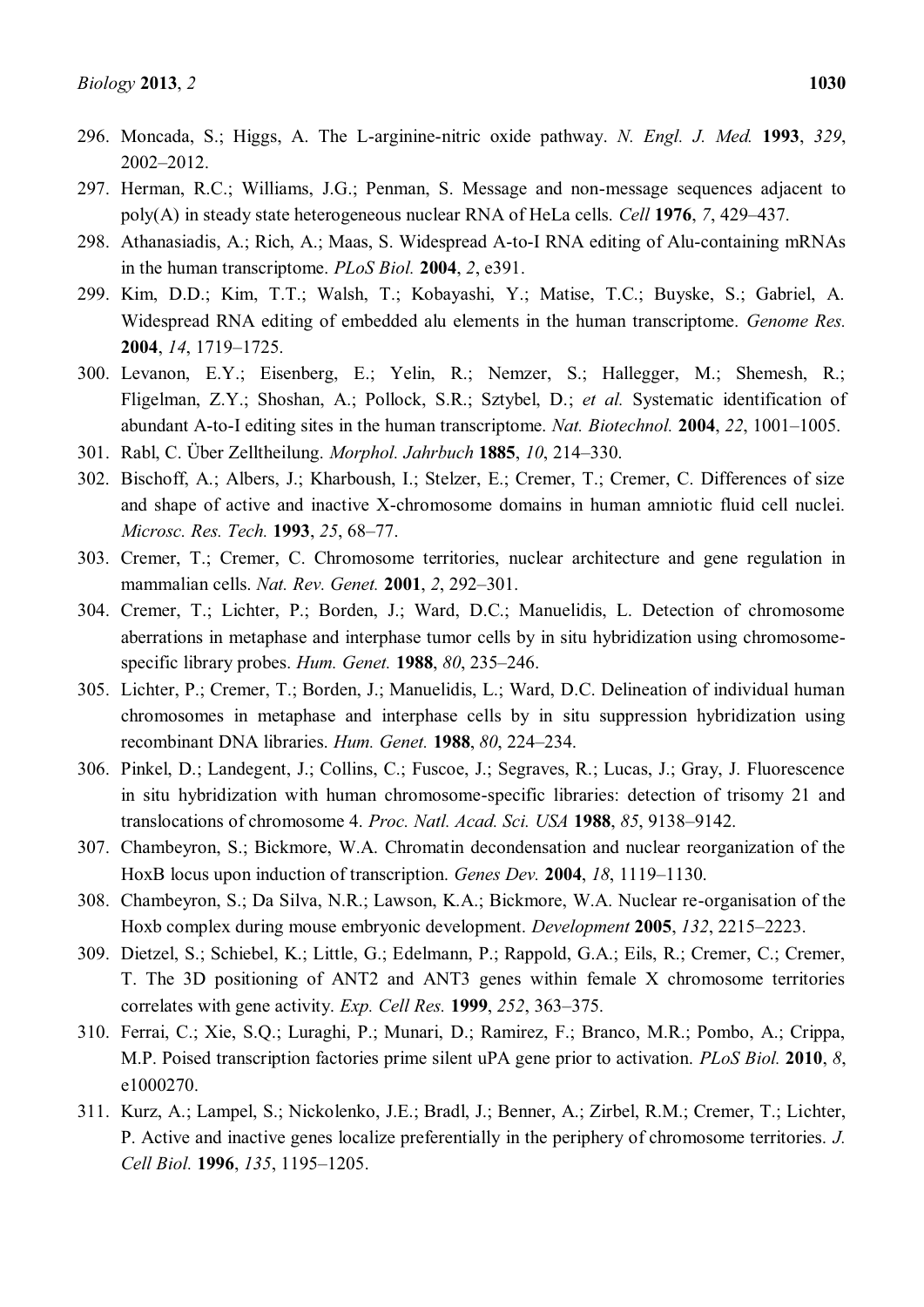- 312. Mahy, N.L.; Perry, P.E.; Bickmore, W.A. Gene density and transcription influence the localization of chromatin outside of chromosome territories detectable by FISH. *J. Cell Biol.*  **2002**, *159*, 753–763.
- 313. Mahy, N.L.; Perry, P.E.; Gilchrist, S.; Baldock, R.A.; Bickmore, W.A. Spatial organization of active and inactive genes and noncoding DNA within chromosome territories. *J. Cell Biol.* **2002**, *157*, 579±589.
- 314. Morey, C.; Da Silva, N.R.; Perry, P.; Bickmore, W.A. Nuclear reorganisation and chromatin decondensation are conserved, but distinct, mechanisms linked to Hox gene activation. *Development* **2007**, 134, 909-919.
- 315. Scheuermann, M.O.; Tajbakhsh, J.; Kurz, A.; Saracoglu, K.; Eils, R.; Lichter, P. Topology of genes and nontranscribed sequences in human interphase nuclei. *Exp. Cell Res.* **2004**, *301*, 266±279.
- 316. Volpi, E.V.; Chevret, E.; Jones, T.; Vatcheva, R.; Williamson, J.; Beck, S.; Campbell, R.D.; Goldsworthy, M.; Powis, S.H.; Ragoussis, J.; *et al.* Large-scale chromatin organization of the major histocompatibility complex and other regions of human chromosome 6 and its response to interferon in interphase nuclei. *J. Cell Sci.* **2000**, 113, 1565-1576.
- 317. Williams, R.R.; Broad, S.; Sheer, D.; Ragoussis, J. Subchromosomal positioning of the epidermal differentiation complex (EDC) in keratinocyte and lymphoblast interphase nuclei. *Exp. Cell Res.* **2002**, 272, 163-175.
- 318. Bridger, J.M.; Herrmann, H.; Munkel, C.; Lichter, P. Identification of an interchromosomal compartment by polymerization of nuclear-targeted vimentin. *J. Cell Sci.* **1998**, *111*, **1241**-1253.
- 319. Clemson, C.M.; Lawrence, J.B. Multifunctional compartments in the nucleus: Insights from DNA and RNA localization. *J. Cell. Biochem.* **1996**, *62*, 181-190.
- 320. Lampel, S.; Bridger, J.M.; Zirbel, R.M.; Mathieu, U.R.; Lichter, P. Nuclear RNA accumulations contain released transcripts and exhibit specific distributions with respect to Sm antigen foci. *DNA Cell Biol.* **1997**, *16*, 1133±1142.
- 321. Xing, Y.; Johnson, C.V.; Moen, P.T., Jr.; McNeil, J.A.; Lawrence, J. Nonrandom gene organization: Structural arrangements of specific pre-mRNA transcription and splicing with SC-35 domains. *J. Cell Biol.* **1995**, *131*, 1635-1647.
- 322. Zirbel, R.M.; Mathieu, U.R.; Kurz, A.; Cremer, T.; Lichter, P. Evidence for a nuclear compartment of transcription and splicing located at chromosome domain boundaries. *Chromosome Res.* **1993**, *1*, 93-106.
- 323. Bickmore, W.A.; Chubb, J.R. Dispatch. Chromosome position: Now, where was I? *Curr. Biol.*  **2003**, *13*, R357-R359.
- 324. Gerlich, D.; Beaudouin, J.; Kalbfuss, B.; Daigle, N.; Eils, R.; Ellenberg, J. Global chromosome positions are transmitted through mitosis in mammalian cells. *Cell* 2003, 112, 751–764.
- 325. Parada, L.A.; Roix, J.J.; Misteli, T. An uncertainty principle in chromosome positioning. *Trends Cell Biol.* **2003**, 13, 393-396.
- 326. Walter, J.; Schermelleh, L.; Cremer, M.; Tashiro, S.; Cremer, T. Chromosome order in HeLa cells changes during mitosis and early G1, but is stably maintained during subsequent interphase stages. *J. Cell Biol.* **2003**, *160*, 685–697.
- 327. Williams, R.R.; Fisher, A.G. Chromosomes, positions please! *Nat. Cell Biol.* **2003**, *5*, 388±390.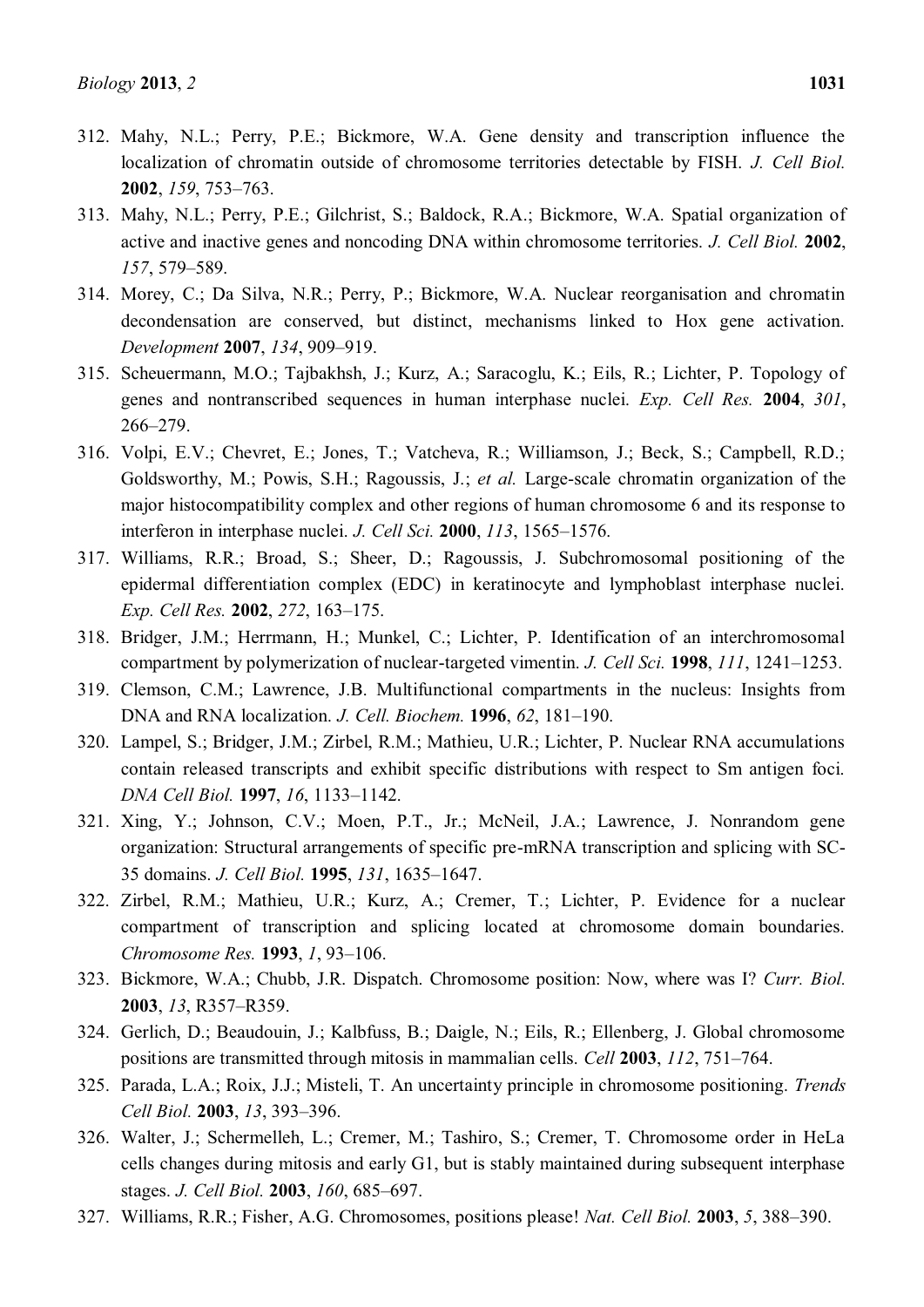- 328. Harewood, L.; Schutz, F.; Boyle, S.; Perry, P.; Delorenzi, M.; Bickmore, W.A.; Reymond, A. The effect of translocation-induced nuclear reorganization on gene expression. *Genome Res.*  **2010**, *20*, 554-564.
- 329. Campalans, A.; Amouroux, R.; Bravard, A.; Epe, B.; Radicella, J.P. UVA irradiation induces relocalisation of the DNA repair protein hOGG1 to nuclear speckles. *J. Cell Sci.* **2007**, *120*, 23–32.
- 330. Ishitani, K.; Yoshida, T.; Kitagawa, H.; Ohta, H.; Nozawa, S.; Kato, S. p54nrb acts as a transcriptional coactivator for activation function 1 of the human androgen receptor. *Biochem. Biophys. Res. Commun.* **2003**, *306*, 660–665.
- 331. Kuwahara, S.; Ikei, A.; Taguchi, Y.; Tabuchi, Y.; Fujimoto, N.; Obinata, M.; Uesugi, S.; Kurihara, Y. PSPC1, NONO, and SFPQ are expressed in mouse Sertoli cells and may function as coregulators of androgen receptor-mediated transcription. *Biol. Reprod.* **2006**, 75, 352–359.
- 332. Mayer, C.; Bierhoff, H.; Grummt, I. The nucleolus as a stress sensor: JNK2 inactivates the transcription factor TIF-IA and down-regulates rRNA synthesis. *Genes Dev.* **2005**, 19, 933–941.
- 333. Velma, V.; Carrero, Z.I.; Cosman, A.M.; Hebert, M.D. Coilin interacts with Ku proteins and inhibits in vitro non-homologous DNA end joining. *FEBS Lett.* **2010**, 584, 4735–4739.
- 334. Xu, M.; Cook, P.R. The role of specialized transcription factories in chromosome pairing. *Biochim. Biophys. Acta* **2008**, *1783*, 2155-2160.
- 335. Zhao, J.; Kennedy, B.K.; Lawrence, B.D.; Barbie, D.A.; Matera, A.G.; Fletcher, J.A.; Harlow, E. NPAT links cyclin E-Cdk2 to the regulation of replication-dependent histone gene transcription. *Genes Dev.* **2000**, 14, 2283-2297.
- 336. Mao, Y.S.; Zhang, B.; Spector, D.L. Biogenesis and function of nuclear bodies. *Trends Genet.*  **2011**, 27, 295-306.
- 337. Dundr, M.; Misteli, T. Biogenesis of nuclear bodies. *Cold Spring Harb. Perspect. Biol.* **2010**, *2*, a000711.
- 338. Shav-Tal, Y.; Blechman, J.; Darzacq, X.; Montagna, C.; Dye, B.T.; Patton, J.G.; Singer, R.H.; Zipori, D. Dynamic sorting of nuclear components into distinct nucleolar caps during transcriptional inhibition. *Mol. Biol. Cell* 2005, 16, 2395-2413.
- 339. Spector, D.L.; Fu, X.D.; Maniatis, T. Associations between distinct pre-mRNA splicing components and the cell nucleus. *EMBO J*. **1991**, *10*, 3467–3481.
- 340. Young, P.J.; Le, T.T.; Dunckley, M.; Nguyen, T.M.; Burghes, A.H.; Morris, G.E. Nuclear gems and Cajal (coiled) bodies in fetal tissues: nucleolar distribution of the spinal muscular atrophy protein, SMN. *Exp. Cell Res.* **2001**, *265*, 252-261.
- 341. Gdula, M.R.; Poterlowicz, K.; Mardaryev, A.N.; Sharov, A.A.; Peng, Y.; Fessing, M.Y.; Botchkarev, V.A. Remodeling of Three-Dimensional Organization of the Nucleus during Terminal Keratinocyte Differentiation in the Epidermis. *J. Invest. Dermatol.* **2013**.
- 342. Berrios, S.; Fernandez-Donoso, R.; Pincheira, J.; Page, J.; Manterola, M.; Cerda, M.C. Number and nuclear localisation of nucleoli in mammalian spermatocytes. *Genetica* 2004, 121, 219–228.
- 343. McClintock, B. The relation of a particular chromosomal element to the development of the nucleoli in *Zea mays*. *Z. Zellforsch.* **1934**, *21*, 294±328.
- 344. Pardue, M.L.; Hsu, T.C. Locations of 18S and 28S ribosomal genes on the chromosomes of the Indian muntjac. *J. Cell Biol.* **1975**, *64*, 251-254.